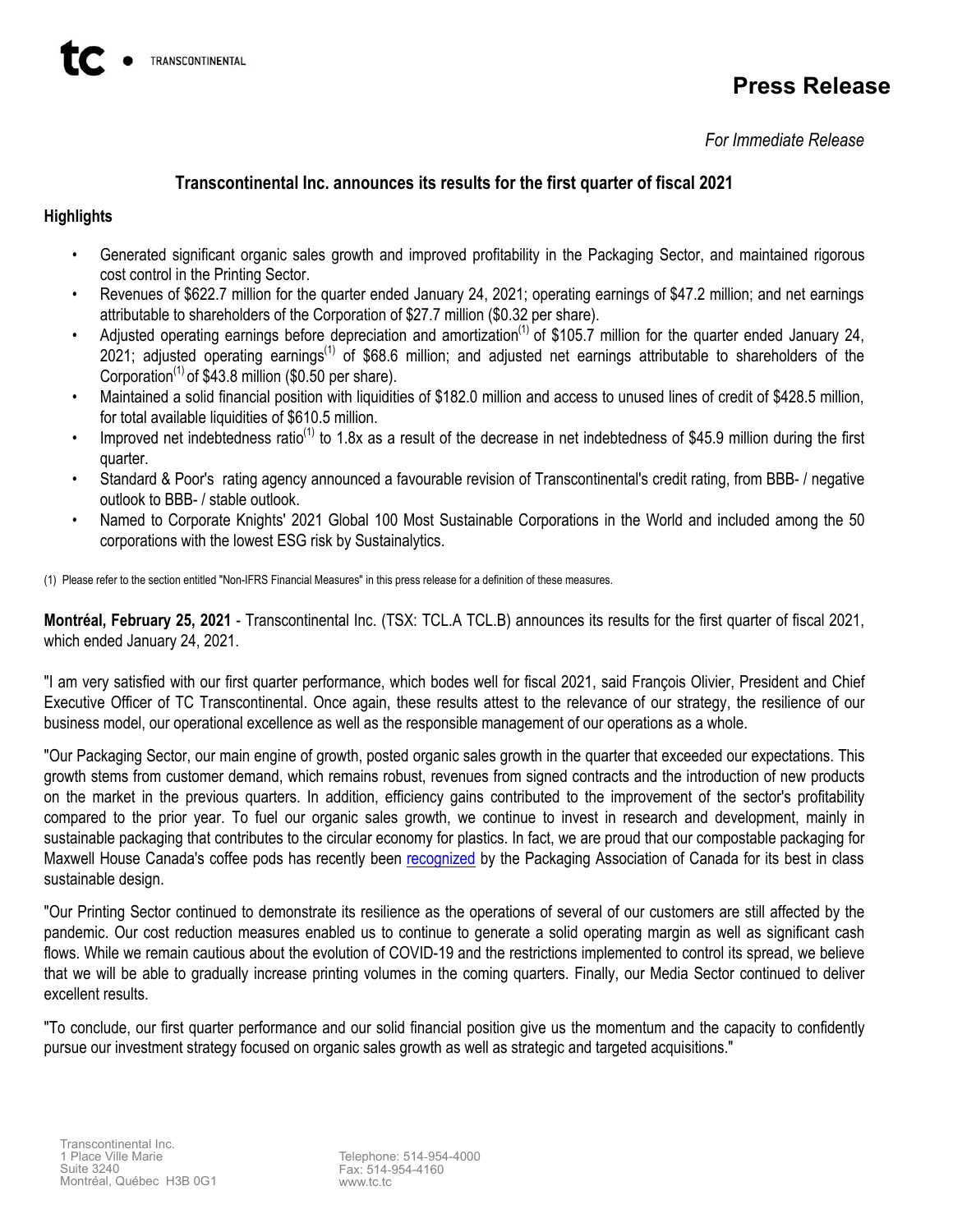## **Financial Highlights**

| (in millions of dollars, except per share amounts)                                   | $Q1 - 2021$ | $Q1 - 2020$ | <b>Variation</b><br>in $%$ |
|--------------------------------------------------------------------------------------|-------------|-------------|----------------------------|
| <b>Revenues</b>                                                                      | \$622.7     | \$705.8     | (11.8) %                   |
| Operating earnings before depreciation and amortization                              | 100.9       | 95.7        | 5.4                        |
| Adjusted operating earnings before depreciation and amortization <sup>(1)</sup>      | 105.7       | 109.0       | (3.0)                      |
| <b>Operating earnings</b>                                                            | 47.2        | 40.8        | 15.7                       |
| Adjusted operating earnings <sup>(1)</sup>                                           | 68.6        | 72.1        | (4.9)                      |
| Net earnings attributable to shareholders of the Corporation                         | 27.7        | 6.4         | n/a                        |
| Net earnings attributable to shareholders of the Corporation per share               | 0.32        | 0.07        | n/a                        |
| Adjusted net earnings attributable to shareholders of the Corporation <sup>(1)</sup> | 43.8        | 42.8        | 2.3                        |
| Adjusted net earnings attributable to shareholders of the Corporation per share (1)  | 0.50        | 0.49        | 2.0                        |

(1) Please refer to the section entitled "Reconciliation of Non-IFRS Financial Measures" in this press release for adjusted data presented above.

## **2021 First Quarter Results**

Revenues decreased by \$83.1 million, or 11.8%, from \$705.8 million in the first quarter of 2020 to \$622.7 million in the corresponding period of 2021. This decline is mainly attributable to lower volume in the Printing Sector due to the impact of the COVID-19 pandemic and the sale of the paper packaging operations, which occurred toward the end of the first quarter of the previous year. This decrease was partially mitigated by the solid organic growth in revenues in the Packaging Sector and the revenues generated by the acquisition of Artisan Complete Limited in the Printing Sector.

Operating earnings increased by \$6.4 million, or 15.7%, from \$40.8 million in the first quarter of 2020 to \$47.2 million in the first quarter of 2021. The increase in operating earnings is explained by the organic growth in the Packaging Sector. In addition, in the Printing Sector, initiatives to optimize operational efficiency and the Canada Emergency Wage Subsidy offset a majority of the decrease in volume.

Adjusted operating earnings decreased by \$3.5 million, or 4.9%, from \$72.1 million in the first quarter of 2020 to \$68.6 million in the first quarter of 2021. The decrease is mainly explained by lower adjusted operating earnings in the Printing Sector, partially mitigated by higher adjusted operating earnings in the Packaging Sector.

In the Packaging Sector, adjusted operating earnings increased by \$3.1 million, or 11.2%, from \$27.6 million in the first quarter of 2020 to \$30.7 million in the first quarter of 2021, despite the sale of the paper packaging operations. This increase is mainly attributable to higher demand in most of our segments as well as efficiency gains in the sector, and was partially offset by the temporary negative impact of the significant and rapid increase in the price of resin.

In the Printing Sector, adjusted operating earnings decreased by \$5.5 million, or 10.6%, from \$51.8 million in the first quarter of 2020 to \$46.3 million in the first quarter of 2021. The decrease is due to lower volume in our main segments caused by the effects of the COVID-19 pandemic. Cost reduction initiatives undertaken by the sector combined with the Canada Emergency Wage Subsidy partially mitigated this decrease.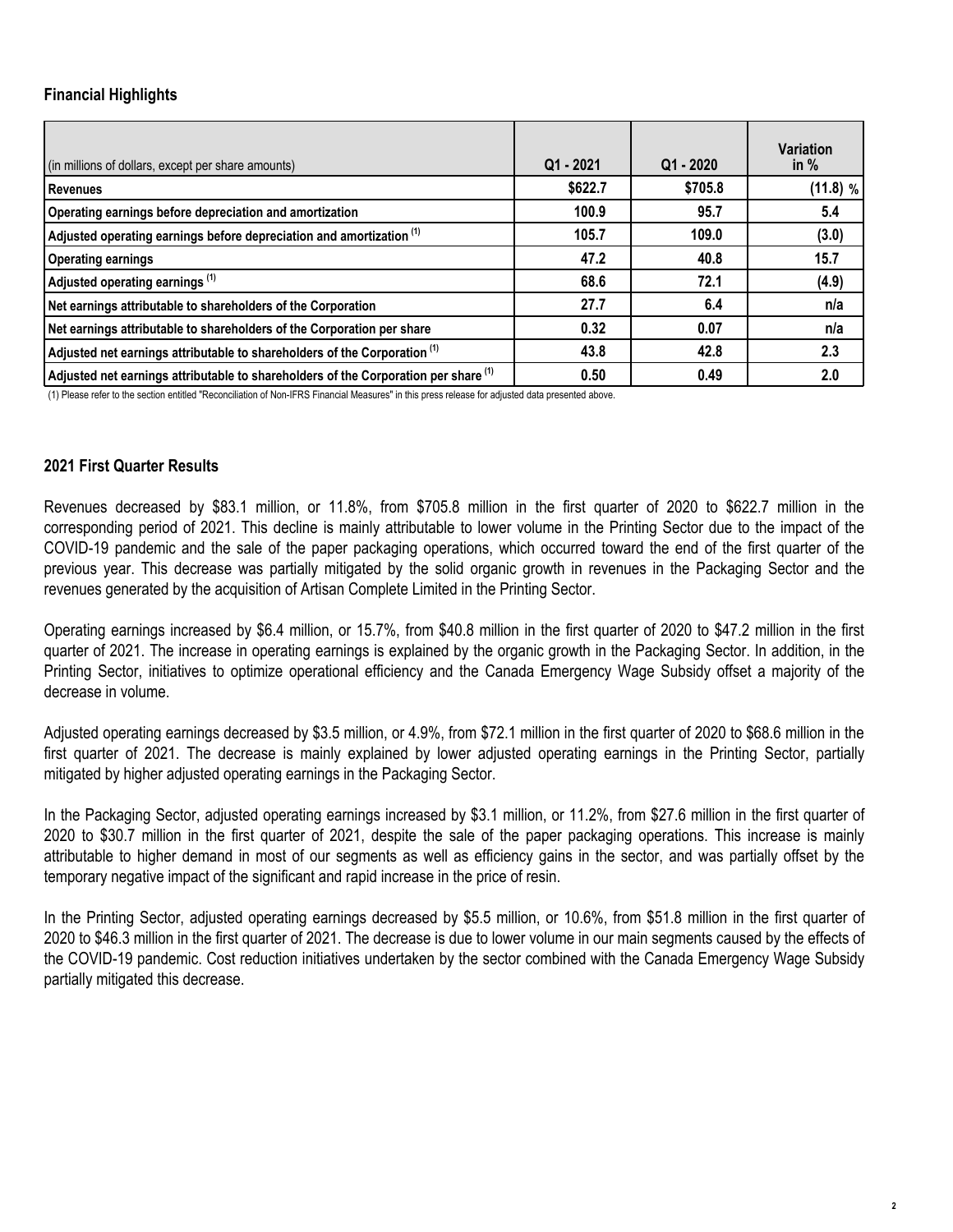Net earnings attributable to shareholders of the Corporation increased by \$21.3 million, from \$6.4 million in the first quarter of 2020 to \$27.7 million in the first quarter of 2021. This increase is mostly explained by the income tax expense related to the sale of the paper packaging operations in the first quarter of 2020, higher operating earnings and the decrease in net financial expenses resulting from a reduction in net indebtedness and a lower weighted average interest rate. On a per share basis, net earnings attributable to shareholders of the Corporation went from \$0.07 to \$0.32.

Adjusted net earnings attributable to shareholders of the Corporation increased by \$1.0 million, or 2.3%, from \$42.8 million in the first quarter of 2020 to \$43.8 million in the first quarter of 2021. This variation is mostly explained by the decrease in net financial expenses resulting from a reduction in net indebtedness and a lower weighted average interest rate as well as a decrease in adjusted income taxes. This increase was partially offset by lower adjusted operating earnings. On a per share basis, adjusted net earnings attributable to shareholders of the Corporation went from \$0.49 to \$0.50.

## **Outlook**

In the Packaging Sector, the vast majority of our operations support the retail supply chain for food and everyday consumer products, which continue to generate strong demand in the context of the COVID-19 pandemic. Despite the uncertainties related to the pandemic, we expect organic growth in revenues in fiscal 2021 as a result of signing new contracts and introducing new products on the market. The significant and rapid increase in the price of resin seen recently should have a negative impact on the sector's profitability. Excluding the impact of resin and the disposal of the paper packaging operations, we expect to post a slight increase in operating earnings compared to the prior fiscal year, as a result of our operational efficiency initiatives and the anticipated organic growth in revenues. Furthermore, the appreciation of the Canadian dollar against the US dollar in the last year should have a negative impact on revenues and operating earnings in the coming quarters.

In the Printing Sector, the pandemic should continue to negatively affect several of our customers, and this should have an adverse impact on our revenues for the first half of fiscal 2021. Operational efficiency initiatives and the continuation, to a lesser extent, of the Canada Emergency Wage Subsidy should partially mitigate the impact of lower volume on operating earnings. With a gradual recovery in printing volume, we expect organic growth in revenues in the second half of fiscal 2021. Excluding amounts related to the Canada Emergency Wage Subsidy, we expect operating earnings to grow in fiscal 2021 compared to fiscal 2020.

To conclude, despite the impact of the pandemic, we expect to continue generating significant cash flows. This should enable us to reduce our net indebtedness, while providing us with the flexibility needed to pursue our investment strategy focused on organic growth as well as strategic and targeted acquisitions.

### **Non-IFRS Financial Measures**

In this document, unless otherwise indicated, all financial data are prepared in accordance with International Financial Reporting Standards (IFRS) and the term "dollar", as well as the symbol "\$" designate Canadian dollars.

In addition, in this press release, we also use non-IFRS financial measures for which a complete definition is presented below and for which a reconciliation to financial information in accordance with IFRS is presented in the section entitled "Reconciliation of Non-IFRS Financial Measures" and in Note 3, "Segmented Information", to the unaudited condensed interim consolidated financial statements for the first quarter ended January 24, 2021.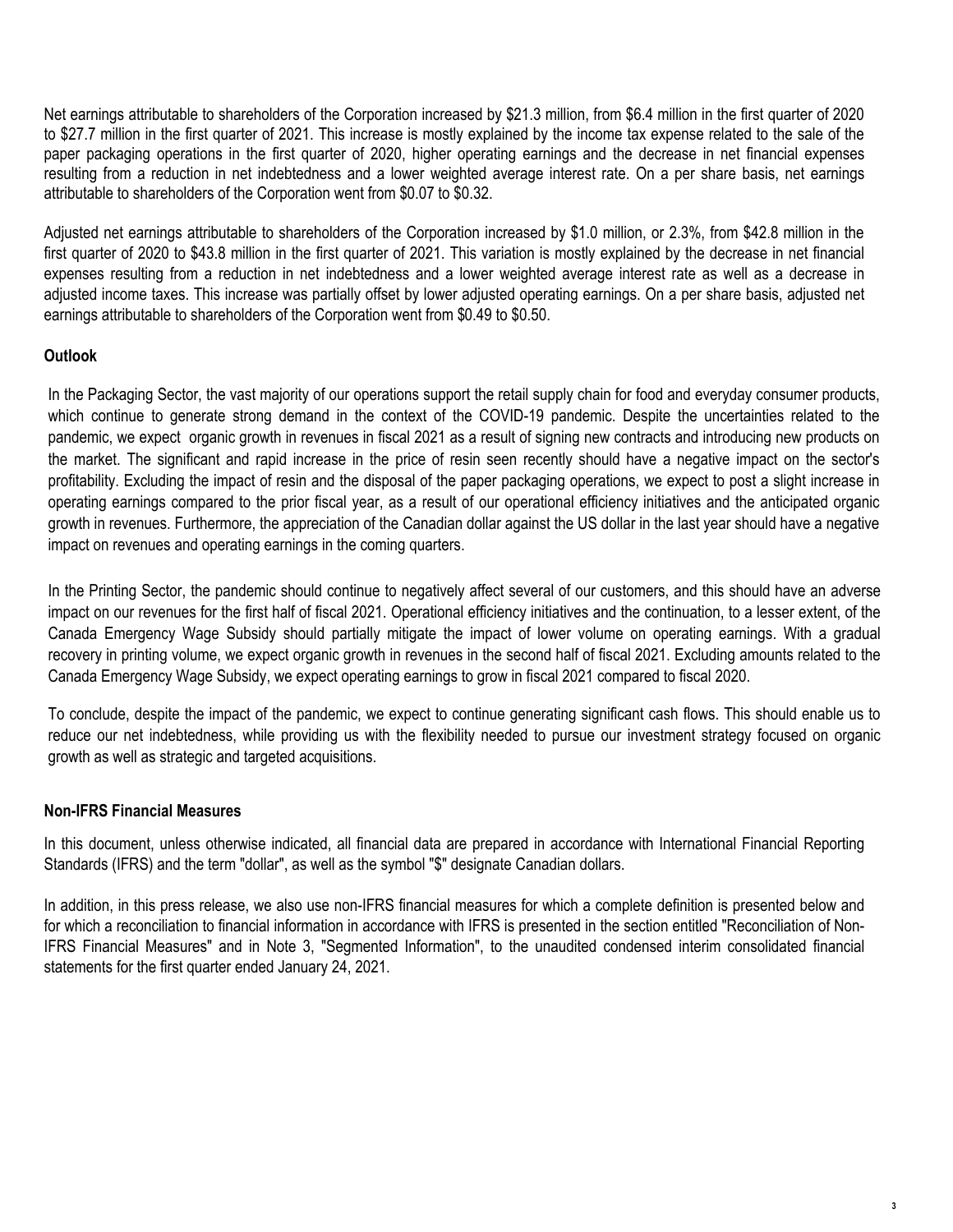| <b>Terms Used</b>                                                          | <b>Definitions</b>                                                                                                                                                                                                                                                                                       |
|----------------------------------------------------------------------------|----------------------------------------------------------------------------------------------------------------------------------------------------------------------------------------------------------------------------------------------------------------------------------------------------------|
| Adjusted operating earnings before<br>depreciation and amortization        | Operating earnings before depreciation and amortization as well as restructuring and other costs (gains) and<br>impairment of assets.                                                                                                                                                                    |
| Adjusted operating earnings margin<br>before depreciation and amortization | Adjusted operating earnings before depreciation and amortization divided by revenues.                                                                                                                                                                                                                    |
| Adjusted operating earnings                                                | Operating earnings before restructuring and other costs (gains), impairment of assets, as well as amortization of<br>intangible assets arising from business combinations.                                                                                                                               |
| Adjusted operating earnings margin                                         | Adjusted operating earnings divided by revenues.                                                                                                                                                                                                                                                         |
| Adjusted income taxes                                                      | Income taxes before income taxes on restructuring and other costs (gains), impairment of assets, amortization of<br>intangible assets arising from business combinations as well as the effect of the U.S. tax reform on deferred taxes.                                                                 |
| Adjusted net earnings attributable to<br>shareholders of the Corporation   | Net earnings attributable to shareholders of the Corporation before restructuring and other costs (gains).<br>impairment of assets, amortization of intangible assets arising from business combinations, net of related income<br>taxes as well as the effect of the U.S. tax reform on deferred taxes. |
| Net indebtedness                                                           | Total of long-term debt, of current portion of long-term debt, of lease liabilities and of current portion of lease<br>liabilities, less cash.                                                                                                                                                           |
| l Net indebtedness ratio                                                   | Net indebtedness divided by the last 12 months' adjusted operating earnings before depreciation and amortization.                                                                                                                                                                                        |

## **Reconciliation of Non-IFRS Financial Measures**

The financial information has been prepared in accordance with IFRS. However, financial measures used, namely adjusted operating earnings before depreciation and amortization, adjusted operating earnings, adjusted operating earnings margin, adjusted income taxes, adjusted net earnings attributable to shareholders of the Corporation, adjusted net earnings attributable to shareholders of the Corporation per share, net indebtedness and net indebtedness ratio, for which a reconciliation is presented in the following table, do not have any standardized meaning under IFRS and could be calculated differently by other companies. We believe that many of our readers analyze the financial performance of the Corporation's activities based on these non-IFRS financial measures as such measures may allow for easier comparisons between periods. These measures should be considered as a complement to financial performance measures in accordance with IFRS. They do not substitute and are not superior to them.

The Corporation also believes that these measures are useful indicators of the performance of its operations and its ability to meet its financial obligations. Furthermore, management also uses some of these non-IFRS financial measures to assess the performance of its activities and managers.

### **Reconciliation of operating earnings - First quarter**

|                                                                                     | Three months ended                          |         |  |  |  |  |
|-------------------------------------------------------------------------------------|---------------------------------------------|---------|--|--|--|--|
| (in millions of dollars)                                                            | January 26, 2020<br><b>January 24, 2021</b> |         |  |  |  |  |
| <b>Operating earnings</b>                                                           | \$47.2                                      | \$40.8  |  |  |  |  |
| Restructuring and other costs                                                       | 4.8                                         | 13.3    |  |  |  |  |
| Amortization of intangible assets arising from business combinations <sup>(1)</sup> | 16.6                                        | 18.0    |  |  |  |  |
| Adjusted operating earnings                                                         | \$68.6                                      | \$72.1  |  |  |  |  |
| Depreciation and amortization <sup>(2)</sup>                                        | 37.1                                        | 36.9    |  |  |  |  |
| Adjusted operating earnings before depreciation and amortization                    | \$105.7                                     | \$109.0 |  |  |  |  |

(1) Intangible assets arising from business combinations include our customer relationships, trademarks and non-compete agreements.

(2) Depreciation and amortization excludes the amortization of intangible assets arising from business combinations.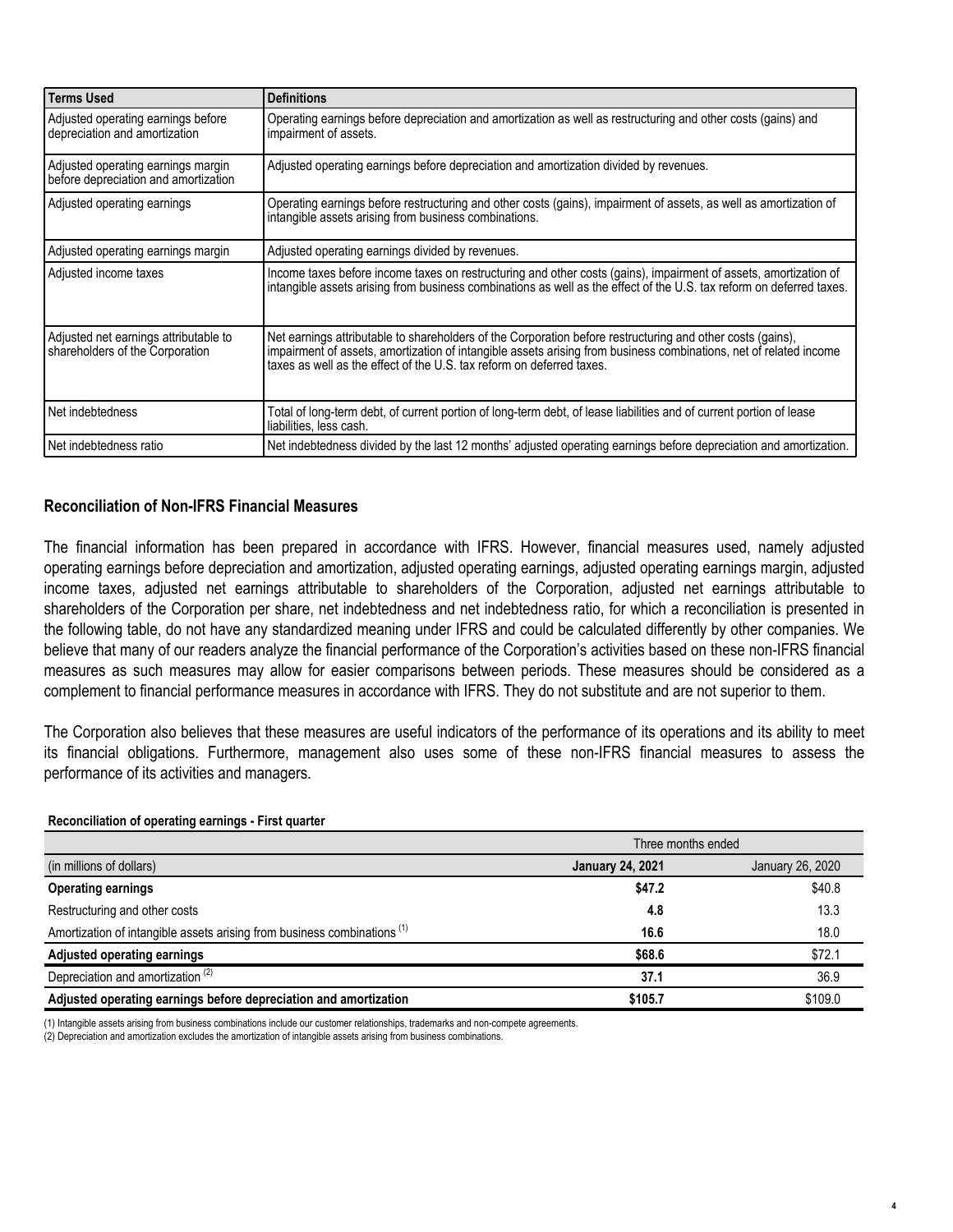#### **Reconciliation of net earnings attributable to shareholders of the Corporation - First quarter**

|                                                                                                            | Three months ended |                         |        |                  |  |  |  |  |
|------------------------------------------------------------------------------------------------------------|--------------------|-------------------------|--------|------------------|--|--|--|--|
|                                                                                                            |                    | <b>January 24, 2021</b> |        | January 26, 2020 |  |  |  |  |
| (in millions of dollars, except per share amounts)                                                         | Total              | Per share               | Total  | Per share        |  |  |  |  |
| Net earnings attributable to shareholders of the Corporation                                               | \$27.7             | \$0.32                  | \$6.4  | \$0.07           |  |  |  |  |
| Restructuring and other costs, net of related income taxes                                                 | 3.5                | 0.04                    | 22.8   | 0.26             |  |  |  |  |
| Amortization of intangible assets arising from business combinations, net of related<br>income taxes $(1)$ | 12.6               | 0.14                    | 13.6   | 0.16             |  |  |  |  |
| Adjusted net earnings attributable to shareholders of the Corporation                                      | \$43.8             | \$0.50                  | \$42.8 | \$0.49           |  |  |  |  |

(1) Intangible assets arising from business combinations include our customer relationships, trademarks and non-compete agreements.

#### **Reconciliation of net indebtedness**

| (in millions of dollars, except ratios)                                           | As at January 24, 2021 | As at October 25, 2020 |
|-----------------------------------------------------------------------------------|------------------------|------------------------|
| Long-term debt                                                                    | \$578.9                | \$790.4                |
| Current portion of long-term debt                                                 | 337.7                  | 229.7                  |
| Lease liabilities                                                                 | 130.7                  | 132.0                  |
| Current portion of lease liabilities                                              | 22.7                   | 22.8                   |
| Cash                                                                              | (182.0)                | (241.0)                |
| Net indebtedness                                                                  | \$888.0                | \$933.9                |
| Adjusted operating earnings before depreciation and amortization (last 12 months) | \$496.1                | \$499.4                |
| Net indebtedness ratio                                                            | $1.8 \times$           | 9. ،                   |

### **Dividend**

The Corporation's Board of Directors declared a quarterly dividend of \$0.225 per share on Class A Subordinate Voting Shares and Class B Shares. This dividend is payable on April 6, 2021 to shareholders of record at the close of business on March 22, 2021.

### **Normal Course Issuer Bid**

The Corporation was authorized to repurchase, for cancellation on the open market, or subject to the approval of any securities authority by private agreements, between October 1, 2020 and September 30, 2021, or at an earlier date if the Corporation concludes or cancels the offer, up to 1,000,000 of its Class A Subordinate Voting Shares and up to 191,320 of its Class B Shares. Under the current repurchase program, the Corporation has not repurchased any shares to date.

### **Additional information**

### **Conference Call**

Upon releasing its 2021 first quarter results, the Corporation will hold a conference call for the financial community on February 25, 2021 at 4:15 p.m. The dial-in numbers are 1 647 788-4922 or 1 877 223-4471. Media may hear the call in listen-only mode or tune in to the simultaneous audio broadcast on the Corporation's website, which will then be archived for 30 days. For media requests or interviews, please contact Nathalie St-Jean, Senior Advisor, Corporate Communications of TC Transcontinental, at 514 954-3581.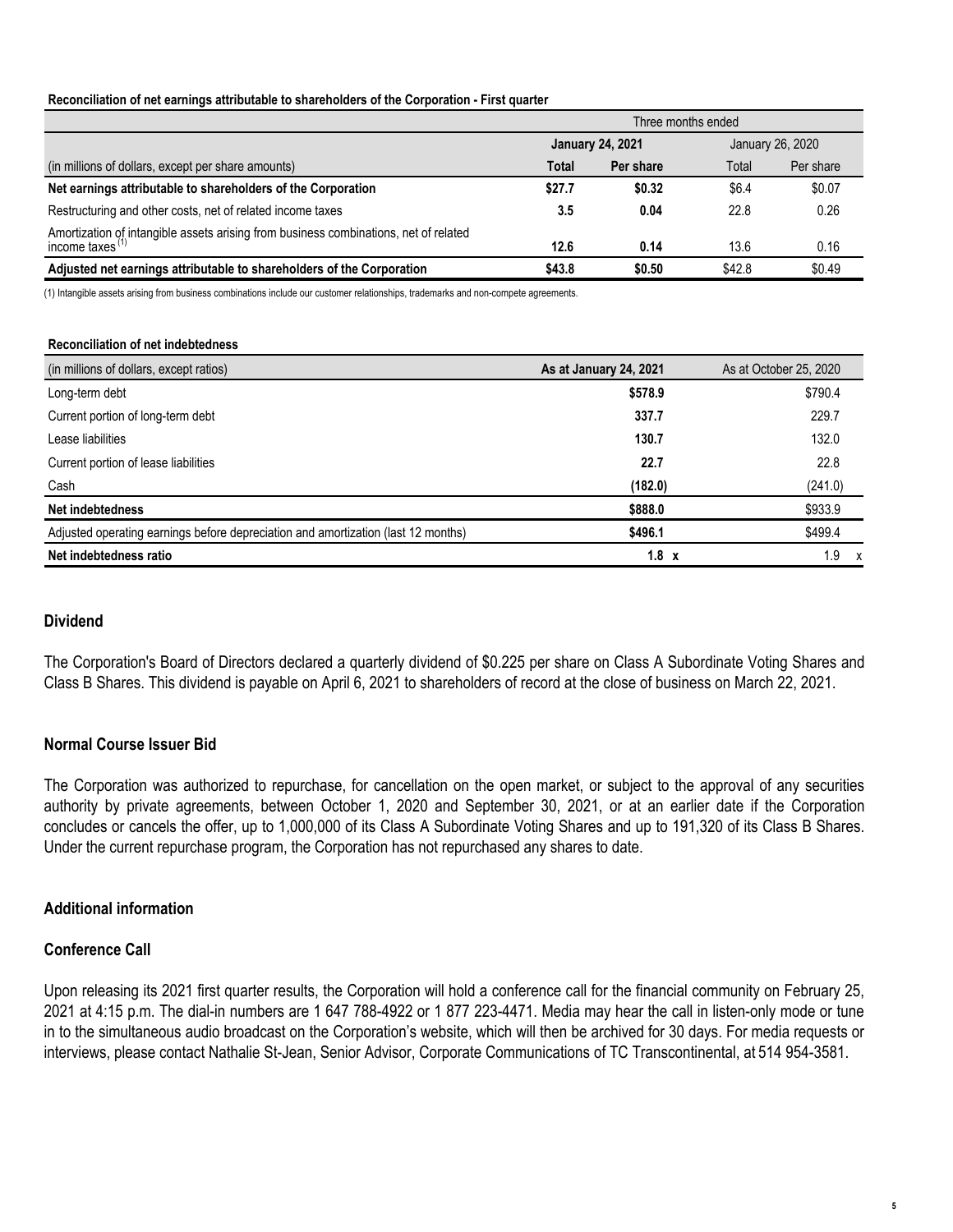### **Profile**

TC Transcontinental is a leader in flexible packaging in North America, and Canada's largest printer. The Corporation is also positioned as the leading Canadian French-language educational publishing group. For over 45 years, TC Transcontinental's mission has been to create quality products and services that allow businesses to attract, reach and retain their target customers.

Respect, teamwork, performance and innovation are the strong values held by the Corporation and its employees. TC Transcontinental's commitment to its stakeholders is to pursue its business activities in a responsible manner.

Transcontinental Inc. (TSX: TCL.A TCL.B), known as TC Transcontinental, has about 8,000 employees, the majority of which are based in Canada, the United States and Latin America. TC Transcontinental had revenues of approximately C\$2.6 billion for the fiscal year ended October 25, 2020. For more information, visit TC Transcontinental's website at www.tc.tc.

### **Forward-looking Statements**

Our public communications often contain oral or written forward-looking statements which are based on the expectations of management and inherently subject to a certain number of risks and uncertainties, known and unknown. By their very nature, forward-looking statements are derived from both general and specific assumptions. The Corporation cautions against undue reliance on such statements since actual results or events may differ materially from the expectations expressed or implied in them. Forward-looking statements may include observations concerning the Corporation's objectives, strategy, anticipated financial results and business outlook. The Corporation's future performance may also be affected by a number of factors, many of which are beyond the Corporation's will or control. These factors include, but are not limited to, the economic situation in the world, structural changes in the industries in which the Corporation operates, the impact of digital product development and adoption on the demand for retailer-related services and other printed products, the Corporation's ability to generate organic growth in highly competitive industries, the Corporation's ability to complete acquisitions in the packaging industry and properly integrate them, the inability to maintain or improve operational efficiency and avoid disruptions that could affect its ability to meet deadlines, cybersecurity and data protection, the political and social environment as well as regulatory and legislative changes, in particular with regard to the environment and door-to-door distribution, changes in consumption habits related, in particular, to issues involving sustainable development and the use of certain products or services such as door-to-door distribution, change in consumption habits or loss of a major customer, customer consolidation, the safety and quality of its packaging products used in the food industry, the protection of its intellectual property rights, the exchange rate, availability of capital at a reasonable rate, bad debts from certain customers, import and export controls, raw materials and transportation costs, recruiting and retaining qualified personnel in certain geographic areas and industry sectors, taxation, interest rates and the impact of the COVID-19 pandemic on its operations, facilities and financial results, changes in consumption habits from consumers and changes in the operations and financial position of the Corporation's customers due to the COVID-19 pandemic and the effectiveness of plans and measures implemented in response thereto. The main risks, uncertainties and factors that could influence actual results are described in the *Management's Discussion and Analysis* for the year ended October 25, 2020 and in the latest *Annual Information Form*.

Unless otherwise indicated by the Corporation, forward-looking statements do not take into account the potential impact of nonrecurring or other unusual items, nor of disposals, business combinations, mergers or acquisitions which may be announced or entered into after the date of February 25, 2021. The forward-looking statements in this press release are made pursuant to the "safe harbour" provisions of applicable Canadian securities legislation. The forward-looking statements in this release are based on current expectations and information available as at February 25, 2021. Such forward-looking information may also be found in other documents filed with Canadian securities regulators or in other communications. The Corporation's management disclaims any intention or obligation to update or revise these statements unless otherwise required by the securities authorities.

**6**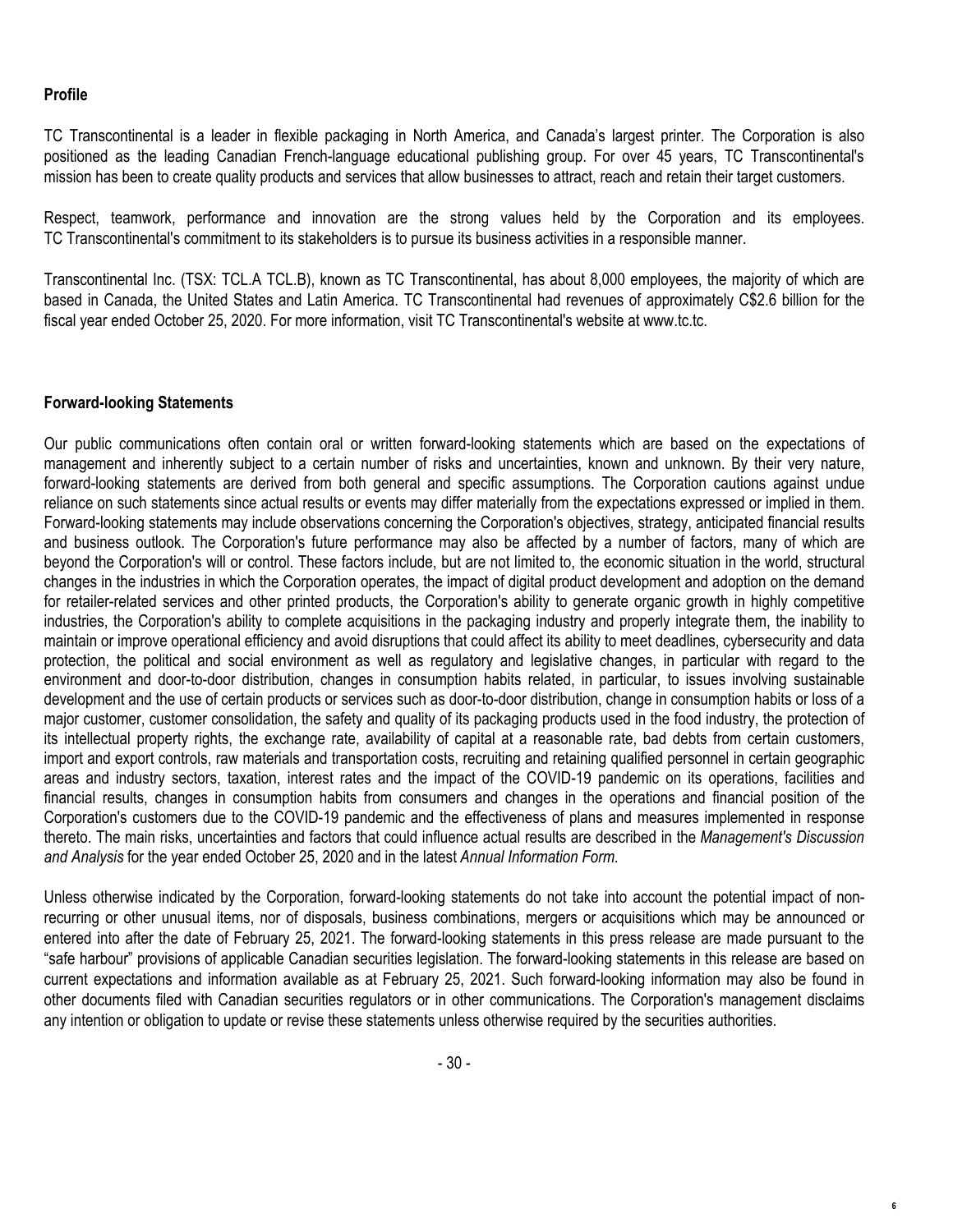For information:

**Media** 

Nathalie St-Jean Senior Advisor, Corporate Communications TC Transcontinental Telephone: 514-954-3581 nathalie.st-jean@tc.tc www.tc.tc

## **Financial Community**

Yan Lapointe Director, Investor Relations TC Transcontinental Telephone: 514-954-3574 yan.lapointe@tc.tc www.tc.tc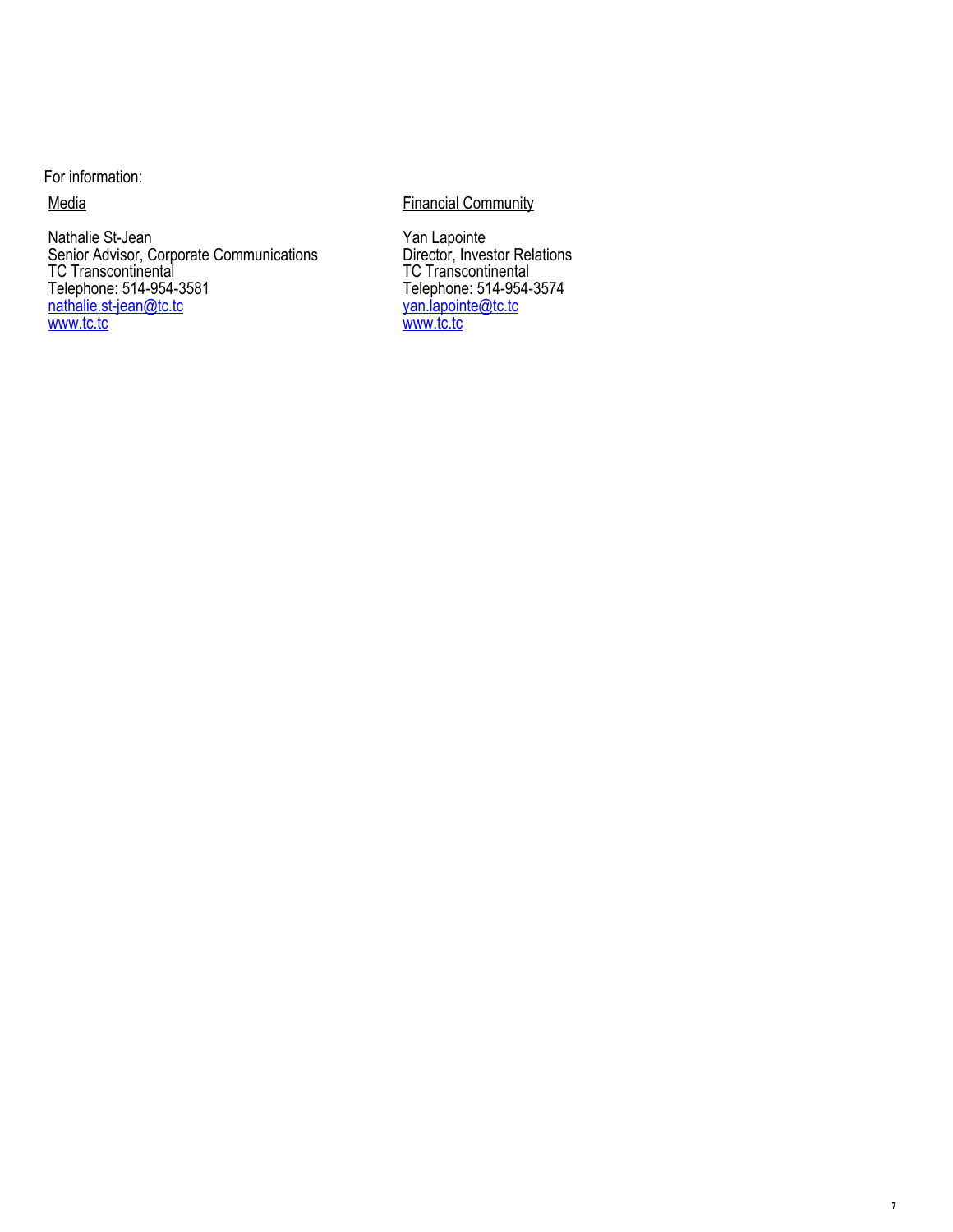### **MANAGEMENT'S DISCUSSION AND ANALYSIS**

For the first quarter ended January 24, 2021

The purpose of this *Management's Discussion and Analysis* is to help the reader better understand the business, development strategy and future outlook of Transcontinental Inc., how we manage risk, as well as to analyze the Corporation's results and financial position for the first quarter ended January 24, 2021. It should be read in conjunction with the information in the unaudited condensed interim consolidated financial statements and the accompanying notes included in this report. Additional information relating to the Corporation, including its Annual Report and *Annual Information Form*, may also be obtained on SEDAR at www.sedar.com.

In this document, unless otherwise indicated, all financial data are prepared in accordance with International Financial Reporting Standards (IFRS) and the term "dollar", as well as the symbol "\$" designate Canadian dollars.

In addition, in this *Management's Discussion and Analysis*, we also use non-IFRS financial measures for which a complete definition is presented below and for which a reconciliation to financial information in accordance with IFRS is presented in Table #2 in the section entitled "Reconciliation of Non-IFRS Financial Measures" and in Note 3 "Segmented Information" to the unaudited condensed interim consolidated financial statements for the first quarter ended January 24, 2021. These measures should be considered as a complement to financial performance measures in accordance with IFRS. They do not substitute and are not superior to them.

| Terms Used                                                                 | <b>Definitions</b>                                                                                                                                                                                                                                                                                                                                                            |
|----------------------------------------------------------------------------|-------------------------------------------------------------------------------------------------------------------------------------------------------------------------------------------------------------------------------------------------------------------------------------------------------------------------------------------------------------------------------|
| Adjusted revenues                                                          | Revenues before the accelerated recognition of deferred revenues. (1)                                                                                                                                                                                                                                                                                                         |
| Adjusted operating earnings before<br>depreciation and amortization        | Operating earnings before depreciation and amortization as well as the accelerated recognition of deferred<br>revenues <sup>(1)</sup> , restructuring and other costs (gains) and impairment of assets.                                                                                                                                                                       |
| Adjusted operating earnings margin<br>before depreciation and amortization | Adjusted operating earnings before depreciation and amortization divided by adjusted revenues.                                                                                                                                                                                                                                                                                |
| Adjusted operating earnings                                                | Operating earnings before the accelerated recognition of deferred revenues <sup>(1)</sup> , restructuring and other costs<br>(gains), impairment of assets, as well as amortization of intangible assets arising from business combinations.                                                                                                                                  |
| Adjusted operating earnings margin                                         | Adjusted operating earnings divided by adjusted revenues.                                                                                                                                                                                                                                                                                                                     |
| Adjusted income taxes                                                      | Income taxes before income taxes on the accelerated recognition of deferred revenues <sup>(1)</sup> , restructuring and other<br>costs (gains), impairment of assets, amortization of intangible assets arising from business combinations as well as<br>the effect of the U.S. tax reform on deferred taxes.                                                                 |
| Adjusted net earnings attributable to<br>shareholders of the Corporation   | Net earnings attributable to shareholders of the Corporation before the accelerated recognition of deferred<br>revenues <sup>(1)</sup> , restructuring and other costs (gains), impairment of assets, amortization of intangible assets arising<br>from business combinations, net of related income taxes as well as the effect of the U.S. tax reform on deferred<br>taxes. |
| l Net indebtedness                                                         | Total of long-term debt, of current portion of long-term debt, of lease liabilities and of current portion of lease<br>liabilities, less cash.                                                                                                                                                                                                                                |
| l Net indebtedness ratio                                                   | Net indebtedness divided by the last 12 months' adjusted operating earnings before depreciation and amortization.                                                                                                                                                                                                                                                             |

(1) Related to the agreements signed with The Hearst Corporation. Please refer to Note 32 to the annual consolidated financial statements for the year ended October 25, 2020.

Finally, to facilitate the reading of this report, the terms "TC Transcontinental", "Transcontinental", "Corporation", "we", "our" and "us" all refer to Transcontinental Inc. together with its subsidiaries and joint ventures.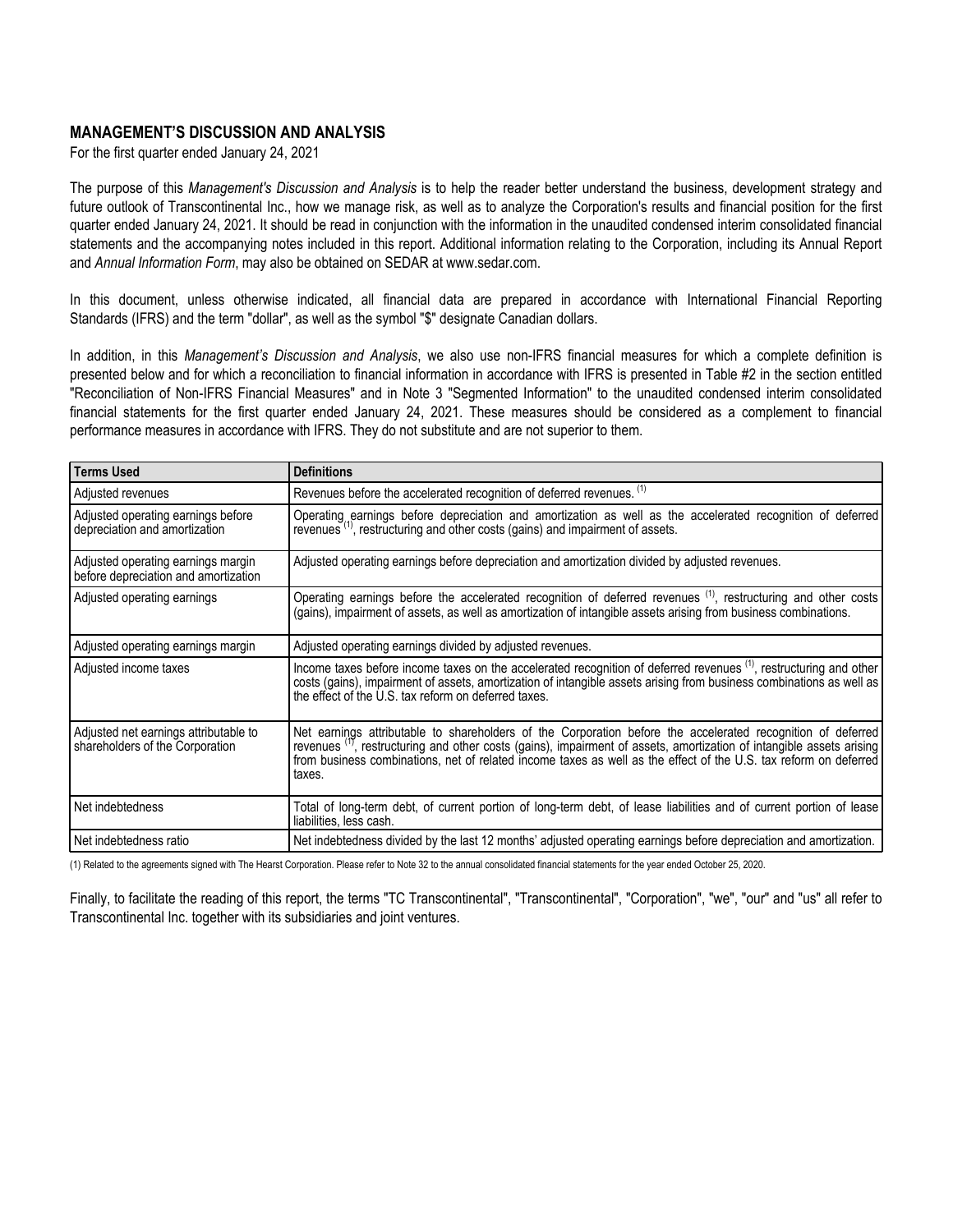## **CAUTION REGARDING FORWARD-LOOKING STATEMENTS**

Our public communications often contain oral or written forward-looking statements which are based on the expectations of Management and inherently subject to a certain number of risks and uncertainties, known and unknown. By their very nature, forward-looking statements are derived from both general and specific assumptions. The Corporation cautions against undue reliance on such statements since actual results or events may differ materially from the expectations expressed or implied in them. These forward-looking statements include, among others, statements with respect to our medium-term objectives, our outlook, our strategies to achieve these objectives, as well as statements with respect to our beliefs, plans, expectations, anticipations, estimates and intentions. The words "may", "could", "should", "would", "assumptions", "strategy", "outlook", "believe", "plan", "anticipate", "estimate", "expect", "intend", "objective", the use of the future and conditional tenses, and words and expressions of similar nature are intended to identify forward-looking statements. Such forward-looking statements may also include observations concerning the Corporation's anticipated financial results and business outlooks and the economies in which it operates. The Corporation's future performance may also be affected by a number of factors, many of which are beyond its will or control. The main risks, uncertainties and factors that could influence actual results are described in the *Management's Discussion and Analysis* for the year ended October 25, 2020 and in the latest *Annual Information Form*.

Unless otherwise indicated by the Corporation, forward-looking statements do not take into account the potential impact of non-recurring or other unusual items, nor of disposals, business combinations, mergers or acquisitions which may be announced or concluded after the date of February 25, 2021.

These forward-looking statements are made pursuant to the "safe harbour" provisions of applicable Canadian securities legislation.

The forward-looking statements in this *Management's Discussion and Analysis* are based on current expectations and information available as at February 25, 2021. Such forward-looking statements may also be found in other documents filed with Canadian securities regulators or in other communications. The Corporation's Management disclaims any intention or obligation to update or revise these statements unless otherwise required by the securities authorities.

### **PROFILE OF TC TRANSCONTINENTAL**

TC Transcontinental is a leader in flexible packaging in North America, and Canada's largest printer. The Corporation is also positioned as the leading Canadian French-language educational publishing group. For over 45 years, TC Transcontinental's mission has been to create quality products and services that allow businesses to attract, reach and retain their target customers.

Respect, teamwork, performance and innovation are the strong values held by the Corporation and its employees. TC Transcontinental's commitment to its stakeholders is to pursue its business activities in a responsible manner.

Transcontinental Inc. (TSX: TCL.A TCL.B), known as TC Transcontinental, has about 8,000 employees, the majority of which are based in Canada, the United States and Latin America. TC Transcontinental had revenues of approximately C\$2.6 billion for the fiscal year ended October 25, 2020. For more information, visit TC Transcontinental's website at www.tc.tc.

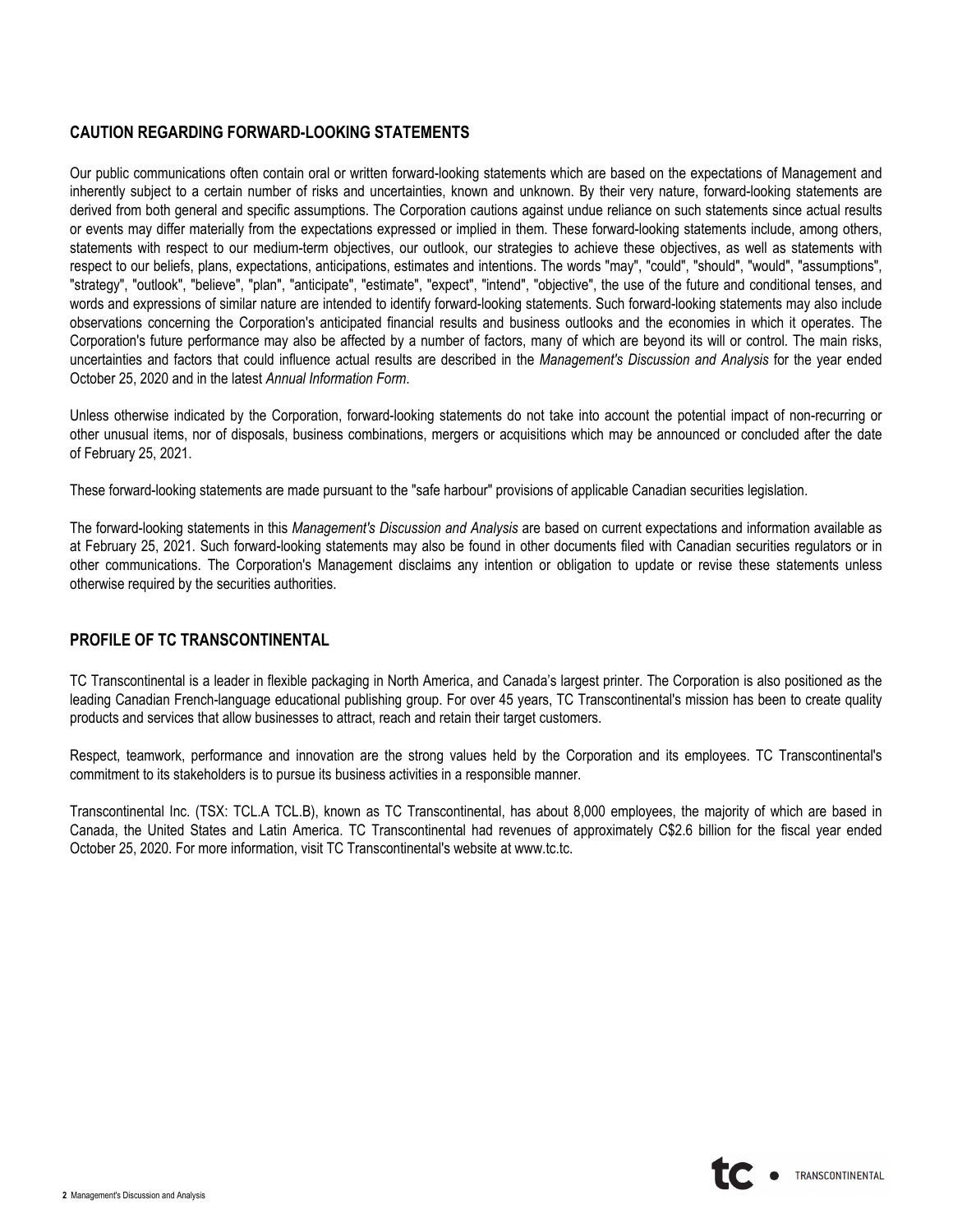### **HIGHLIGHTS Table #1:**

| (in millions of dollars, except per share amounts)                                   | $Q1 - 2021$ | $Q1 - 2020$ | Variation<br>in $%$ |
|--------------------------------------------------------------------------------------|-------------|-------------|---------------------|
| Revenues                                                                             | \$622.7     | \$705.8     | (11.8) %            |
| Operating earnings before depreciation and amortization                              | 100.9       | 95.7        | 5.4                 |
| Adjusted operating earnings before depreciation and amortization <sup>(1)</sup>      | 105.7       | 109.0       | (3.0)               |
| Operating earnings                                                                   | 47.2        | 40.8        | 15.7                |
| Adjusted operating earnings <sup>(1)</sup>                                           | 68.6        | 72.1        | (4.9)               |
| Net earnings attributable to shareholders of the Corporation                         | 27.7        | 6.4         | n/a                 |
| Net earnings attributable to shareholders of the Corporation per share               | 0.32        | 0.07        | n/a                 |
| Adjusted net earnings attributable to shareholders of the Corporation <sup>(1)</sup> | 43.8        | 42.8        | 2.3                 |
| Adjusted net earnings attributable to shareholders of the Corporation per share (1)  | 0.50        | 0.49        | 2.0                 |

(1) Please refer to Table #2 in the section entitled "Reconciliation of Non-IFRS Financial Measures" in this Management's Discussion and Analysis for adjusted data presented above.

- Significant organic sales growth and improved profitability in the Packaging Sector, and rigorous cost control in the Printing Sector.
- Revenues of \$622.7 million for the quarter ended January 24, 2021; operating earnings of \$47.2 million; and net earnings attributable to shareholders of the Corporation of \$27.7 million (\$0.32 per share).
- Adjusted operating earnings before depreciation and amortization of \$105.7 million for the quarter ended January 24, 2021; adjusted operating earnings of \$68.6 million; and adjusted net earnings attributable to shareholders of the Corporation of \$43.8 million (\$0.50 per share).
- Maintained a solid financial position with liquidities of \$182.0 million and access to unused lines of credit of \$428.5 million, for total available liquidities of \$610.5 million.
- Improved net indebtedness ratio to 1.8x as a result of the decrease in net indebtedness of \$45.9 million during the first quarter.
- Standard & Poor's rating agency announced a favourable revision of Transcontinental's credit rating, from BBB- / negative outlook to BBB- / stable outlook.
- Named to Corporate Knights' 2021 Global 100 Most Sustainable Corporations in the World and included among the 50 Corporations with the lowest ESG risk by Sustainalytics.

### **PREAMBLE - IMPACT OF COVID-19**

As early as the beginning of March 2020, the Corporation actively deployed its company-wide crisis management and communication plan, which enabled it to ensure employee safety while ensuring service continuity for its customers. Since then, the Corporation has been closely monitoring the developments of the COVID-19 pandemic and government recommendations and is acting quickly by adapting security measures as required.

The pandemic continues to disrupt many sectors of the global economy. In the Packaging Sector, which represents approximately half of the Corporation's revenues, the vast majority of our operations support the retail supply chain for food and everyday consumer goods, a sector that continues to experience strong demand. In the Printing Sector, revenues are still negatively impacted, even though volume continues to gradually recover and the Canada Emergency Wage Subsidy program contributes to mitigating the financial impact.

### **RECONCILIATION OF NON-IFRS FINANCIAL MEASURES**

### (unaudited)

The financial information has been prepared in accordance with IFRS. However, financial measures used, namely adjusted revenues, adjusted operating earnings before depreciation and amortization, adjusted operating earnings margin before depreciation and amortization, adjusted operating earnings, adjusted operating earnings margin, adjusted income taxes, adjusted net earnings attributable to shareholders of the Corporation, adjusted net earnings attributable to shareholders of the Corporation per share, net indebtedness and the net indebtedness ratio, for which a reconciliation is presented in the following table, do not have any standardized meaning under IFRS and could be calculated differently by other companies. We believe that many of our readers analyze the financial performance of the Corporation's activities based on these non-IFRS financial measures as such measures may allow for easier comparisons between periods. These measures should be considered as a complement to financial performance measures in accordance with IFRS. They do not substitute and are not superior to them.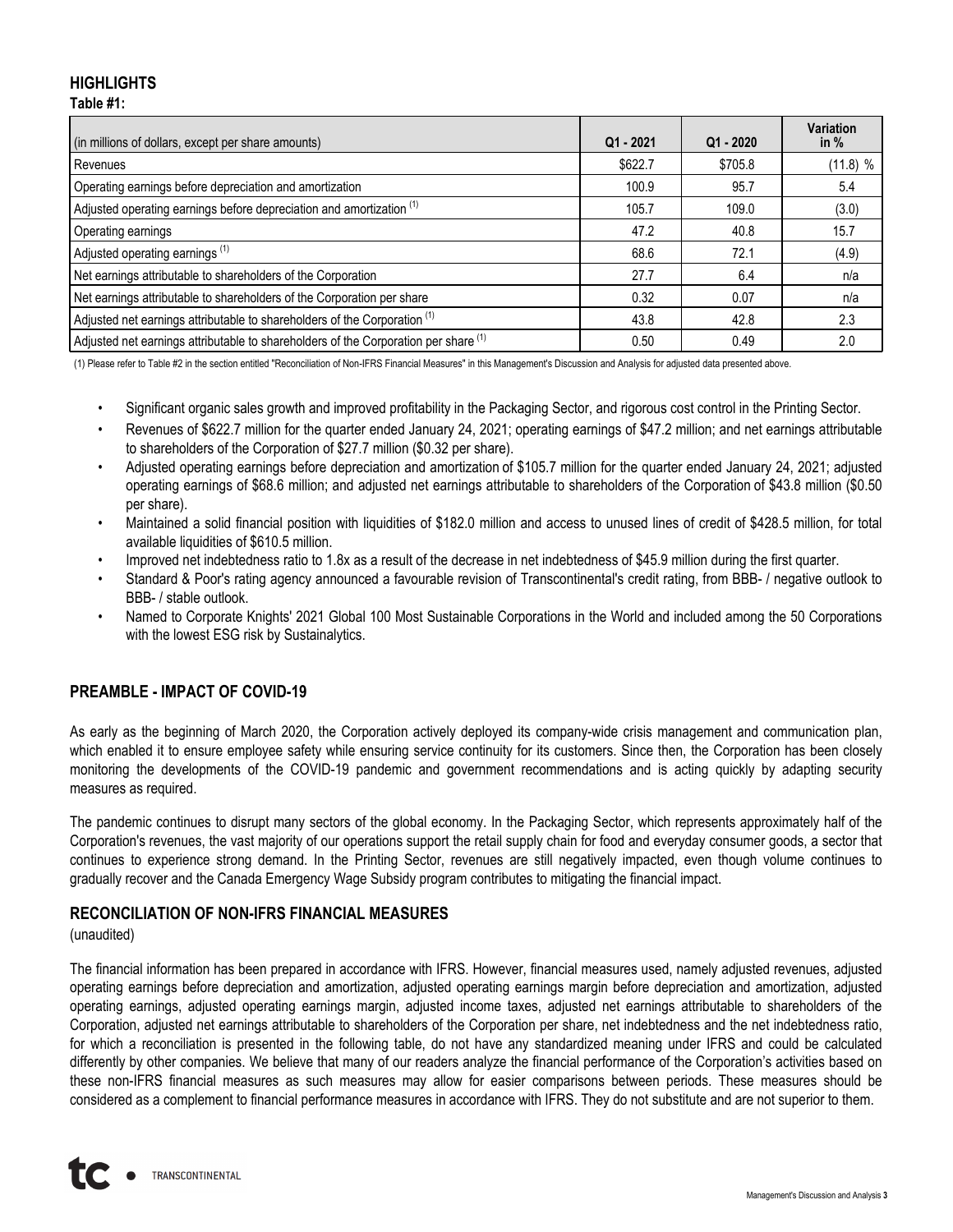The Corporation also believes that these measures are useful indicators of the performance of its operations and its ability to meet its financial obligations. Furthermore, management also uses some of these non-IFRS financial measures to assess the performance of its activities and managers.

#### **Table #2:**

#### **Reconciliation of operating earnings - First quarter**

|                                                                                     |                                             | Three months ended |  |  |  |
|-------------------------------------------------------------------------------------|---------------------------------------------|--------------------|--|--|--|
| (in millions of dollars)                                                            | <b>January 24, 2021</b><br>January 26, 2020 |                    |  |  |  |
| <b>Operating earnings</b>                                                           | \$47.2                                      | \$40.8             |  |  |  |
| Restructuring and other costs                                                       | 4.8                                         | 13.3               |  |  |  |
| Amortization of intangible assets arising from business combinations <sup>(1)</sup> | 16.6                                        | 18.0               |  |  |  |
| Adjusted operating earnings                                                         | \$68.6                                      | \$72.1             |  |  |  |
| Depreciation and amortization <sup>(2)</sup>                                        | 37.1                                        | 36.9               |  |  |  |
| Adjusted operating earnings before depreciation and amortization                    | \$105.7                                     | \$109.0            |  |  |  |

(1) Intangible assets arising from business combinations include our customer relationships, trademarks and non-compete agreements.

(2) Depreciation and amortization excludes the amortization of intangible assets arising from business combinations.

### **Reconciliation of net earnings attributable to shareholders of the Corporation - First quarter**

|                                                                                                            | Three months ended |                         |        |                  |  |  |  |
|------------------------------------------------------------------------------------------------------------|--------------------|-------------------------|--------|------------------|--|--|--|
|                                                                                                            |                    | <b>January 24, 2021</b> |        | January 26, 2020 |  |  |  |
| (in millions of dollars, except per share amounts)                                                         | Total              | Per share               | Total  | Per share        |  |  |  |
| Net earnings attributable to shareholders of the Corporation                                               | \$27.7             | \$0.32                  | \$6.4  | \$0.07           |  |  |  |
| Restructuring and other costs, net of related income taxes                                                 | 3.5                | 0.04                    | 22.8   | 0.26             |  |  |  |
| Amortization of intangible assets arising from business combinations, net of related<br>income taxes $(1)$ | 12.6               | 0.14                    | 13.6   | 0.16             |  |  |  |
| Adjusted net earnings attributable to shareholders of the Corporation                                      | \$43.8             | \$0.50                  | \$42.8 | \$0.49           |  |  |  |

(1) Intangible assets arising from business combinations include our customer relationships, trademarks and non-compete agreements.

#### **Reconciliation of net indebtedness**

| (in millions of dollars, except ratios)                                           | As at January 24, 2021 | As at October 25, 2020 |
|-----------------------------------------------------------------------------------|------------------------|------------------------|
| Long-term debt                                                                    | \$578.9                | \$790.4                |
| Current portion of long-term debt                                                 | 337.7                  | 229.7                  |
| Lease liabilities                                                                 | 130.7                  | 132.0                  |
| Current portion of lease liabilities                                              | 22.7                   | 22.8                   |
| Cash                                                                              | (182.0)                | (241.0)                |
| Net indebtedness                                                                  | \$888.0                | \$933.9                |
| Adjusted operating earnings before depreciation and amortization (last 12 months) | \$496.1                | \$499.4                |
| Net indebtedness ratio                                                            | $1.8 \times$           | 1.9<br>$\mathsf{x}$    |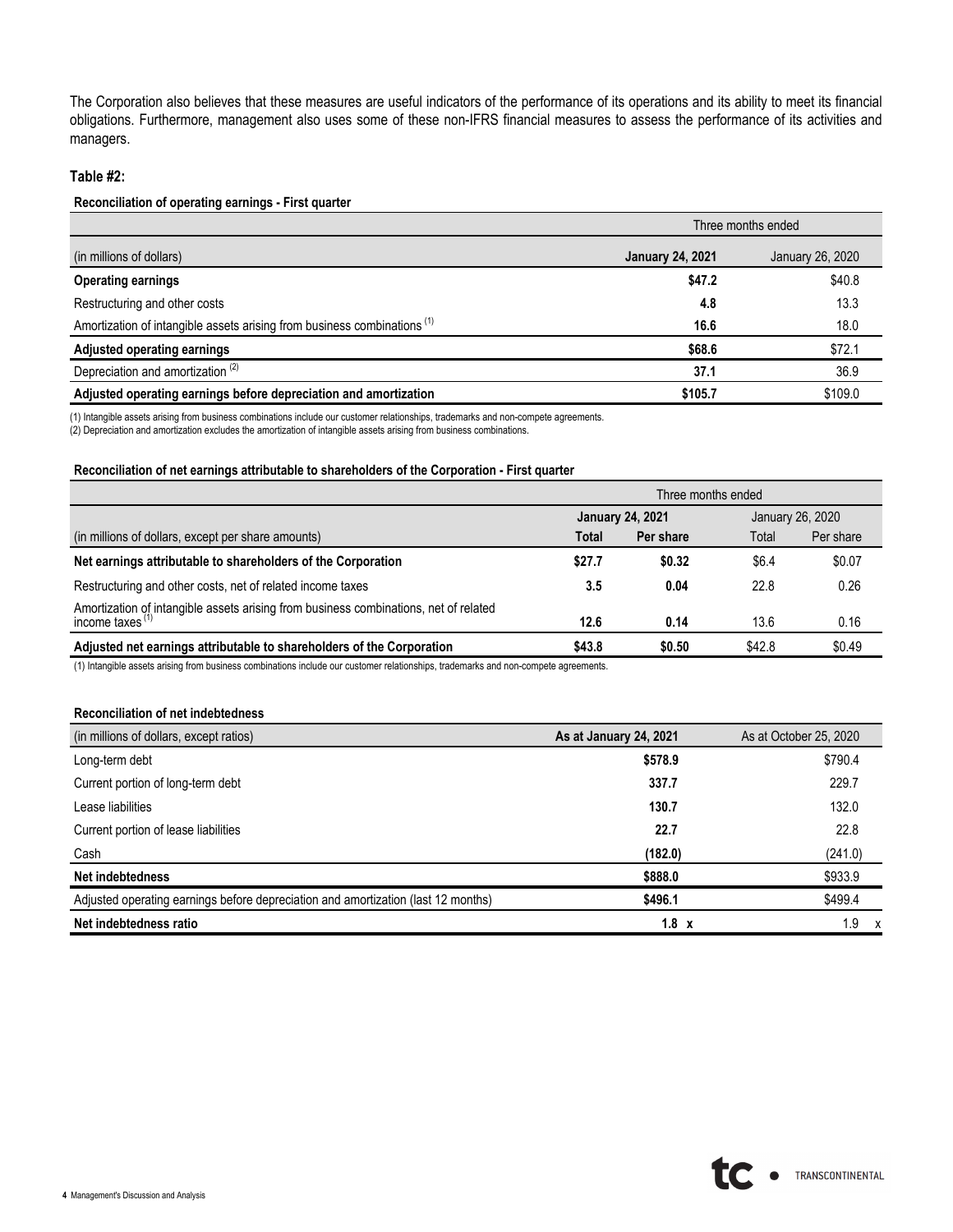## **ANALYSIS OF CONSOLIDATED RESULTS - FIRST QUARTER**

### **Revenues**

Revenues decreased by \$83.1 million, or 11.8%, from \$705.8 million in the first quarter of 2020 to \$622.7 million in the corresponding period in 2021. This decline is especially caused by lower volume in the Printing Sector due to the impact of the pandemic and the disposal of the paper packaging operations, sold toward the end of the first quarter of the previous year. This decrease was partially mitigated by the organic growth in the Packaging Sector and the acquisition of Artisan Complete Limited in the Printing Sector. A more detailed analysis of revenues is presented in the section "Analysis of Sector Results - First Quarter".

### **Operating and Other Expenses**

Operating expenses decreased by \$79.8 million, or 13.4%, in the first quarter of 2021 compared to the corresponding period in 2020. This decrease results from lower volume in the Printing Sector, the sale of the paper packaging operations, measures taken by the Corporation to reduce costs and improve its operational efficiency and the Canada Emergency Wage Subsidy.

Restructuring and other costs decreased by \$8.5 million, from an expense of \$13.3 million in the first quarter of 2020 to an expense of \$4.8 million in the first quarter of 2021. The favourable effect is mainly attributable to lower workforce reduction costs in the Printing Sector and costs related to the sale of the paper packaging operations in the first quarter of 2020.

Depreciation and amortization decreased by \$1.2 million, from \$54.9 million in the first quarter of 2020 to \$53.7 million in the first quarter of 2021. This decrease is largely attributable to the impact of the disposal of the paper packaging operations, partially offset by an increase in capital expenditures in the two main sectors.

### **Operating Earnings**

Operating earnings increased by \$6.4 million, or 15.7%, from \$40.8 million in the first quarter of 2020 to \$47.2 million in the first quarter of 2021. The increase in operating earnings is explained by the organic growth in the Packaging Sector. In addition, in the Printing Sector, initiatives to optimize operational efficiency and the Canada Emergency Wage Subsidy offset a majority of the decrease in volume.

Adjusted operating earnings decreased by \$3.5 million, or 4.9%, from \$72.1 million in the first quarter of 2020 to \$68.6 million in the first quarter of 2021. A more detailed analysis of adjusted operating earnings is presented in the section "Analysis of Sector Results - First Quarter".

### **Net Financial Expenses**

Net financial expenses decreased by \$3.2 million, from \$14.0 million in the first quarter of 2020 to \$10.8 million in the first quarter of 2021. This decrease is attributable to a reduction in net indebtedness and a lower weighted average interest rate.

### **Income Taxes**

Income taxes decreased by \$11.7 million, from \$20.3 million in the first quarter of 2020 to \$8.6 million in the first quarter of 2021. This decrease is mainly attributable to the tax expense recorded on taxable income (tax basis) generated by the sale of the paper packaging operations in January 2020.

Adjusted income taxes decreased by \$1.3 million, from \$15.2 million in the first quarter of 2020, for an effective tax rate of 26.1%, to \$13.9 million in the first quarter of 2021, for an effective tax rate of 24.0%. This decrease in tax rate is mostly attributable to the geographic distribution of adjusted operating earnings before taxes.

### **Net Earnings Attributable to Shareholders of the Corporation**

Net earnings attributable to shareholders of the Corporation increased by \$21.3 million, from \$6.4 million in the first quarter of 2020 to \$27.7 million in the first quarter of 2021. This increase is mostly explained by the income tax expense related to the sale of the paper packaging operations in the first quarter of 2020, the increase in operating earnings and the decrease in net financial expenses compared to the corresponding period in the previous year. On a per share basis, net earnings attributable to shareholders of the Corporation went from \$0.07 to \$0.32 respectively.

Adjusted net earnings attributable to shareholders of the Corporation increased by \$1.0 million, or 2.3%, from \$42.8 million in the first quarter of 2020 to \$43.8 million in the first quarter of 2021. This variation is mostly explained by the decrease in net financial expenses and adjusted income taxes, partially offset by lower adjusted operating earnings. On a per share basis, adjusted net earnings attributable to shareholders of the Corporation went from \$0.49 to \$0.50 respectively.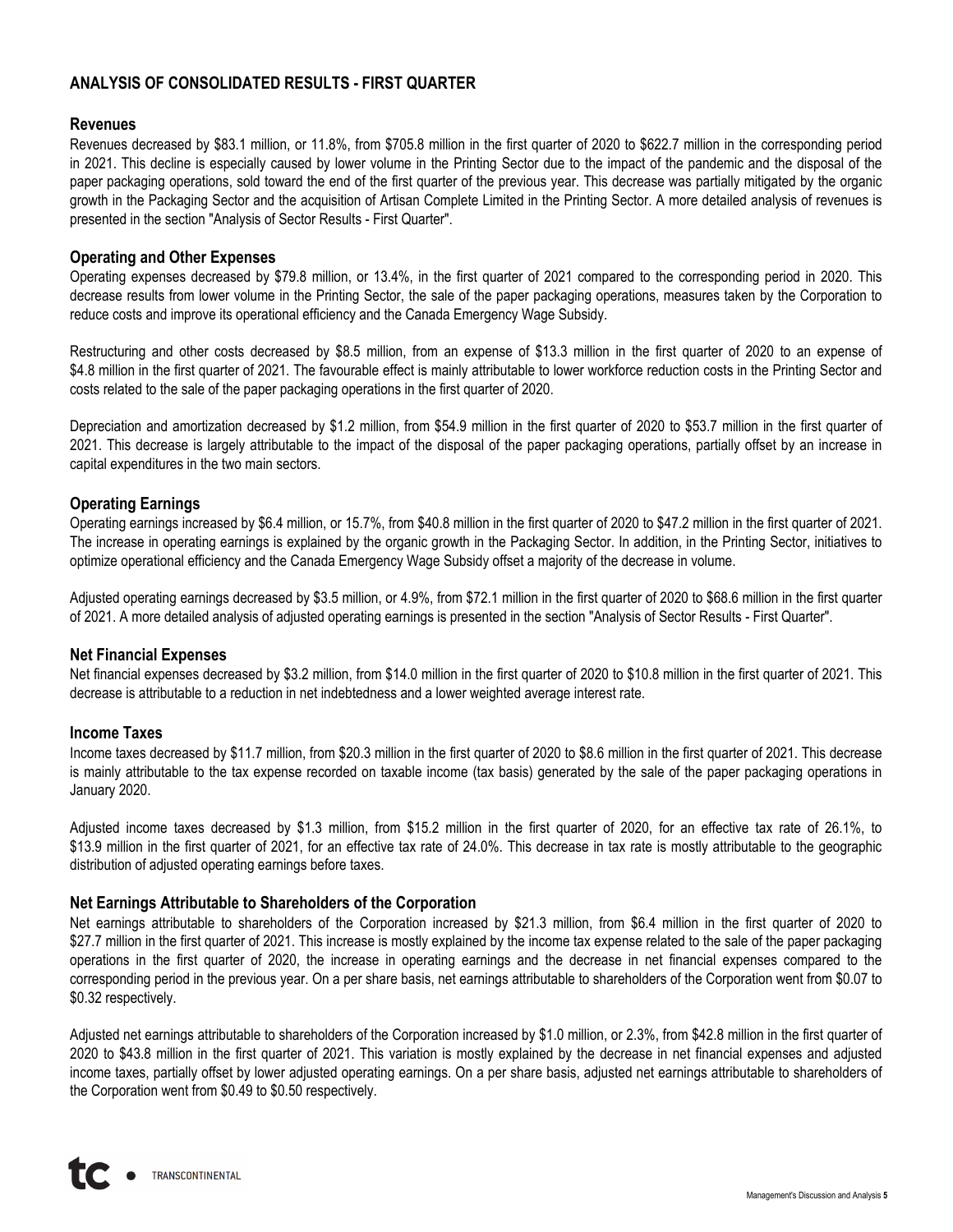### **ANALYSIS OF SECTOR RESULTS - FIRST QUARTER**

(unaudited)

### **Table #3:**

| (in millions of dollars)                                           | Packaging | Printing | Other   | Consolidated<br>results |
|--------------------------------------------------------------------|-----------|----------|---------|-------------------------|
| Adjusted revenues - First quarter of 2020                          | \$371.5   | \$325.8  | \$8.5   | \$705.8                 |
| Acquisitions/disposals and closures                                | (52.4)    | 6.5      |         | (45.9)                  |
| Existing operations                                                |           |          |         |                         |
| Exchange rate effect                                               | (3.0)     | 0.1      |         | (2.9)                   |
| Organic growth (decline)                                           | 21.1      | (58.0)   | 2.6     | (34.3)                  |
| Adjusted revenues - First quarter of 2021                          | \$337.2   | \$274.4  | \$11.1  | \$622.7                 |
| Adjusted operating earnings <sup>(1)</sup> - First quarter of 2020 | \$27.6    | \$51.8   | \$(7.3) | \$72.1                  |
| Acquisitions/disposals and closures                                | (0.7)     | (0.2)    |         | (0.9)                   |
| Existing operations                                                |           |          |         |                         |
| Exchange rate effect                                               | (0.3)     | 0.2      |         | (0.1)                   |
| Stock-based compensation                                           |           |          | (3.5)   | (3.5)                   |
| Organic growth (decline)                                           | 4.1       | (5.5)    | 2.4     | 1.0                     |
| Adjusted operating earnings <sup>(1)</sup> - First quarter of 2021 | \$30.7    | \$46.3   | \$(8.4) | \$68.6                  |

(1) Please refer to Table #2 in the section entitled "Reconciliation of Non-IFRS Financial Measures" in this Management's Discussion and Analysis for adjusted data presented above.

### **Packaging Sector**

Packaging Sector revenues decreased by \$34.3 million, or 9.2%, from \$371.5 million in the first quarter of 2020 to \$337.2 million in the first quarter of 2021. This decrease is mostly due to the sale of the paper packaging operations in January 2020, which had an unfavourable effect of \$52.4 million. The organic growth of \$21.1 million results mainly from higher production volumes in most segments, in particular those serving the retail supply chain for food and everyday consumer products. In addition, the increase in the price of resin had a positive impact on revenues.

Adjusted operating earnings increased by \$3.1 million, or 11.2%, from \$27.6 million in the first quarter of 2020 to \$30.7 million in the first quarter of 2021. This increase is mainly attributable to higher demand for food and everyday consumer good packaging products as well as efficiency gains in the sector. It was partially offset by the temporary negative impact of the significant and rapid rise in the price of resin. As a result, the sector's adjusted operating earnings margin went from 7.4% in the first quarter of 2020 to 9.1% in the first quarter of 2021.

### **Printing Sector**

Printing Sector revenues decreased by \$51.4 million, or 15.8%, from \$325.8 million in the first quarter of 2020 to \$274.4 million in the first quarter of 2021. The organic decline of \$58.0 million is mostly explained by lower volume in most segments, in particular in retail and distribution markets, caused by the effect of the pandemic, which reduced printing activities. The organic decline was partially mitigated by the positive impact of the acquisition of Artisan Complete Limited in January 2020.

Adjusted operating earnings decreased by \$5.5 million, or 10.6%, from \$51.8 million in the first quarter of 2020 to \$46.3 million in the first quarter of 2021. The decrease is due to lower volume in the main printing segments caused by the effect of the pandemic. Cost reduction initiatives undertaken by the sector combined with the impact of the Canada Emergency Wage Subsidy partially mitigated this decrease. The sector's adjusted operating earnings margin slightly increased, from 15.9% in the first quarter of 2020 to 16.9% in the first quarter of 2021.

### **Other**

Revenues increased by \$2.6 million, from \$8.5 million in the first quarter of 2020 to \$11.1 million in the first quarter of 2021. This increase is mostly attributable to higher volume in the Media Sector.

Adjusted operating earnings decreased by \$1.1 million or 15.1%, from \$-7.3 million in the first quarter of 2020 to \$-8.4 million in the first quarter of 2021, mainly due to the unfavourable change in stock-based compensation expense. This change was partially mitigated by the increase in adjusted operating earnings in the Media Sector as a result of higher volume, as well as cost reduction initiatives at head office.

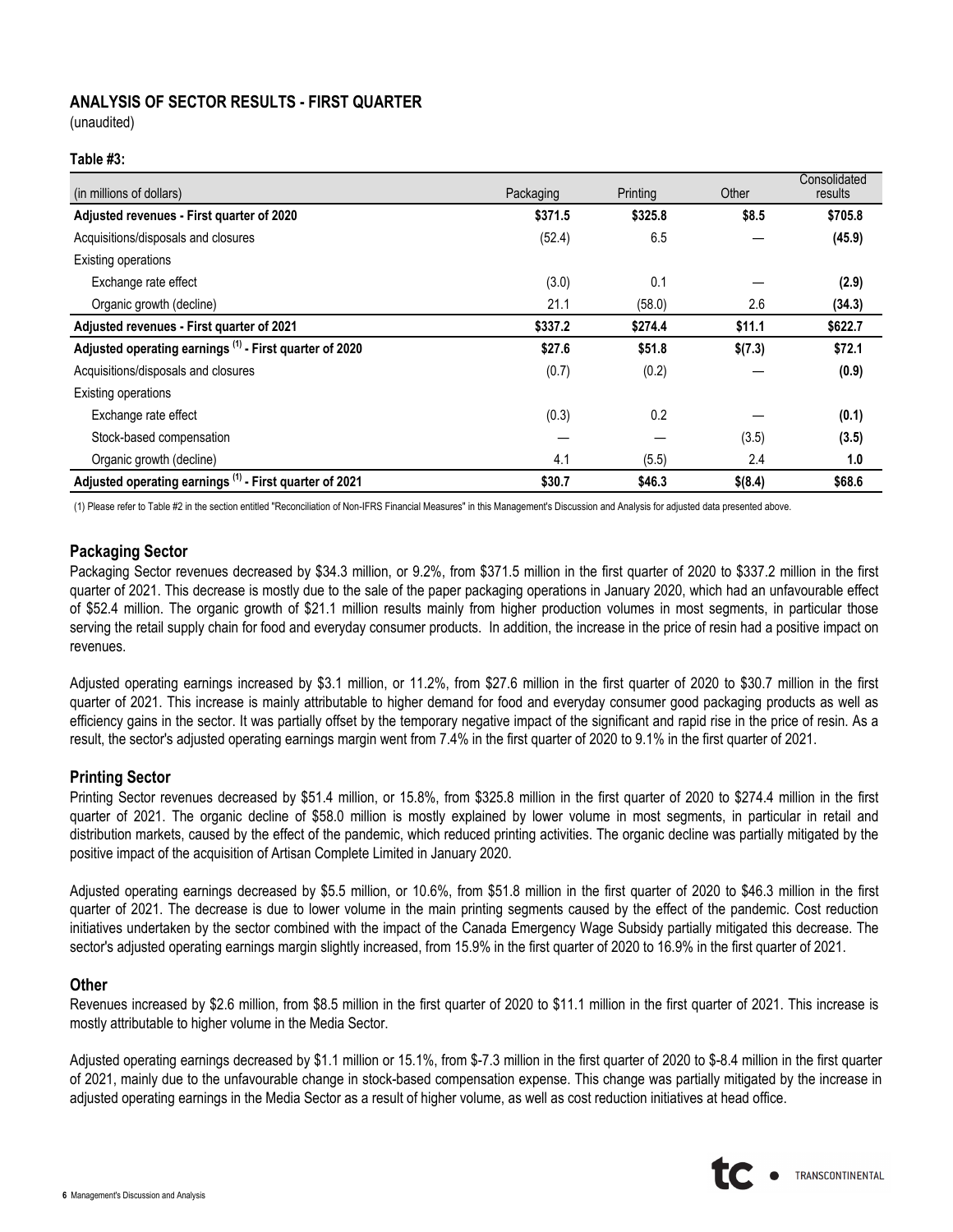## **SUMMARY OF QUARTERLY RESULTS**

(unaudited)

Table #4 summarizes selected consolidated financial information derived from the Corporation's unaudited condensed interim consolidated financial statements and some non-IFRS financial measures for each of the last eight quarters.

### **Table #4:**

|                                                                                                | 2021           |   | 2020           |               |                |               |         | 2019 |                |   |         |      |                |               |         |               |
|------------------------------------------------------------------------------------------------|----------------|---|----------------|---------------|----------------|---------------|---------|------|----------------|---|---------|------|----------------|---------------|---------|---------------|
| (in millions of dollars, except per share amounts)                                             | Q <sub>1</sub> |   | Q <sub>4</sub> |               | Q <sub>3</sub> |               | Q2      |      | Q <sub>1</sub> |   | Q4      |      | Q <sub>3</sub> |               | Q2      |               |
| Revenues                                                                                       | \$622.7        |   | \$655.7        |               | \$587.4        |               | \$625.1 |      | \$705.8        |   | \$790.9 |      | \$728.9        |               | \$767.4 |               |
| Adjusted revenues <sup>(1)</sup>                                                               | 622.7          |   | 655.7          |               | 587.4          |               | 625.1   |      | 705.8          |   | 779.2   |      | 728.9          |               | 767.4   |               |
| Operating earnings before depreciation and amortization <sup>(2)</sup>                         | 100.9          |   | 134.9          |               | 130.1          |               | 97.3    |      | 95.7           |   | 206.9   |      | 107.2          |               | 93.7    |               |
| Adjusted operating earnings before depreciation and<br>amortization (1) (2)                    | 105.7          |   | 146.8          |               | 139.3          |               | 104.3   |      | 109.0          |   | 139.1   |      | 112.9          |               | 115.7   |               |
| Adjusted operating earnings margin before depreciation and<br>amortization $(1)(2)$            | 17.0           | % | 22.4           | $\%$          | 23.7           | $\%$          | 16.7    | $\%$ | 15.4           | % | 17.9    | $\%$ | 15.5           | $\%$          | 15.1%   |               |
| Operating earnings <sup>(2)</sup>                                                              | \$47.2         |   | \$81.2         |               | \$75.3         |               | \$44.1  |      | \$40.8         |   | \$156.2 |      | \$56.6         |               | \$43.1  |               |
| Adjusted operating earnings <sup>(1)(2)</sup>                                                  | 68.6           |   | 110.1          |               | 102.1          |               | 68.5    |      | 72.1           |   | 106.8   |      | 80.9           |               | 83.6    |               |
| Adjusted operating earnings margin (1) (2)                                                     | 11.0           | % | 16.8           | $\frac{0}{0}$ | 17.4           | $\frac{0}{0}$ | 11.0    | %    | 10.2           | % | 13.7    | %    | 11.1           | $\frac{0}{0}$ | 10.9    | $\frac{0}{0}$ |
| Net earnings attributable to shareholders of the Corporation $(2)$                             | \$27.7         |   | \$51.3         |               | \$48.3         |               | \$25.7  |      | \$6.4          |   | \$112.3 |      | \$3.4          |               | \$22.3  |               |
| Net earnings attributable to shareholders of the Corporation per<br>share <sup>(2)</sup>       | 0.32           |   | 0.59           |               | 0.56           |               | 0.30    |      | 0.07           |   | 1.28    |      | 0.04           |               | 0.26    |               |
| Adjusted net earnings attributable to shareholders of the<br>Corporation $(1)$ $(2)$           | 43.8           |   | 72.4           |               | 68.2           |               | 43.6    |      | 42.8           |   | 69.9    |      | 52.2           |               | 52.6    |               |
| Adjusted net earnings attributable to shareholders of the<br>Corporation per share $^{(1)(2)}$ | 0.50           |   | 0.83           |               | 0.78           |               | 0.50    |      | 0.49           |   | 0.80    |      | 0.60           |               | 0.60    |               |
| % of fiscal year                                                                               |                | % | 32             | %             | 30             | $\%$          | 19      | $\%$ | 19             | % | 31      | $\%$ | 24             | $\%$          | 24      | $\%$          |

(1) Please refer to Table #2 in the section entitled "Reconciliation of Non-IFRS Financial Measures" in this Management's Discussion and Analysis for adjusted data presented above.<br>(2) The results reflect the impact of the

The variability of financial information for interim periods is influenced by many factors, such as:

- The impact of acquisitions, disposals and closures completed in line with our transformation;
- The exchange rate effect;
- The interest rates;
- The impact of the change in the share price on the stock-based compensation expense.

Excluding the impact of the above-mentioned items, we can note lower organic growth caused by a decrease in the Printing Sector and an increase in profitability in the Packaging Sector.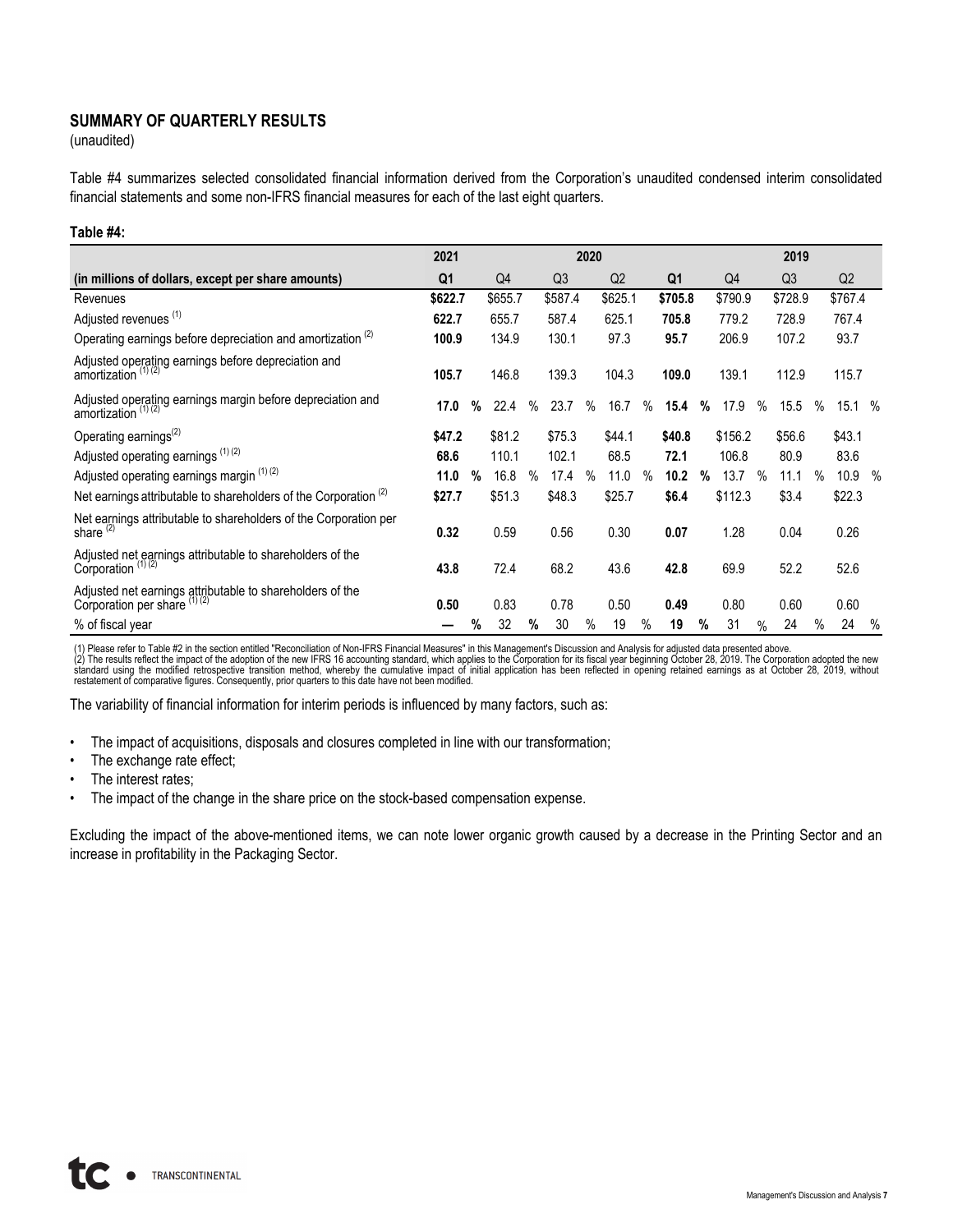## **FINANCIAL POSITION, LIQUIDITY AND CAPITAL STRUCTURE**

(unaudited)

### **Table #5:**

|                                                                                                               | Three months ended  |                     |
|---------------------------------------------------------------------------------------------------------------|---------------------|---------------------|
| (in millions of dollars)                                                                                      | January 24,<br>2021 | January 26,<br>2020 |
| <b>Operating activities</b>                                                                                   |                     |                     |
| Cash flows generated by operating activities before changes in non-cash operating items and income taxes paid | \$102.4             | \$108.6             |
| Changes in non-cash operating items                                                                           | (8.6)               | (28.6)              |
| Income taxes paid                                                                                             | (9.1)               | (16.3)              |
| Cash flows from operating activities                                                                          | \$84.7              | \$63.7              |
| <b>Investing activities</b>                                                                                   |                     |                     |
| Acquisitions of property, plant and equipment                                                                 | (\$27.3)            | (\$23.1)            |
| Disposals of property, plant and equipment                                                                    | 0.1                 | 0.1                 |
| Increase in intangible assets                                                                                 | (4.5)               | (4.4)               |
| Business combinations, net of acquired cash                                                                   |                     | (7.7)               |
| <b>Business disposals</b>                                                                                     |                     | 232.1               |
| Cash flows from investing activities                                                                          | (\$31.7)            | \$197.0             |
| <b>Financing activities</b>                                                                                   |                     |                     |
| Reimbursement of long-term debt                                                                               | (83.4)              | (8.3)               |
| Net increase in credit facilities                                                                             | 3.4                 |                     |
| Financial expenses paid on long-term debt                                                                     | (7.6)               | (13.2)              |
| Repayment of principal on lease liabilities                                                                   | (5.4)               | (5.2)               |
| Interest paid on lease liabilities                                                                            | (0.9)               | (0.6)               |
| Exercise of stock options                                                                                     |                     | 1.7                 |
| Share redemptions                                                                                             |                     | (7.1)               |
| <b>Dividends</b>                                                                                              | (19.6)              | (19.2)              |
| Cash flows from financing activities                                                                          | (\$113.5)           | (\$51.9)            |
| Effect of exchange rate changes on cash denominated in foreign currencies                                     | \$1.5               | \$2.1               |
| Net change in cash                                                                                            | (\$59.0)            | \$210.9             |

| <b>Financial position</b>                            | As at January 24, 2021  | As at October 25, 2020 |
|------------------------------------------------------|-------------------------|------------------------|
| Net indebtedness <sup>(1)</sup>                      | \$888.0                 | \$933.9                |
| Net indebtedness ratio <sup>(1)</sup>                | $1.8 \times$            | $1.9 \times$           |
| Credit rating                                        |                         |                        |
| <b>DBRS</b>                                          | BBB (low)               | BBB (low)              |
| Outlook                                              | <b>Negative</b>         | Negative               |
| Standard and Poor's                                  | BBB-                    | BBB-                   |
| Outlook                                              | Negative <sup>(2)</sup> | Negative               |
| <b>Consolidated Statements of Financial Position</b> | As at January 24, 2021  | As at October 25, 2020 |
| Current assets                                       | \$907.9                 | \$1.024.7              |
| Current liabilities                                  | 727.1                   | 677.5                  |
| Total assets                                         | 3,408.1                 | 3,598.4                |
| <b>Total liabilities</b>                             | 1,691.3                 | 1,859.8                |

(1) Please refer to Table #2 in the section entitled "Reconciliation of Non-IFRS Financial Measures" in this Management's Discussion and Analysis for adjusted data presented above.<br>(2) On February 9, 2021, the Standard & P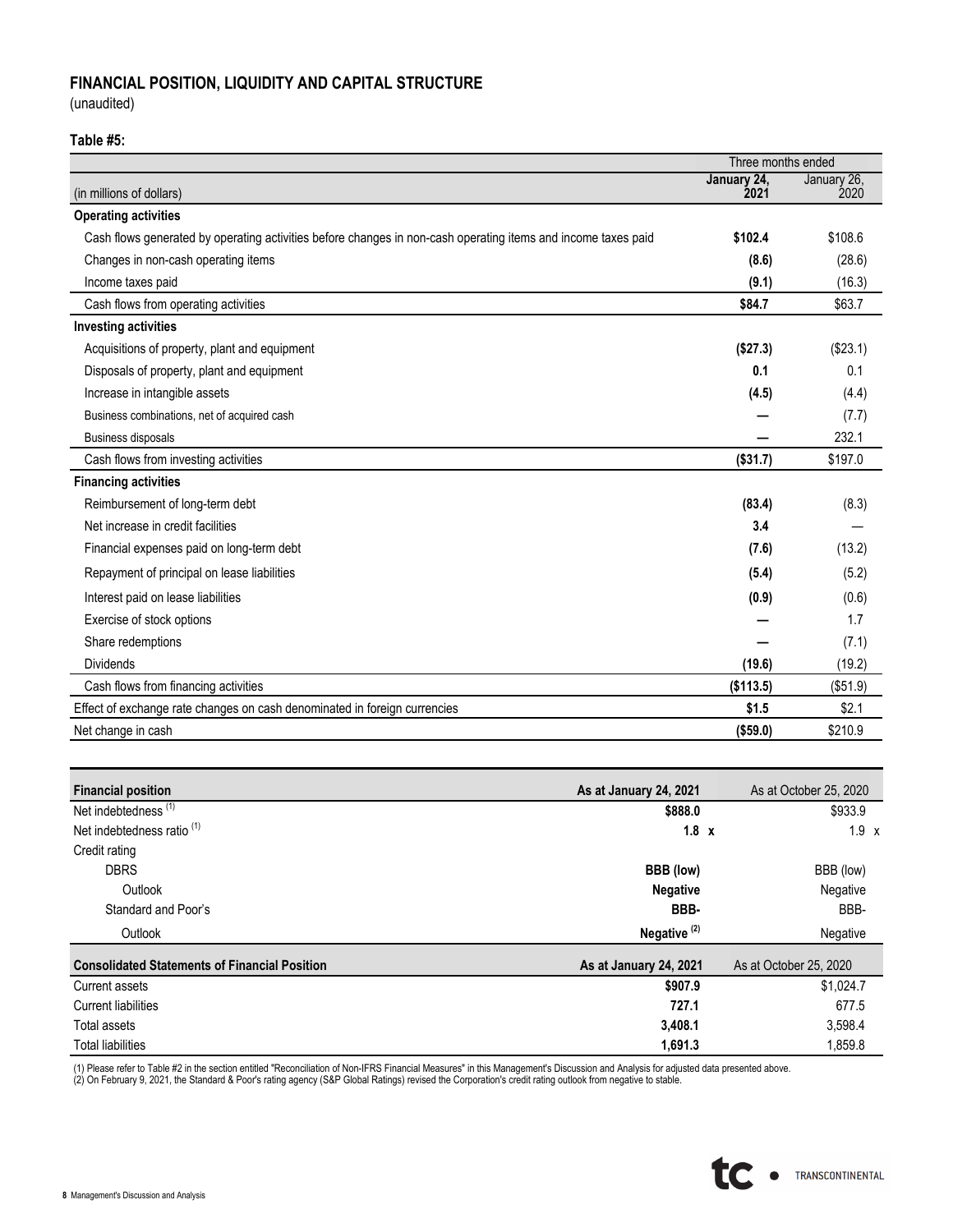## **ANALYSIS OF FINANCIAL POSITION - FIRST QUARTER**

### **Cash Flows from Operating Activities**

Cash flows from operating activities increased by \$21.0 million, from \$63.7 million in the first quarter of 2020 to \$84.7 million in the first quarter of 2021. This change is largely attributable to the favourable impact of non-cash operating items, which is mostly explained by an inventory reduction in the first quarter of 2021.

### **Cash Flows from Investing Activities**

Cash flows from investing activities went from a cash inflow of \$197.0 million in the first quarter of 2020 to a cash outflow of \$31.7 million in the first quarter of 2021. This change is mostly explained by the receipt of US\$180 million (\$235.1 million) in the first quarter of 2020 from the sale of the paper packaging operations to Hood Packaging Corporation.

### **Cash Flows from Financing Activities**

Cash flows from financing activities went from a cash outflow of \$51.9 million in the first quarter of 2020 to a cash outflow of \$113.5 million in the first quarter of 2021. This change is mostly explained by a reimbursement of long-term debt in the first quarter of 2021.

### **Debt Instruments**

As at January 24, 2021, an amount of \$3.4 million had been drawn on the credit facilities and the availability under the credit facilities was \$428.5 million. Net indebtedness decreased from \$933.9 million as at October 25, 2020 to \$888.0 million as at January 24, 2021. This decrease is mainly explained by cash flows from operating activities. Therefore, our net indebtedness ratio stood at 1.8x as at January 24, 2021 compared to 1.9x as at October 25, 2020.

On October 30, 2020, the Corporation repaid the balance of \$83.2 million (US\$62.5 million) of tranche A of the U.S. dollar term loans.

On February 9, 2021, the Standard & Poor's rating agency (S&P Global Ratings) revised the Corporation's credit rating from BBB- / negative outlook to BBB- / stable outlook.

### **Share Capital**

**Table #6:**

| Shares Issued and Outstanding              | As at January 24, 2021 | As at October 25, 2020 |  |  |  |  |
|--------------------------------------------|------------------------|------------------------|--|--|--|--|
| <b>Class A</b> (Subordinate Voting Shares) | 73.050.544             | 73.049.344             |  |  |  |  |
| <b>Class B</b> (Multiple Voting Shares)    | 13.974.626             | 13.975.826             |  |  |  |  |
| <b>Total Class A and Class B</b>           | 87.025.170             | 87.025.170             |  |  |  |  |

In September 2020, the Corporation has been authorized to repurchase, for cancellation on the open market, or subject to the approval of any securities authority by private agreements, between October 1, 2020 and September 30, 2021, or at an earlier date if the Corporation concludes or cancels the offer, up to 1,000,000 of its Class A Subordinate Voting Shares and up to 191,320 of its Class B Shares, representing approximately 1.37% of the 73,049,344 Class A Subordinated Voting Shares issued and outstanding and of the 13,975,826 Class B Shares issued and outstanding as at September 18, 2020.

No shares were repurchased during the quarter ended January 24, 2021. The Corporation has not repurchased any shares since February 2020.

## **INTERNAL CONTROL OVER FINANCIAL REPORTING**

Management is responsible for establishing and maintaining adequate internal control. The purpose of internal control over financial reporting ("ICFR") is to provide reasonable assurance regarding the reliability of the Corporation's financial reporting and the preparation of condensed interim consolidated financial statements in accordance with IFRS. Management certifies disclosures in annual and interim filings under Regulation 52-109 using the internal control framework issued by the Committee of Sponsoring Organizations of the Treadway Commission (COSO).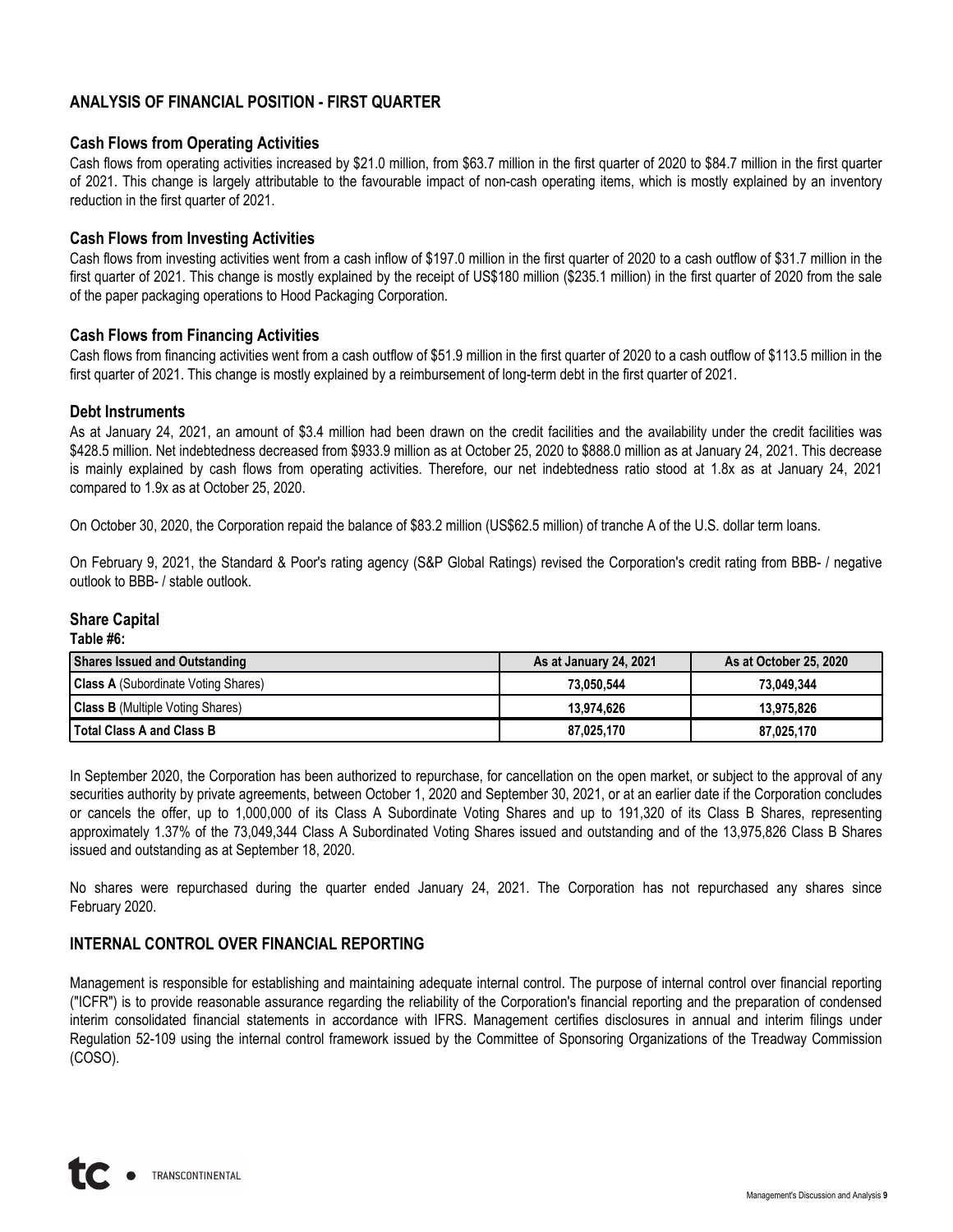During the first quarter ended January 24, 2021, no change that has materially affected or is reasonably likely to affect the ICFR was brought to the attention of Management, including the President and Chief Executive Officer and the Chief Financial Officer of the Corporation.

### **OUTLOOK**

In the Packaging Sector, the vast majority of our operations support the retail supply chain for food and everyday consumer products, which continue to generate strong demand in the context of the COVID-19 pandemic. Despite the uncertainties related to the pandemic, we expect organic growth in revenues in fiscal 2021 as a result of signing new contracts and introducing new products on the market. The significant and rapid increase in the price of resin seen recently should have a negative impact on the sector's profitability. Excluding the impact of resin and the disposal of the paper packaging operations, we expect to post a slight increase in operating earnings compared to the prior fiscal year, as a result of our operational efficiency initiatives and the anticipated organic growth in revenues. Furthermore, the appreciation of the Canadian dollar against the US dollar in the last year should have a negative impact on revenues and operating earnings in the coming quarters.

In the Printing Sector, the pandemic should continue to negatively affect several of our customers, and this should have an adverse impact on our revenues for the first half of fiscal 2021. Operational efficiency initiatives and the continuation, to a lesser extent, of the Canada Emergency Wage Subsidy should partially mitigate the impact of lower volume on operating earnings. With a gradual recovery in printing volume, we expect organic growth in revenues in the second half of fiscal 2021. Excluding amounts related to the Canada Emergency Wage Subsidy, we expect operating earnings to grow in fiscal 2021 compared to fiscal 2020.

To conclude, despite the impact of the pandemic, we expect to continue generating significant cash flows. This should enable us to reduce our net indebtedness, while providing us with the flexibility needed to pursue our investment strategy focused on organic growth as well as strategic and targeted acquisitions.

On behalf of Management,

*(s) Donald LeCavalier* Chief Financial Officer

February 25, 2021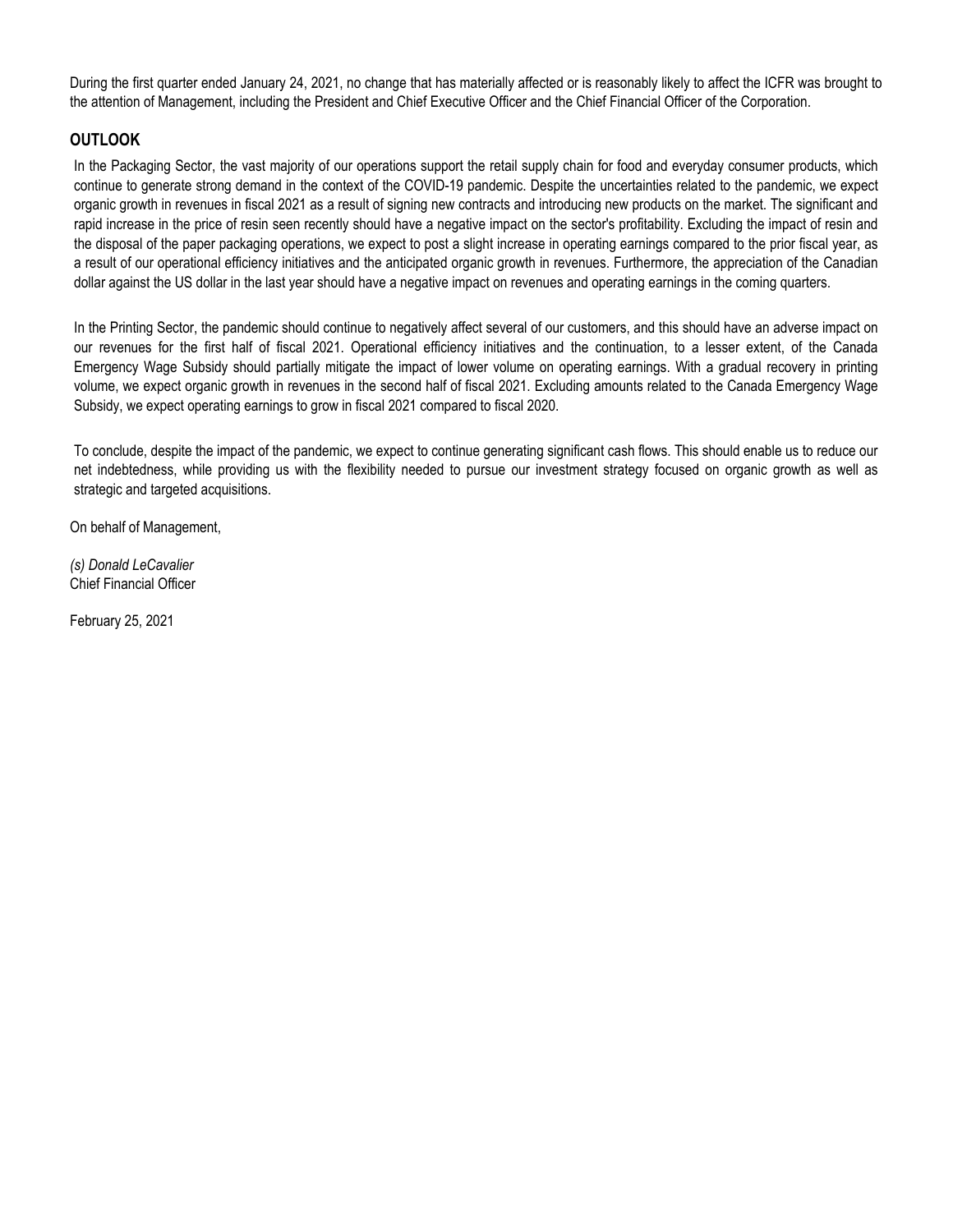## **CONSOLIDATED STATEMENTS OF EARNINGS**

Unaudited

|                                                                                  |                | Three months ended |    |             |
|----------------------------------------------------------------------------------|----------------|--------------------|----|-------------|
|                                                                                  |                | January 24,        |    | January 26, |
| (in millions of Canadian dollars, unless otherwise indicated and per share data) | Notes          | 2021               |    | 2020        |
|                                                                                  |                |                    |    |             |
| Revenues                                                                         | 3              | \$<br>622.7        | \$ | 705.8       |
| Operating expenses                                                               | 4              | 517.0              |    | 596.8       |
| Restructuring and other costs                                                    | 5              | 4.8                |    | 13.3        |
|                                                                                  |                |                    |    |             |
| Operating earnings before depreciation and amortization                          |                | 100.9              |    | 95.7        |
| Depreciation and amortization                                                    | 6              | 53.7               |    | 54.9        |
|                                                                                  |                |                    |    |             |
| Operating earnings                                                               |                | 47.2               |    | 40.8        |
| Net financial expenses                                                           | $\overline{7}$ | 10.8               |    | 14.0        |
|                                                                                  |                |                    |    |             |
| Earnings before income taxes                                                     |                | 36.4               |    | 26.8        |
| Income taxes                                                                     | 8              | 8.6                |    | 20.3        |
|                                                                                  |                |                    |    |             |
| Net earnings                                                                     |                | 27.8               |    | 6.5         |
| Non-controlling interest                                                         |                | 0.1                |    | 0.1         |
| Net earnings attributable to the shareholders of the Corporation                 |                | \$<br>27.7         | \$ | 6.4         |
|                                                                                  |                |                    |    |             |
| Net earnings per share - basic and diluted                                       |                | \$<br>0.32         | \$ | 0.07        |
|                                                                                  |                |                    |    |             |
| Weighted average number of shares outstanding - basic and diluted (in millions)  | 12             | 87.0               |    | 87.3        |

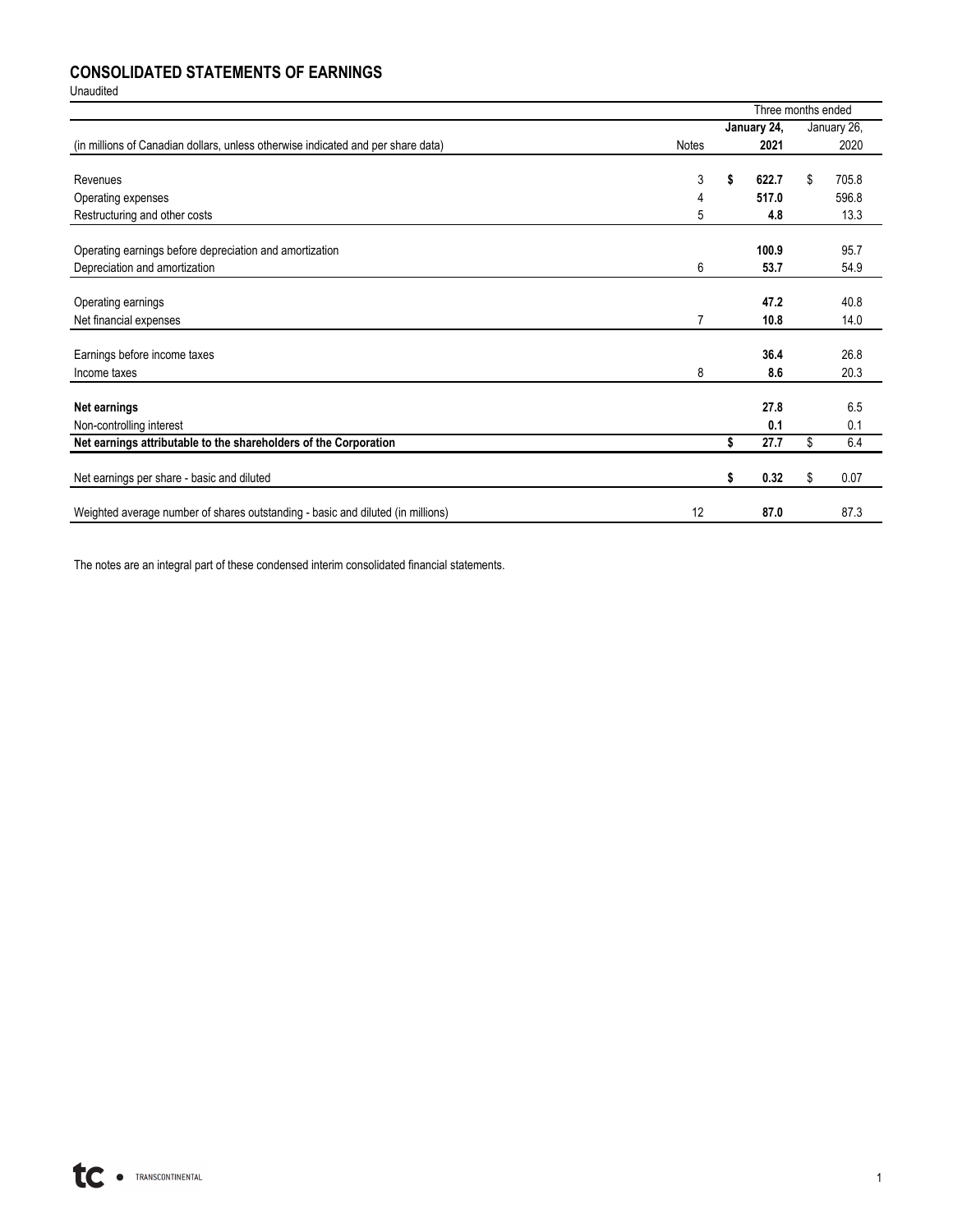# **CONSOLIDATED STATEMENTS OF COMPREHENSIVE INCOME (LOSS)**

Unaudited

|                                                                                                             |              |             | Three months ended |
|-------------------------------------------------------------------------------------------------------------|--------------|-------------|--------------------|
|                                                                                                             |              | January 24, | January 26,        |
| (in millions of Canadian dollars)                                                                           | <b>Notes</b> | 2021        | 2020               |
| Net earnings                                                                                                |              | \$<br>27.8  | \$<br>6.5          |
| Other comprehensive income (loss)                                                                           |              |             |                    |
| Items that will be reclassified to net earnings                                                             |              |             |                    |
| Net change related to cash flow hedges                                                                      |              |             |                    |
| Net change in the fair value of designated derivatives - foreign exchange risk                              |              | 4.3         | (0.5)              |
| Net change in the fair value of designated derivatives - interest rate risk                                 | 9            | (0.4)       | 0.2                |
| Reclassification of the net change in the fair value of designated derivatives                              |              |             |                    |
| recognized in net earnings during the period                                                                |              | 3.2         | 0.8                |
| Related income taxes                                                                                        |              | 1.9         | 0.2                |
|                                                                                                             | 14           | 5.2         | 0.3                |
|                                                                                                             |              |             |                    |
| <b>Cumulative translation differences</b>                                                                   |              |             |                    |
| Net unrealized exchange gains (losses) on the translation of the financial statements of foreign operations |              | (48.8)      | 7.5                |
| Net gains on hedge of the net investment in foreign operations                                              | 9            | 23.5        | 0.8                |
| Related income taxes                                                                                        |              | 3.0         | 0.2                |
|                                                                                                             | 14           | (28.3)      | 8.1                |
|                                                                                                             |              |             |                    |
| Items that will not be reclassified to net earnings                                                         |              |             |                    |
| Changes related to defined benefit plans                                                                    |              |             |                    |
| Actuarial gains (losses) on defined benefit plans                                                           |              | (9.7)       | 4.0                |
| Related income taxes                                                                                        |              | (2.8)       | 1.0                |
|                                                                                                             | 14           | (6.9)       | 3.0                |
| Other comprehensive income (loss)                                                                           | 14           | (30.0)      | 11.4               |
|                                                                                                             |              | Ŝ           | 17.9               |
| Comprehensive income (loss)                                                                                 |              | (2.2)       | \$                 |

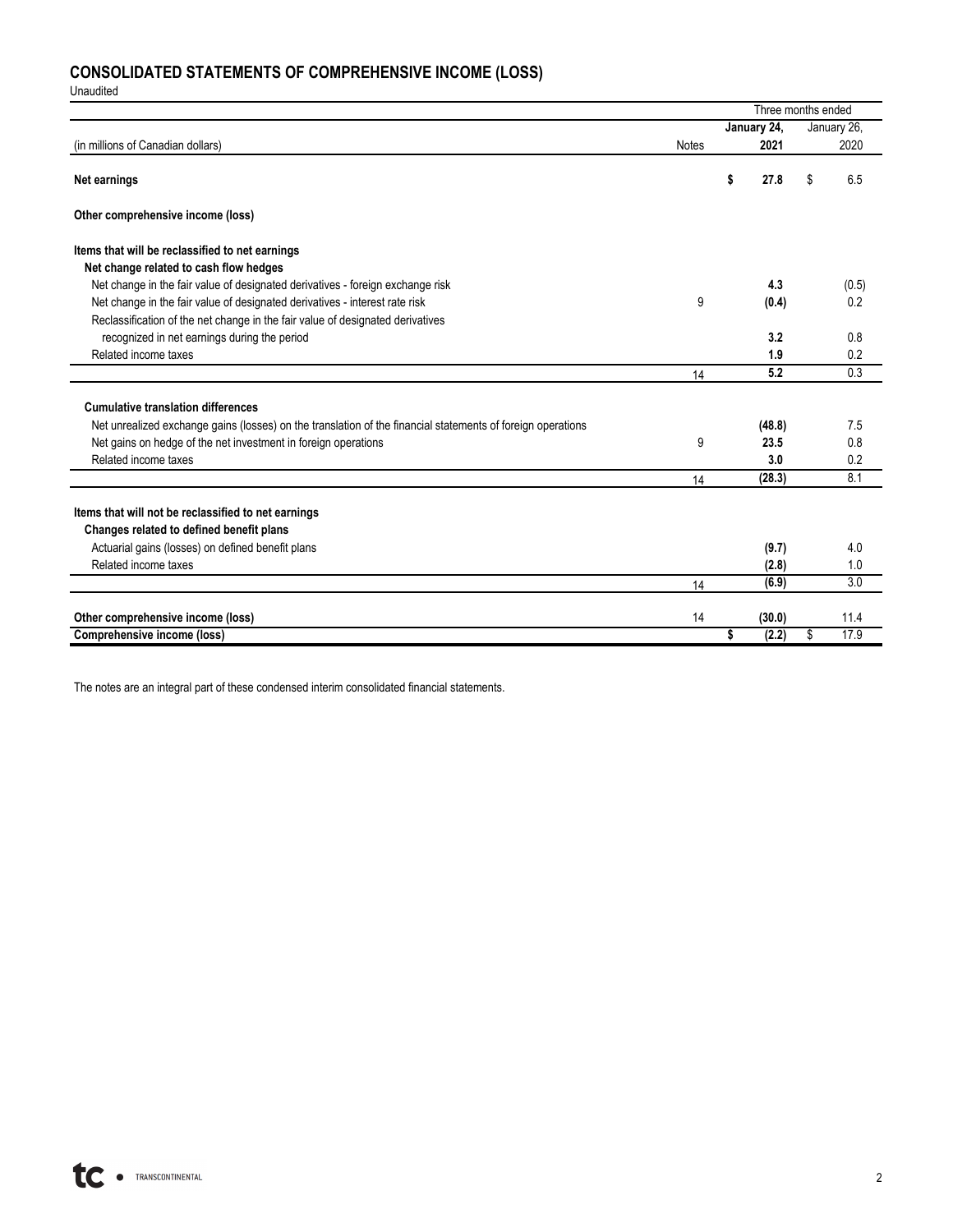## **CONSOLIDATED STATEMENTS OF CHANGES IN EQUITY**

Unaudited

|                                           |              |             |             |               |    | Accumulated   |               |    |             |               |
|-------------------------------------------|--------------|-------------|-------------|---------------|----|---------------|---------------|----|-------------|---------------|
|                                           |              |             |             |               |    | other         |               |    | Non-        |               |
|                                           |              | Share       | Contributed | Retained      |    | comprehensive |               |    | controlling | Total         |
| (in millions of Canadian dollars)         | <b>Notes</b> | capital     | surplus     | earnings      |    | loss          | Total         |    | interest    | equity        |
|                                           |              |             |             |               |    |               |               |    |             |               |
| Balance as at October 25, 2020            |              | 640.0       | \$<br>0.9   | \$<br>1,107.2 | S  | (14.8)        | 1.733.3       | \$ | 5.3         | \$<br>1,738.6 |
| Net earnings                              |              |             |             | 27.7          |    |               | 27.7          |    | 0.1         | 27.8          |
| Other comprehensive loss                  |              |             |             |               |    | (30.0)        | (30.0)        |    |             | (30.0)        |
| Shareholders' contributions and           |              |             |             |               |    |               |               |    |             |               |
| distributions to shareholders             |              |             |             |               |    |               |               |    |             |               |
| Dividends                                 | 11           |             |             | (19.6)        |    |               | (19.6)        |    |             | (19.6)        |
| Balance as at January 24, 2021            |              | \$<br>640.0 | \$<br>0.9   | \$1,115.3     | \$ | (44.8)        | \$<br>1,711.4 | Ŝ  | 5.4         | \$1,716.8     |
|                                           |              |             |             |               |    |               |               |    |             |               |
| Balance as at October 27, 2019            |              | \$<br>641.9 | \$<br>1.1   | \$<br>1,069.9 | \$ | (25.9)        | \$<br>.687.0  | \$ | 4.2         | \$<br>1,691.2 |
| Impact of the transition to IFRS 16       |              |             |             | (13.2)        |    |               | (13.2)        |    | —           | (13.2)        |
| Balance as at October 27, 2019 - adjusted |              | 641.9       | 1.1         | 1,056.7       |    | (25.9)        | 1,673.8       |    | 4.2         | 1,678.0       |
| Net earnings                              |              |             |             | 6.4           |    |               | 6.4           |    | 0.1         | 6.5           |
| Other comprehensive income                |              |             |             |               |    | 11.4          | 11.4          |    |             | 11.4          |
| Shareholders' contributions and           |              |             |             |               |    |               |               |    |             |               |
| distributions to shareholders             |              |             |             |               |    |               |               |    |             |               |
| Share redemptions                         | 11           | (3.8)       |             | (3.3)         |    |               | (7.1)         |    |             | (7.1)         |
| Exercise of stock options                 | 13           | 1.9         | (0.2)       |               |    |               | 1.7           |    |             | 1.7           |
| <b>Dividends</b>                          | 11           |             |             | (19.2)        |    |               | (19.2)        |    |             | (19.2)        |
| Balance as at January 26, 2020            |              | \$<br>640.0 | \$<br>0.9   | \$<br>1,040.6 | \$ | (14.5)        | \$<br>1,667.0 | \$ | 4.3         | \$<br>1,671.3 |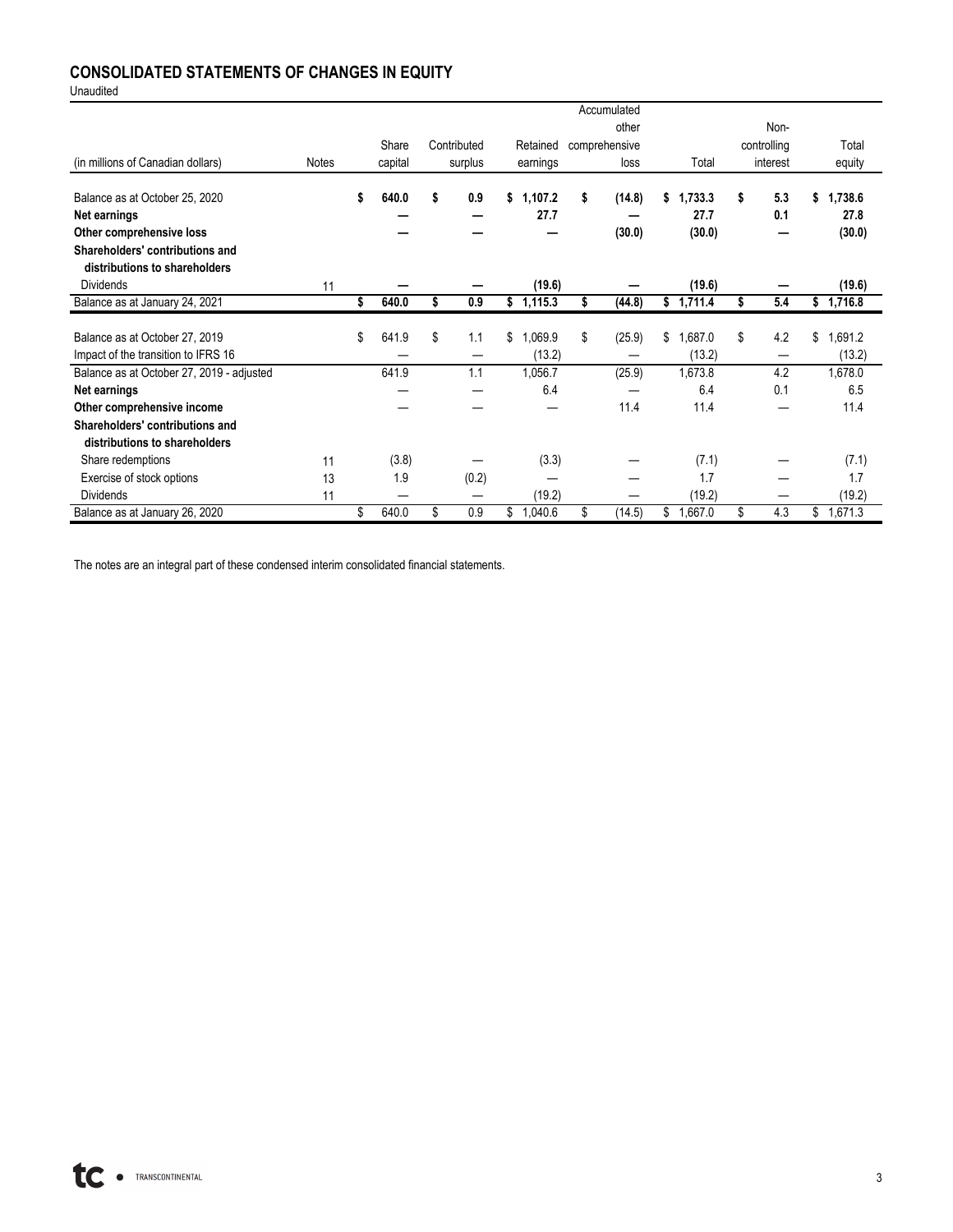## **CONSOLIDATED STATEMENTS OF FINANCIAL POSITION**

Unaudited

|                                                     |       | As at         | As at         |
|-----------------------------------------------------|-------|---------------|---------------|
|                                                     |       | January 24,   | October 25,   |
| (in millions of Canadian dollars)                   | Notes | 2021          | 2020          |
|                                                     |       |               |               |
| <b>Current assets</b>                               |       |               |               |
| Cash                                                |       | \$<br>182.0   | \$<br>241.0   |
| Accounts receivable                                 |       | 410.9         | 461.2         |
| Income taxes receivable                             |       | 16.3          | 13.4          |
| Inventories                                         |       | 271.0         | 288.8         |
| Prepaid expenses and other current assets           |       | 27.7          | 20.3          |
|                                                     |       | 907.9         | 1,024.7       |
|                                                     |       |               |               |
| Property, plant and equipment                       |       | 699.2         | 712.4         |
| Right-of-use assets                                 |       | 133.4         | 134.6         |
| Intangible assets                                   |       | 538.1         | 568.5         |
| Goodwill                                            |       | 1,076.8       | 1,098.8       |
| <b>Deferred taxes</b>                               |       | 24.5          | 24.2          |
| <b>Other assets</b>                                 |       | 28.2          | 35.2          |
|                                                     |       | \$<br>3,408.1 | 3,598.4<br>\$ |
|                                                     |       |               |               |
| <b>Current liabilities</b>                          |       |               |               |
| Accounts payable and accrued liabilities            |       | 336.3<br>\$   | \$<br>399.7   |
| Provisions                                          |       | 6.1           | 7.9           |
| Income taxes payable                                |       | 14.8          | 8.4           |
| Deferred revenues and deposits                      |       | 9.5           | 9.0           |
| Current portion of long-term debt                   | 9     | 337.7         | 229.7         |
| Current portion of lease liabilities                |       | 22.7          | 22.8          |
|                                                     |       | 727.1         | 677.5         |
|                                                     |       | 578.9         | 790.4         |
| Long-term debt<br><b>Lease liabilities</b>          | 9     | 130.7         | 132.0         |
| <b>Deferred taxes</b>                               |       | 129.9         | 133.9         |
| <b>Provisions</b>                                   |       | 0.6           | 0.3           |
| <b>Other liabilities</b>                            | 10    | 124.1         | 125.7         |
|                                                     |       | 1,691.3       | 1,859.8       |
|                                                     |       |               |               |
| <b>Equity</b>                                       |       |               |               |
| Share capital                                       | 11    | 640.0         | 640.0         |
| Contributed surplus                                 |       | 0.9           | 0.9           |
| Retained earnings                                   |       | 1,115.3       | 1,107.2       |
| Accumulated other comprehensive loss                | 14    | (44.8)        | (14.8)        |
| Attributable to the shareholders of the Corporation |       | 1,711.4       | 1,733.3       |
| Non-controlling interest                            |       | 5.4           | 5.3           |
|                                                     |       | 1,716.8       | 1,738.6       |
|                                                     |       | 3,408.1<br>\$ | 3,598.4<br>\$ |
|                                                     |       |               |               |

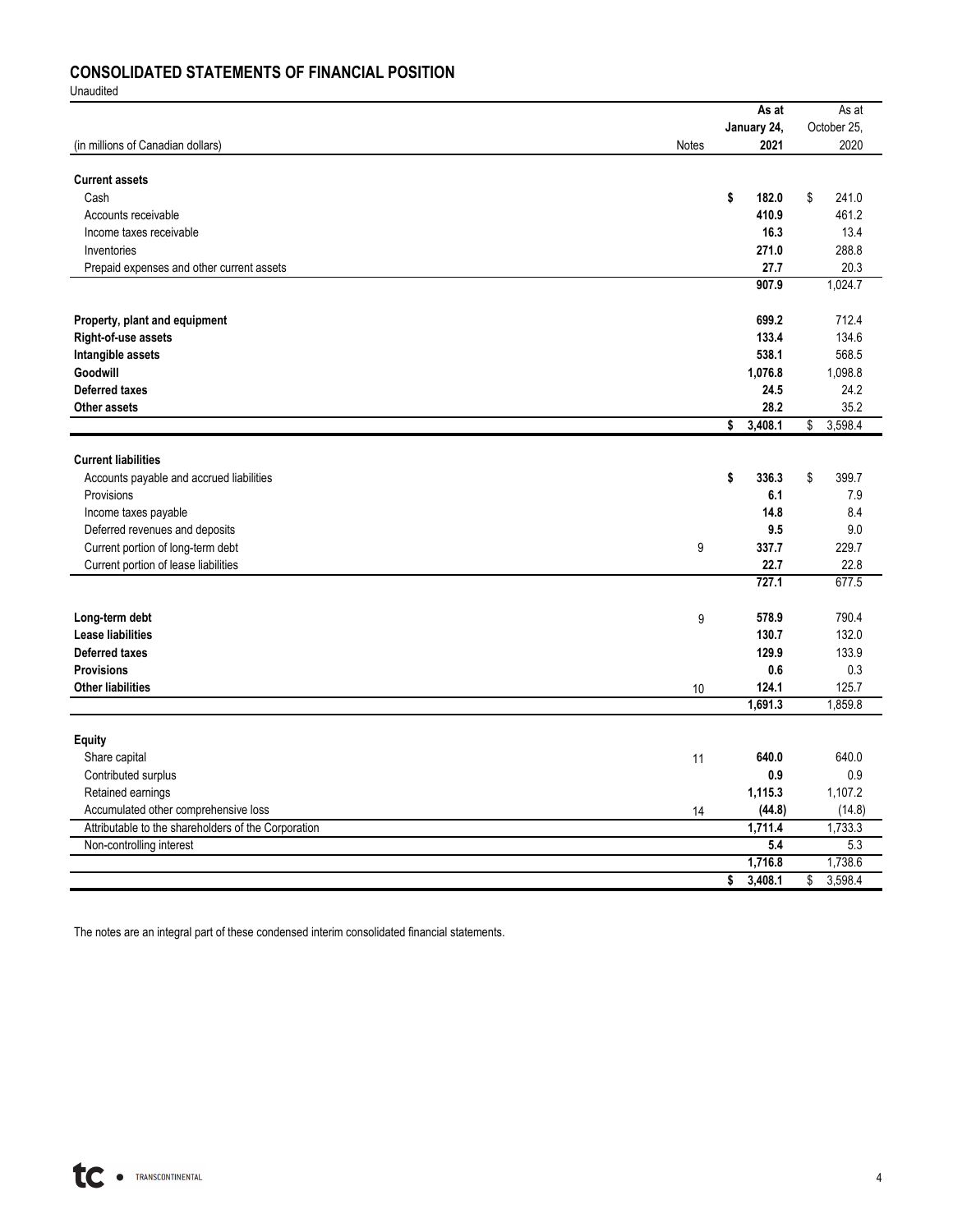## **CONSOLIDATED STATEMENTS OF CASH FLOWS**

Unaudited

|                                                                                   |                |             | Three months ended |
|-----------------------------------------------------------------------------------|----------------|-------------|--------------------|
|                                                                                   |                | January 24, | January 26,        |
| (in millions of Canadian dollars)                                                 | Notes          | 2021        | 2020               |
| <b>Operating activities</b>                                                       |                |             |                    |
| Net earnings                                                                      |                | \$<br>27.8  | \$<br>6.5          |
| Adjustments to reconcile net earnings and cash flows from operating activities:   |                |             |                    |
| Depreciation and amortization                                                     | 6              | 58.7        | 60.3               |
| Financial expenses on long-term debt and lease liabilities                        | $\overline{7}$ | 9.5         | 14.4               |
| Net losses on disposal of assets                                                  |                | 0.3         | 1.5                |
| Net losses on business disposals                                                  |                |             | 4.3                |
| Income taxes                                                                      | 8              | 8.6         | 20.3               |
| Net foreign exchange differences and other                                        |                | (2.5)       | 1.3                |
| Cash flows generated by operating activities before changes in non-cash operating |                |             |                    |
| items and income taxes paid                                                       |                | 102.4       | 108.6              |
| Changes in non-cash operating items                                               |                | (8.6)       | (28.6)             |
| Income taxes paid                                                                 |                | (9.1)       | (16.3)             |
| Cash flows from operating activities                                              |                | 84.7        | 63.7               |
|                                                                                   |                |             |                    |
| <b>Investing activities</b>                                                       |                |             |                    |
| Business combinations, net of acquired cash                                       |                |             | (7.7)              |
| Business disposals                                                                |                |             | 232.1              |
| Acquisitions of property, plant and equipment                                     |                | (27.3)      | (23.1)             |
| Disposals of property, plant and equipment                                        |                | 0.1         | 0.1                |
| Increase in intangible assets                                                     |                | (4.5)       | (4.4)              |
| Cash flows from investing activities                                              |                | (31.7)      | 197.0              |
| <b>Financing activities</b>                                                       |                |             |                    |
| Reimbursement of long-term debt                                                   | 9              | (83.4)      | (8.3)              |
| Net increase in credit facilities                                                 | 9              | 3.4         | -                  |
| Financial expenses paid on long-term debt                                         | 7&9            | (7.6)       | (13.2)             |
| Repayment of principal on lease liabilities                                       |                | (5.4)       | (5.2)              |
| Interest paid on lease liabilities                                                |                | (0.9)       | (0.6)              |
| Exercise of stock options                                                         | 13             |             | 1.7                |
| <b>Dividends</b>                                                                  | 11             | (19.6)      | (19.2)             |
| Share redemptions                                                                 | 11             |             | (7.1)              |
| Cash flows from financing activities                                              |                | (113.5)     | (51.9)             |
|                                                                                   |                |             |                    |
| Effect of exchange rate changes on cash denominated in foreign currencies         |                | 1.5         | 2.1                |
| Net change in cash                                                                |                | (59.0)      | 210.9              |
| Cash at beginning of period                                                       |                | 241.0       | 213.7              |
| Cash at end of period                                                             |                | \$<br>182.0 | 424.6<br>\$        |
|                                                                                   |                |             |                    |
| Non-cash investing activities                                                     |                |             |                    |
| Net change in capital asset acquisitions financed by accounts payable             |                | \$<br>0.5   | \$<br>(1.0)        |

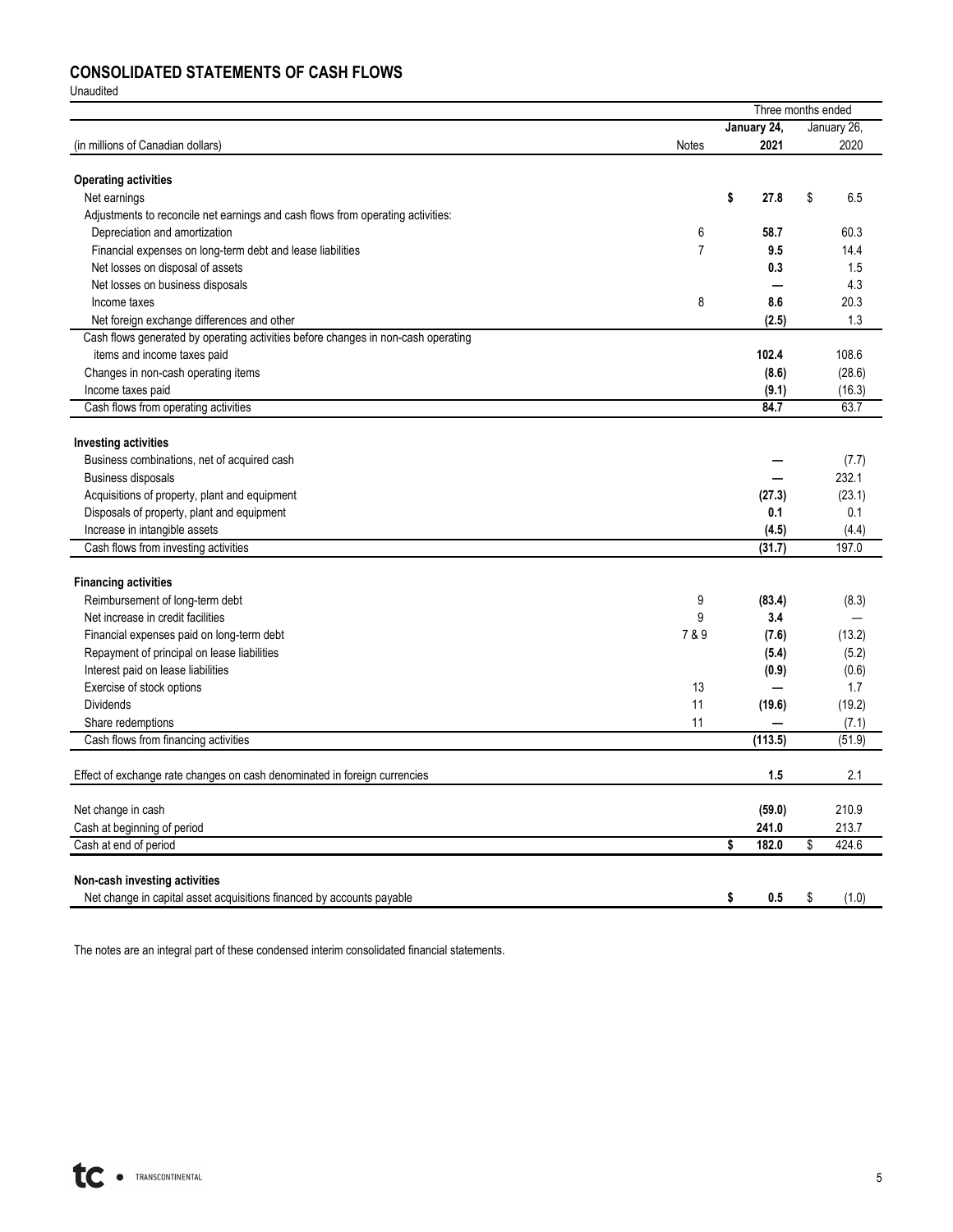Unaudited Quarters ended January 24, 2021 and January 26, 2020 (in millions of Canadian dollars, unless otherwise indicated and per share data)

## **1** GENERAL INFORMATION

Transcontinental Inc. (the "Corporation") is incorporated under the Canada Business Corporations Act. Its Class A Subordinate Voting Shares and Class B Shares are traded on the Toronto Stock Exchange. The Corporation's head office is located at 1 Place Ville Marie, Suite 3240, Montreal, Quebec, Canada H3B 0G1.

The Corporation is a leader in flexible packaging in North America and Canada's largest printer. The Corporation mainly conducts business in Canada, the United States and Latin America in three separate sectors: the Packaging Sector, the Printing Sector and the Media Sector. The Corporation's main activities are described in Note 3 "Segmented Information".

The operating results for interim periods are not necessarily indicative of expected full-year results due to the seasonal nature of certain activities of the Corporation. Operating results are influenced by the advertising market, which is stronger in the fourth quarter.

The Corporation's Board of Directors approved these condensed interim consolidated financial statements on February 25, 2021.

## **2** SIGNIFICANT ACCOUNTING POLICIES

#### **Basis of presentation**

These interim consolidated financial statements were prepared in accordance with International Financial Reporting Standards ("IFRS"), as issued by the International Accounting Standards Board ("IASB"). In particular, these interim consolidated financial statements were prepared in accordance with IAS 34 "Interim Financial Reporting", and therefore, are condensed consolidated financial statements since they do not contain all disclosures required by IFRS for annual consolidated financial statements. These condensed interim consolidated financial statements should be read in conjunction with the audited annual consolidated financial statements for the year ended October 25, 2020, which include the significant accounting policies used by the Corporation.

The accounting policies adopted in these condensed interim consolidated financial statements are based on IFRS issued, in force and which were adopted by the Corporation as at January 24, 2021. Any subsequent changes to the accounting policies that will take effect in the Corporation's annual consolidated financial statements for the year ending October 31, 2021 or after could result in a restatement of these condensed interim consolidated financial statements.

#### **Critical judgments and sources of estimation uncertainty**

The preparation of consolidated interim financial statements in accordance with IFRS requires the Corporation's management to make estimates and assumptions that affect the application of accounting policies and the amounts of assets, liabilities, revenues and expenses reported for the relevant periods. Detailed information on estimates, assumptions and critical judgments used by the Corporation is presented in the audited annual consolidated financial statements for the fiscal year ended October 25, 2020. Although management regularly reviews its estimates, actual results may differ.

In the context of the COVID-19 pandemic and the related climate of economic uncertainty, the Corporation revised some of its most complex estimates and assumptions, including significant judgment areas, used in preparing the interim consolidated financial statements for the three-month period ended January 24, 2021. In considering the impact of the COVID-19 pandemic on financial reporting, the Corporation determined whether there was an indication that assets, cash-generating units ("CGUs") or groups of CGUs might be impaired and assessed the credit risk on receivables (Note 15). These revisions of estimates had no material impact on the three-month period ended January 24, 2021. Additional revisions might be required in the future depending on the development of the COVID-19 pandemic and its impact on the Corporation's results of operations and financial position, and this could have an impact on the final measurement of the carrying amount of the Corporation's assets.

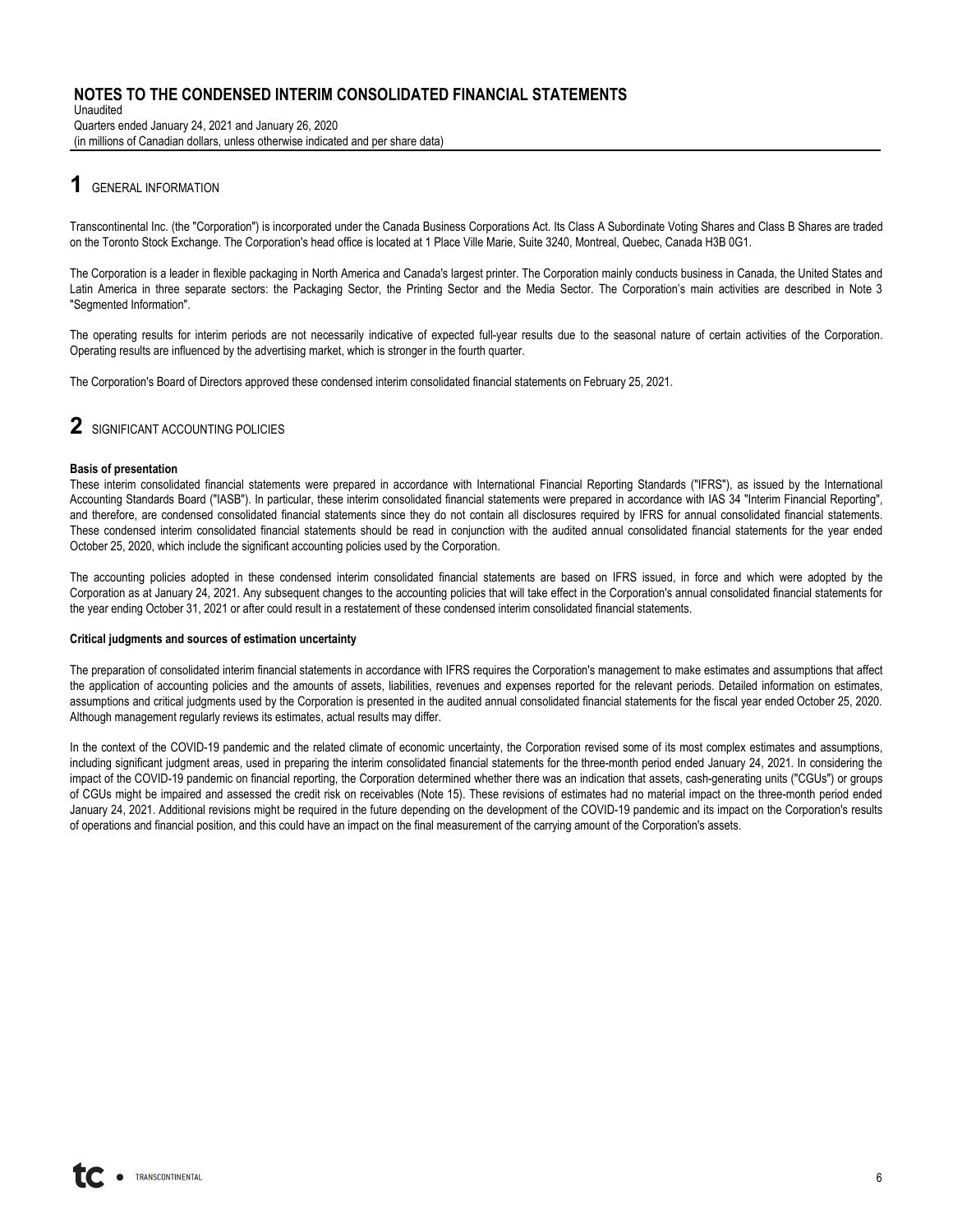Unaudited Quarters ended January 24, 2021 and January 26, 2020 (in millions of Canadian dollars, unless otherwise indicated and per share data)

## **3** SEGMENTED INFORMATION

The Corporation's operating segments are aggregated by management into three separate sectors: Packaging, Printing and Media.

The Packaging Sector, which specializes in extrusion, lamination, printing and converting packaging solutions, generates revenues from the manufacturing and recycling of flexible plastic and paper products, including rollstock, bags and pouches, coextruded films, shrink films and bags and advanced coatings. Its facilities are mainly located in the United States, Canada and Latin America.

The Printing Sector generates revenues from an integrated service offering to retailers, including premedia services, flyer and in-store marketing products printing, and doorto-door distribution, as well as an array of innovative print solutions for newspapers, magazines, 4-colour books and personalized and mass marketing products. Its facilities are located in Canada.

The "Other" column includes the Media Sector, certain head office costs as well as the elimination of inter-segment sales. The Media sector generates revenues from print and digital publishing products, in French and English, of the following types: educational books, specialized publications for professionals and newspapers. Inter-segment sales of the Corporation are recognized at agreed transfer prices, which approximate fair value. Transactions other than sales are recognized at carrying amount.

The following tables present the various segment components of the Consolidated Statements of Earnings:

|                                                                                                                               |   |              |    |              |   |                |   | Consolidated  |
|-------------------------------------------------------------------------------------------------------------------------------|---|--------------|----|--------------|---|----------------|---|---------------|
| For the three-month period ended January 24, 2021                                                                             |   | Packaging    |    | Printing     |   | Other          |   | Results       |
| Revenues                                                                                                                      | S | 337.2        | S  | 274.4        | S | 11.1           |   | 622.7         |
| Operating expenses                                                                                                            |   | 287.1        |    | 213.3        |   | 16.6           |   | 517.0         |
| Restructuring and other costs                                                                                                 |   | 0.1          |    | 3.1          |   | 1.6            |   | 4.8           |
| Operating earnings before depreciation and amortization<br>Depreciation and amortization                                      |   | 50.0<br>34.8 |    | 58.0<br>16.0 |   | (7.1)<br>2.9   |   | 100.9<br>53.7 |
| Operating earnings                                                                                                            |   | 15.2         |    | 42.0         |   | (10.0)         |   | 47.2          |
| Adjusted operating earnings before depreciation and amortization <sup>(1)</sup><br>Adjusted operating earnings <sup>(1)</sup> | S | 50.1<br>30.7 | \$ | 61.1<br>46.3 | s | (5.5)<br>(8.4) | s | 105.7<br>68.6 |
| Acquisitions of non-current assets <sup>(2)</sup>                                                                             |   | 23.0         |    | 4.4          |   | 4.9            |   | 32.3          |
|                                                                                                                               |   |              |    |              |   |                |   |               |

|                                                                                                                               |                    |                    |    |                | Consolidated        |
|-------------------------------------------------------------------------------------------------------------------------------|--------------------|--------------------|----|----------------|---------------------|
| For the three-month period ended January 26, 2020                                                                             | Packaging          | Printing           |    | Other          | Results             |
| Revenues                                                                                                                      | \$<br>371.5        | \$<br>325.8        | \$ | 8.5            | \$<br>705.8         |
| Operating expenses                                                                                                            | 323.8              | 259.9              |    | 13.1           | 596.8               |
| Restructuring and other costs                                                                                                 | 3.7                | 5.7                |    | 3.9            | 13.3                |
| Operating earnings before depreciation and amortization<br>Depreciation and amortization                                      | 44.0<br>36.9       | 60.2<br>15.3       |    | (8.5)<br>2.7   | 95.7<br>54.9        |
| Operating earnings                                                                                                            | \$<br>7.1          | \$<br>44.9         | \$ | (11.2)         | \$<br>40.8          |
| Adjusted operating earnings before depreciation and amortization <sup>(1)</sup><br>Adjusted operating earnings <sup>(1)</sup> | \$<br>47.7<br>27.6 | \$<br>65.9<br>51.8 | \$ | (4.6)<br>(7.3) | \$<br>109.0<br>72.1 |
| Acquisitions of non-current assets <sup>(2)</sup>                                                                             | \$<br>11.5         | \$<br>9.8          | S  | 5.2            | \$<br>26.5          |

<sup>(1)</sup> The Corporation's officers mainly make decisions and assess segment performance based on adjusted operatings. Adjusted operating earnings before depreciation and amortization and adjusted operating earnings exclude restructuring and other costs, impairment of assets and amortization of intangible assets arising from business combinations.

<sup>(2)</sup> These amounts include internally generated intangible assets, acquisitions of property, plant and equipment and intangible assets, excluding those acquired as part of business combinations, whether they were paid or not.

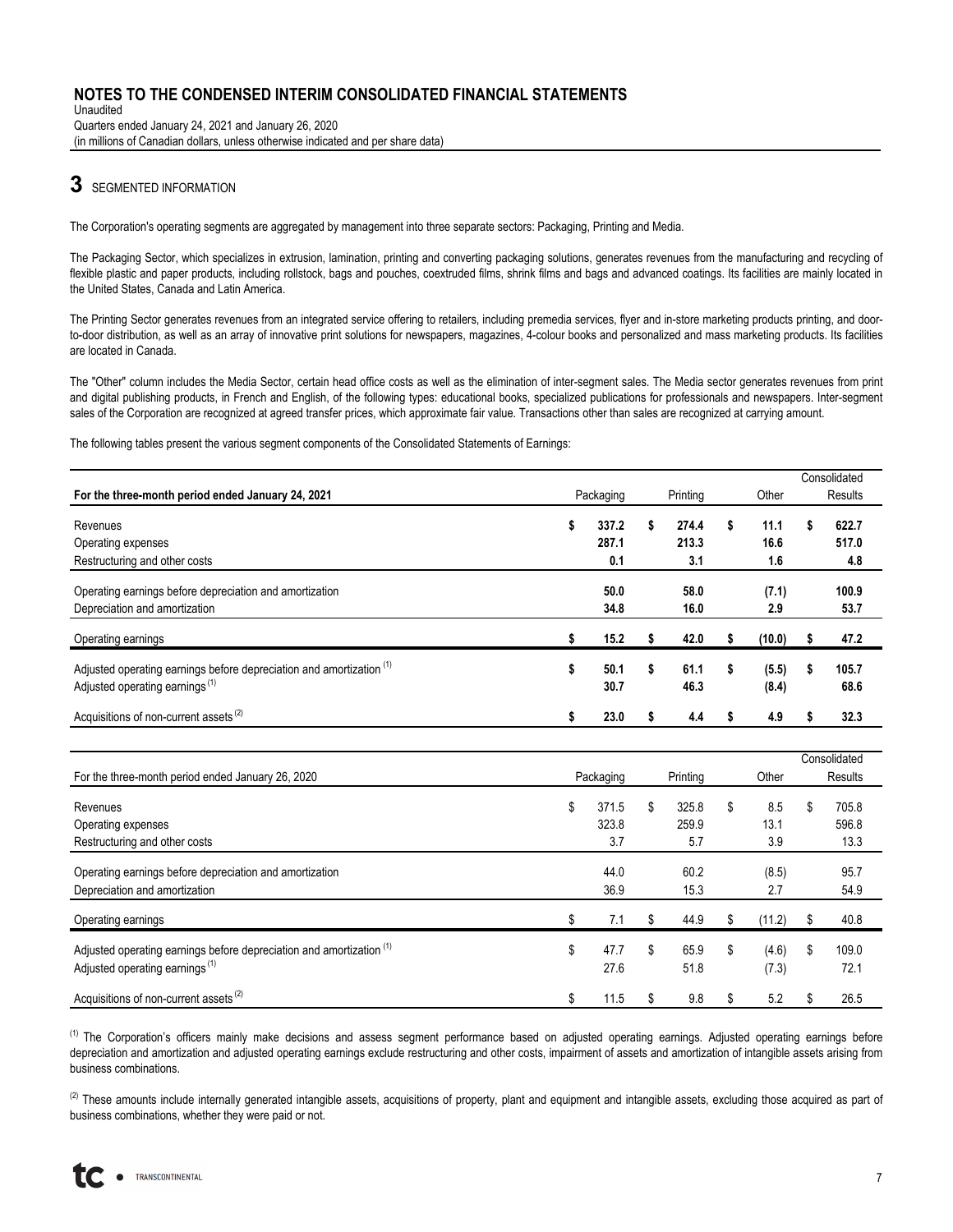Unaudited Quarters ended January 24, 2021 and January 26, 2020 (in millions of Canadian dollars, unless otherwise indicated and per share data)

## **3** SEGMENTED INFORMATION (CONTINUED)

#### **Additional information on revenues**

The table below presents information on revenues disaggregated by type of products and geographical area, as well as a reconciliation with revenues by segment:

|                                          | Three months ended |              |
|------------------------------------------|--------------------|--------------|
|                                          | January 24,        | January 26,  |
|                                          | 2021               | $2020^{(1)}$ |
| <b>Packaging products</b>                |                    |              |
| Americas                                 | \$<br>308.9        | \$<br>349.3  |
| Rest of the world                        | 28.3               | 22.2         |
|                                          | 337.2              | 371.5        |
| Printing services <sup>(2)</sup>         |                    |              |
| Retailer-related services <sup>(3)</sup> | 154.9              | 196.3        |
| Marketing products                       | 53.9               | 52.5         |
| Magazines and books                      | 43.3               | 49.8         |
| Newspapers                               | 22.3               | 27.2         |
|                                          | 274.4              | 325.8        |
|                                          |                    |              |
| Media <sup>(2)</sup>                     | 13.7               | 11.8         |
| Inter-segment sales                      | (2.6)              | (3.3)        |
|                                          | 622.7<br>\$        | 705.8<br>\$  |
|                                          |                    |              |

The Corporation's total assets by segment are as follows:

|                                               | As at<br>January 24,<br>2021 | As at<br>October 25,<br>2020    |
|-----------------------------------------------|------------------------------|---------------------------------|
| Packaging<br>Printing<br>Other <sup>(4)</sup> | \$2,166.8<br>871.3<br>370.0  | 2,238.9<br>\$<br>926.3<br>433.2 |
|                                               | 3,408.1                      | 3,598.4                         |

(1) Certain comparative figures have been reclassified to conform to the presentation adopted in the current period.

 $(2)$  Revenues from printing services and media are mainly derived from transactions in North America.

 $(3)$  Revenues from retailer-related services include printing, premedia and distribution services.

<sup>(4)</sup> This heading notably includes cash, income taxes receivable, property, plant and equipment, intangible assets, right-of-use assets, deferred taxes and defined benefit asset not allocated to segments.

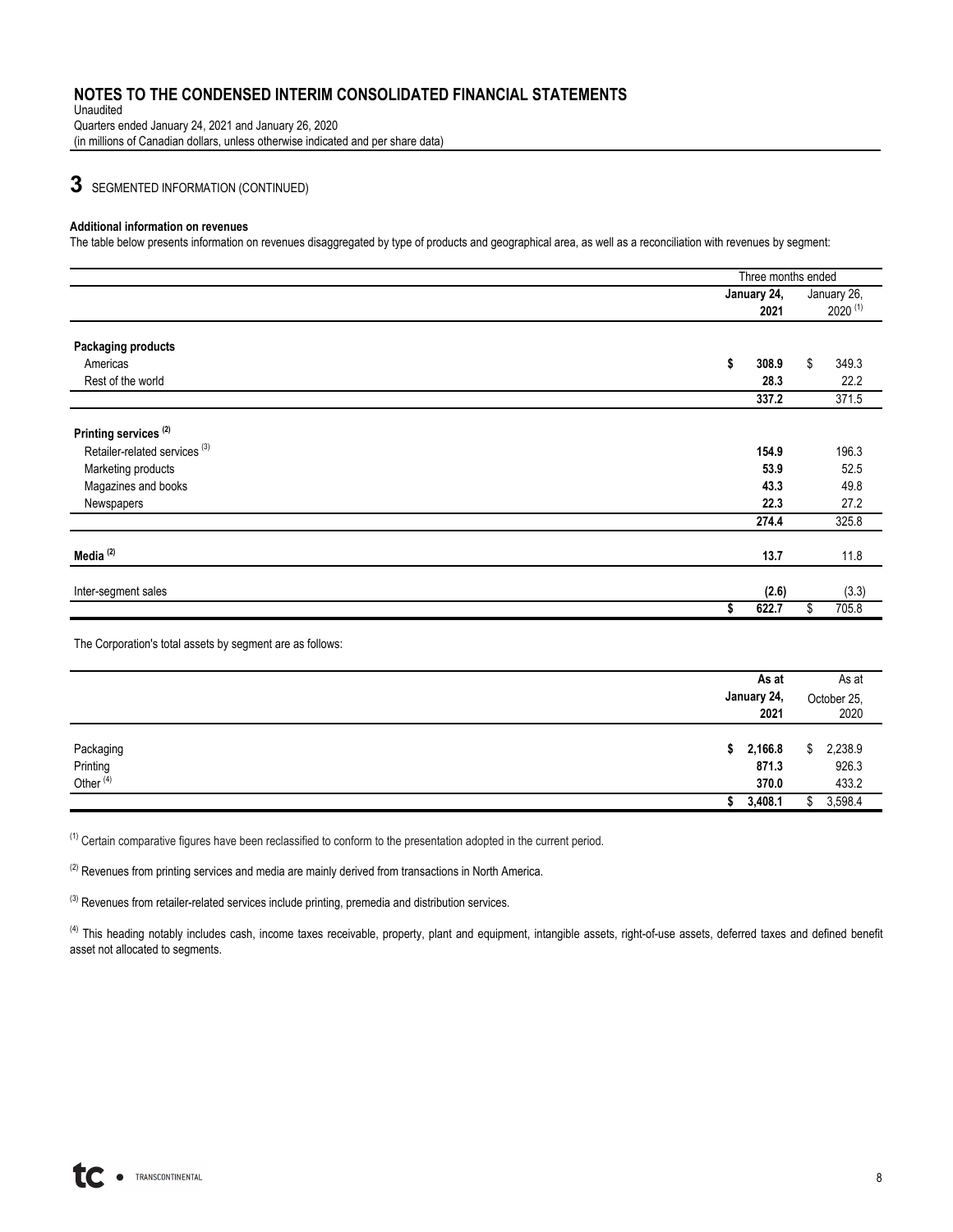Unaudited Quarters ended January 24, 2021 and January 26, 2020 (in millions of Canadian dollars, unless otherwise indicated and per share data)

## **4** OPERATING EXPENSES

Operating expenses by major headings are as follows:

|                                                                                                                               |  | Three months ended     |                        |  |
|-------------------------------------------------------------------------------------------------------------------------------|--|------------------------|------------------------|--|
|                                                                                                                               |  | January 24,            | January 26,            |  |
|                                                                                                                               |  | 2021                   | 2020                   |  |
| Employee-related costs <sup>(1)</sup><br>Supply chain and logistics <sup>(2)</sup><br>Other goods and services <sup>(3)</sup> |  | 170.3<br>328.1<br>18.6 | 194.9<br>374.7<br>27.2 |  |
|                                                                                                                               |  | 517.0                  | 596.8                  |  |

<sup>(1)</sup> During the three-month period ended January 24, 2021, the Corporation recognized under "Employee-related costs", against eligible salary expenses, subsidies claimed under the Canada Emergency Wage Subsidy program amounting to \$9.0 million. As at January 24, 2021, the Corporation had already received a portion of the subsidies claimed and continued to believe that there was reasonable assurance that the amount not yet received would be received from the Canadian federal government based on the fact that eligibility criteria were still met.

 $(2)$  "Supply chain and logistics" includes mainly production and distribution costs related to external suppliers.

<sup>(3)</sup> "Other goods and services" includes mainly promotion, advertising and telecommunications costs, office supplies, real estate expenses and professional fees.

## **5** RESTRUCTURING AND OTHER COSTS

Restructuring and other costs by major headings are as follows:

|                                                                                                                                     |             | Three months ended |             |  |  |  |  |  |
|-------------------------------------------------------------------------------------------------------------------------------------|-------------|--------------------|-------------|--|--|--|--|--|
|                                                                                                                                     | January 24, |                    | January 26, |  |  |  |  |  |
|                                                                                                                                     | 2021        | $2020^{(1)}$       |             |  |  |  |  |  |
| Workforce reductions <sup>(2)</sup>                                                                                                 | 2.5         |                    | 4.7         |  |  |  |  |  |
| Costs related to plant closures and restructuring <sup>(2)</sup><br>Losses related to the sale of certain activities <sup>(3)</sup> | 0.8         |                    | 1.9<br>5.8  |  |  |  |  |  |
| Onerous contracts                                                                                                                   | 1.2         |                    | 0.4         |  |  |  |  |  |
| Business acquisition and integration costs <sup>(4)</sup>                                                                           | 0.1         |                    | 0.3         |  |  |  |  |  |
| Other elements                                                                                                                      | 0.2         |                    | 0.2         |  |  |  |  |  |
|                                                                                                                                     | 4.8         |                    | 13.3        |  |  |  |  |  |

<sup>(1)</sup> Certain comparative figures have been reclassified to conform to the presentation adopted in the current period.

 $^{(2)}$  For the three-month periods ended January 24, 2021 and January 26, 2020, amounts presented under these captions include termination payments to employees as part of plant closures or workforce reorganizations, mainly in the Printing Sector, as well as related costs associated with such restructuring.

<sup>(3)</sup> For the three-month period ended January 26, 2020, the amount includes a \$4.7 million loss on the disposal of the paper and woven polypropylene packaging operations.

 $^{(4)}$  Business acquisition costs include transaction costs, primarily legal fees, success fees related to the acquisition and other professional fees, for potential or realized business combinations, as well as integration costs related to acquired companies.

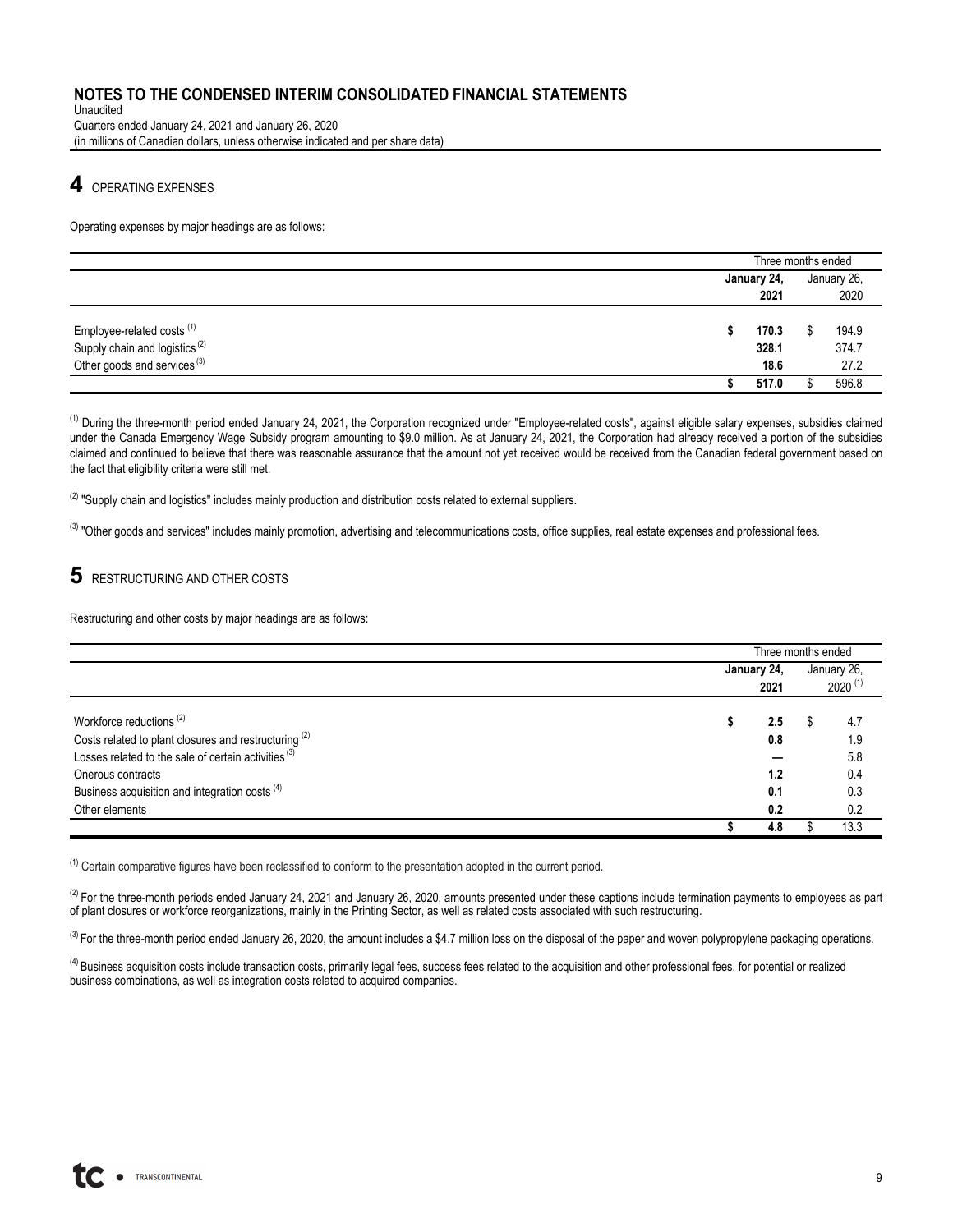Unaudited Quarters ended January 24, 2021 and January 26, 2020 (in millions of Canadian dollars, unless otherwise indicated and per share data)

# **6** DEPRECIATION AND AMORTIZATION

Depreciation and amortization is as follows:

|                                                                                   |             | Three months ended |   |             |  |  |  |  |
|-----------------------------------------------------------------------------------|-------------|--------------------|---|-------------|--|--|--|--|
|                                                                                   | January 24, |                    |   | January 26, |  |  |  |  |
|                                                                                   |             | 2021               |   | 2020        |  |  |  |  |
|                                                                                   |             |                    |   |             |  |  |  |  |
| Property, plant and equipment                                                     |             | 29.4               | ď | 30.5        |  |  |  |  |
| Right-of-use assets                                                               |             | 5.6                |   | 4.7         |  |  |  |  |
| Intangible assets                                                                 |             | 18.7               |   | 19.7        |  |  |  |  |
|                                                                                   |             | 53.7               |   | 54.9        |  |  |  |  |
| Intangible assets and other assets, recognized in revenues and operating expenses |             | 5.0                |   | 5.4         |  |  |  |  |
|                                                                                   |             | 58.7               |   | 60.3        |  |  |  |  |

## **7** NET FINANCIAL EXPENSES

Net financial expenses are as follows:

|                                                     | Three months ended |  |             |  |  |  |  |
|-----------------------------------------------------|--------------------|--|-------------|--|--|--|--|
|                                                     | January 24,        |  | January 26, |  |  |  |  |
|                                                     | 2021               |  | 2020        |  |  |  |  |
|                                                     |                    |  |             |  |  |  |  |
| Financial expenses on long-term debt                | 8.7                |  | 13.6        |  |  |  |  |
| Interest on lease liabilities                       | 0.8                |  | 0.8         |  |  |  |  |
| Net interest on defined benefit asset and liability | 0.5                |  | 0.6         |  |  |  |  |
| Other expenses (revenues)                           | 0.2                |  | (0.6)       |  |  |  |  |
| Net foreign exchange losses (gains)                 | 0.6                |  | (0.4)       |  |  |  |  |
|                                                     | 10.8               |  | 14.0        |  |  |  |  |

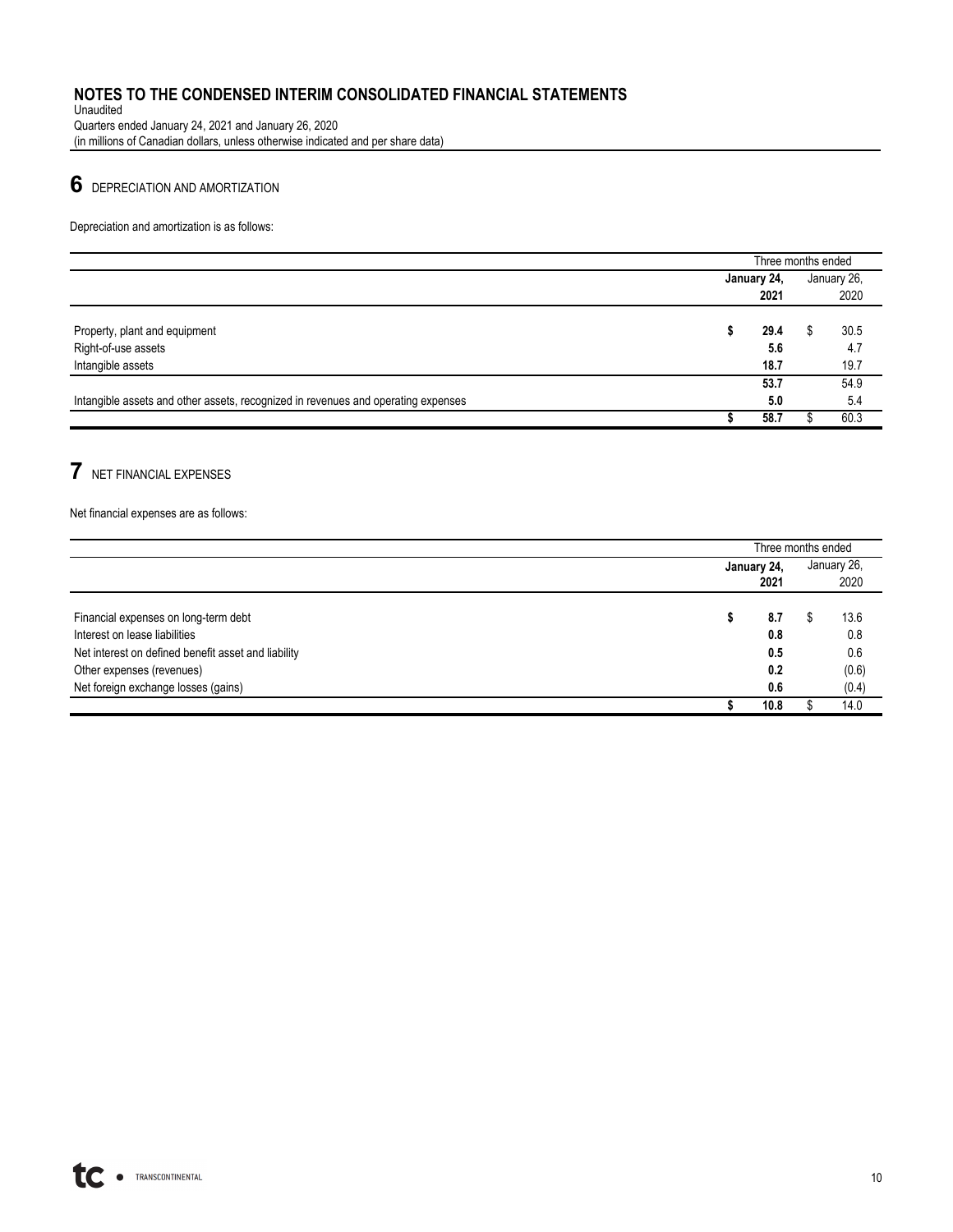Unaudited Quarters ended January 24, 2021 and January 26, 2020 (in millions of Canadian dollars, unless otherwise indicated and per share data)

# **8** INCOME TAXES

The following table presents a reconciliation of income taxes at the Canadian statutory tax rate and at the effective tax rate:

|                                                                                                | Three months ended |             |   |             |  |  |
|------------------------------------------------------------------------------------------------|--------------------|-------------|---|-------------|--|--|
|                                                                                                |                    | January 24, |   | January 26, |  |  |
|                                                                                                |                    | 2021        |   | 2020        |  |  |
|                                                                                                |                    |             |   |             |  |  |
| Earnings before income taxes                                                                   | \$                 | 36.4        | S | 26.8        |  |  |
| Canadian statutory tax rate (1)                                                                |                    | 26.50 %     |   | 26.52 %     |  |  |
| Income taxes at the statutory tax rate                                                         |                    | 9.6         |   | 7.1         |  |  |
| Effect of differences in tax rates and additional income taxes in other jurisdictions          |                    | (1.8)       |   | (0.2)       |  |  |
| Income taxes on non-deductible expenses and non-taxable revenues                               |                    | 0.7         |   | 2.2         |  |  |
| Income taxes on non-deductible restructuring and other costs and non-taxable revenues          |                    |             |   | 12.8        |  |  |
| Change in deferred tax assets on tax losses or temporary differences not previously recognized |                    | 0.1         |   | (2.6)       |  |  |
| Other                                                                                          |                    |             |   | 1.0         |  |  |
| Income taxes at effective tax rate                                                             |                    | 8.6         |   | 20.3        |  |  |
| Income taxes before the following items:                                                       | \$                 | 13.9        | S | 15.2        |  |  |
|                                                                                                |                    |             |   |             |  |  |
| Income taxes on amortization of intangible assets arising from business combinations           |                    | (4.0)       |   | (4.4)       |  |  |
| Income taxes on restructuring and other costs, excluding tax impact of the disposal            |                    | (1.3)       |   | (2.2)       |  |  |
| Tax impact of the disposal                                                                     |                    |             |   | 11.7        |  |  |
| Income taxes at effective tax rate                                                             |                    | 8.6         |   | 20.3        |  |  |

<sup>(1)</sup> The Corporation's applicable tax rate corresponds to the combined Canadian tax rates applicable in the provinces where the Corporation operates.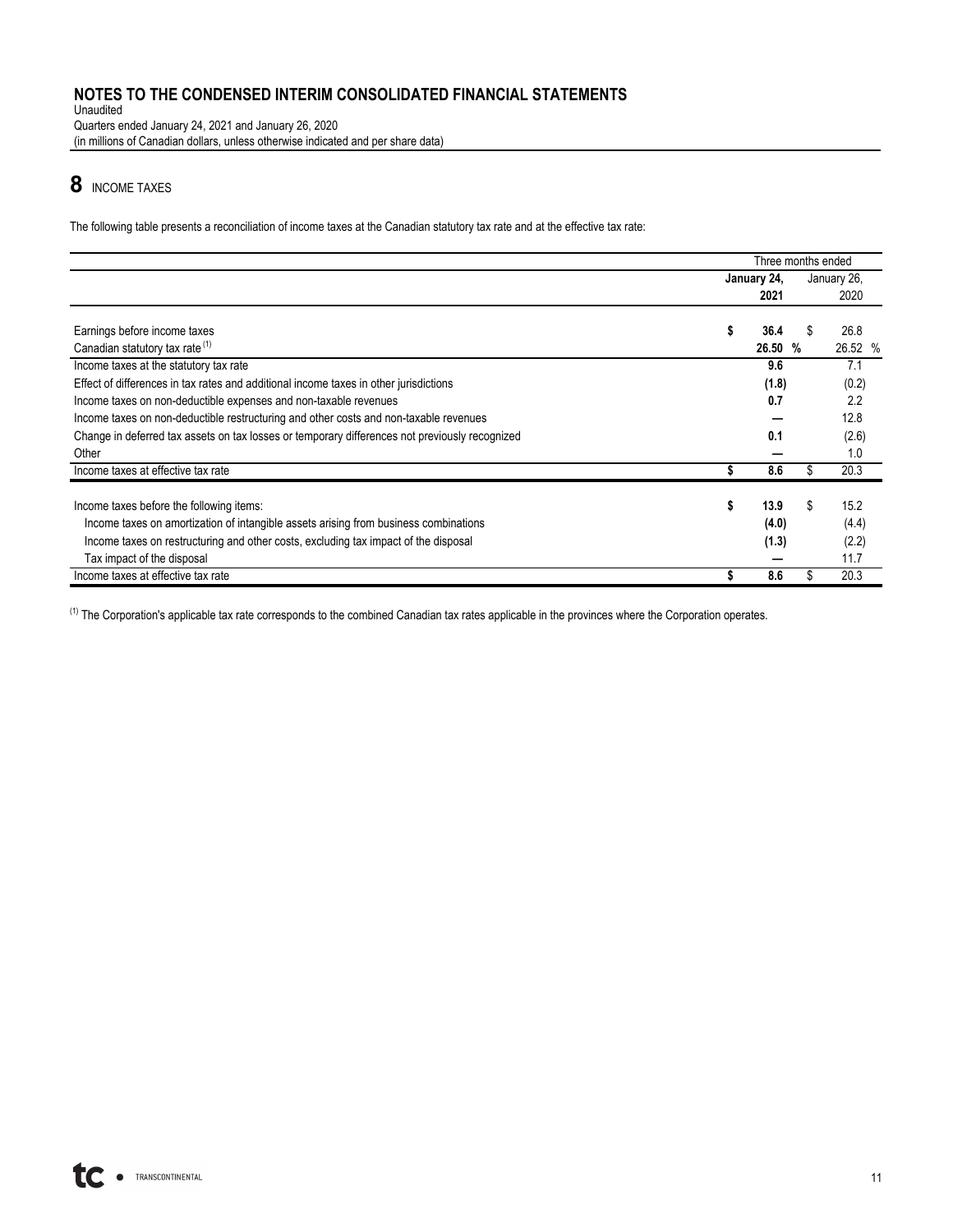Unaudited Quarters ended January 24, 2021 and January 26, 2020 (in millions of Canadian dollars, unless otherwise indicated and per share data)

## **9** LONG-TERM DEBT

As at January 24, 2021, an amount of \$337.7 million was presented in "Current liabilities", which was comprised of tranche B of \$143.2 million (US\$112.5 million) and tranche C of \$191.10 million (US\$150.0 million) of the U.S. dollar term loans, maturing on May 1, 2021 and November 1, 2021, respectively, and an amount of \$3.4 million drawn on credit facilities.

#### **Repayment of term loans**

On October 30, 2020, the Corporation repaid the remaining portion of \$83.2 million (US\$62.5 million) on tranche A of the U.S. dollar term loans, maturing on that date.

#### **Credit facilities**

As at January 24, 2021, an amount of \$3.4 million (US\$2.6 million) had been drawn on the credit facilities, and the unused amount under the credit facilities was \$428.5 million.

#### **Hedging instruments**

As at January 24, 2021, an amount of US\$630.0 million (\$802.2 million) of the term loans and existing credit facilities denominated in U.S. dollars had been designated by the Corporation as hedging instruments of its net investments in foreign operations. Consequently, during the three-month period ended January 24, 2021, a foreign exchange gain of \$23.5 million was reclassified to other comprehensive loss.

In the last fiscal years, the Corporation entered into interest rate swaps as a hedge against risks related to future fluctuations of interest rates for an amount of US\$450.0 million of certain of its term loans until their respective maturities. The Corporation applies cash flow hedge accounting by designating these swaps as hedging instruments. Consequently, during the three-month period ended January 24, 2021, the change in fair value of these hedging instruments, amounting to a loss of \$0.4 million, was recognized in other comprehensive loss.

The Corporation must comply with certain restrictive covenants, including maintaining certain financial ratios. During the three-month period ended January 24, 2021, the Corporation has not been in default under any covenants.

# **10** OTHER LIABILITIES

The components of other liabilities are as follows:

|                                           |      |             | As at | As at       |       |  |
|-------------------------------------------|------|-------------|-------|-------------|-------|--|
|                                           |      |             |       |             |       |  |
|                                           |      | January 24, |       | October 25. |       |  |
|                                           | Note | 2021        |       | 2020        |       |  |
|                                           |      |             |       |             |       |  |
| Deferred revenues                         |      | S           | 1.9   | S           | 2.1   |  |
| Accrued liabilities and other liabilities |      |             | 7.6   |             | 7.5   |  |
| Stock-based compensation                  | 13   |             | 11.9  |             | 14.8  |  |
| Defined benefit liability                 |      |             | 81.8  |             | 76.0  |  |
| Derivative financial instruments          |      |             | 20.9  |             | 25.3  |  |
|                                           |      |             | 124.1 |             | 125.7 |  |
|                                           |      |             |       |             |       |  |

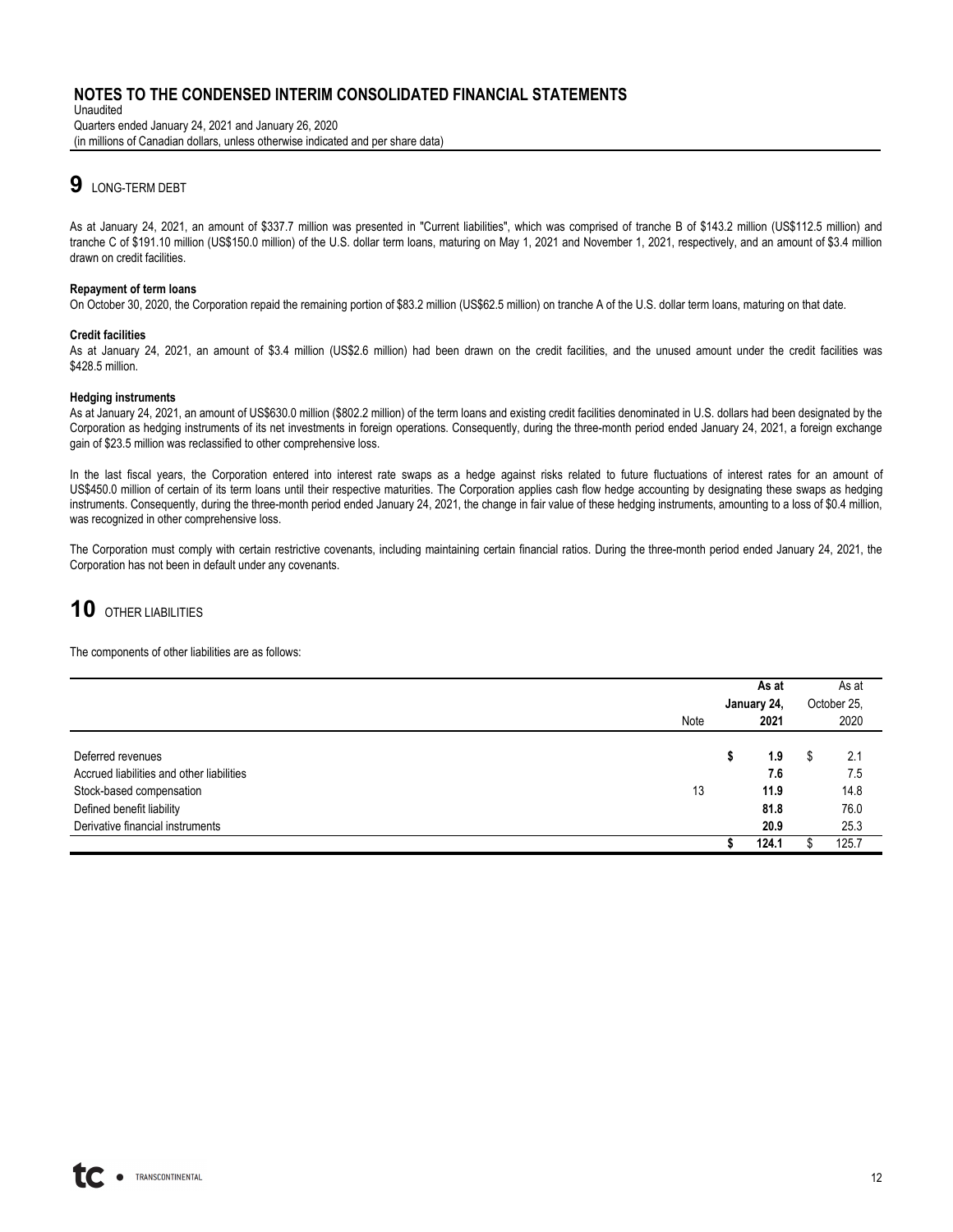Unaudited Quarters ended January 24, 2021 and January 26, 2020 (in millions of Canadian dollars, unless otherwise indicated and per share data)

## **11** SHARE CAPITAL

The following table presents changes in the Corporation's share capital for the three-month period ended January 24, 2021:

|                                                                     | Number of  |    |        |
|---------------------------------------------------------------------|------------|----|--------|
|                                                                     | shares     |    | Amount |
|                                                                     |            |    |        |
| <b>Class A Subordinate Voting Shares</b>                            |            |    |        |
| Balance as at October 25, 2020                                      | 73.049.344 | S. | 621.0  |
| Conversion of Class B Shares into Class A Subordinate Voting Shares | 1,200      |    |        |
| Balance as at January 24, 2021                                      | 73,050,544 |    | 621.0  |
| <b>Class B Shares</b>                                               |            |    |        |
| Balance as at October 25, 2020                                      | 13,975,826 |    | 19.0   |
| Conversion of Class B Shares into Class A Subordinate Voting Shares | (1,200)    |    |        |
| Balance as at January 24, 2021                                      | 13,974,626 |    | 19.0   |
|                                                                     | 87,025,170 |    | 640.0  |

#### **Share redemptions**

On September 18, 2020, the Corporation has been authorized to repurchase, for cancellation on the open market, or subject to the approval of any securities authority by private agreements, between October 1, 2020 and September 30, 2021, or at an earlier date if the Corporation concludes or cancels the offer, up to 1,000,000 of its Class A Subordinate Voting Shares and up to 191,320 of its Class B Shares. The repurchases are made in the normal course of business at market prices through the Toronto Stock Exchange.

The Corporation had been authorized to repurchase, for cancellation on the open market, or subject to the approval of any securities authority by private agreements, between October 1, 2019 and September 30, 2020, or at an earlier date if the Corporation concludes or cancels the offer, up to 1,000,000 of its Class A Subordinate Voting Shares and up to 190,560 of its Class B Shares. The repurchases were made in the normal course of business at market prices through the Toronto Stock Exchange.

On February 27, 2020, the Corporation was authorized to modify its share repurchase program in order to increase the maximum number of Class A Subordinate Voting Shares it is allowed to repurchase from 1,000,000 Class A Subordinate Shares to 2,000,000 Class A Subordinate Voting Shares. All other terms and conditions of the repurchase program remain unchanged.

During the three-month period ended January 24, 2021, the Corporation did not repurchase any of its Class A Subordinate Voting Shares or Class B Shares. The Corporation was under no obligation to repurchase its Class A Subordinate Voting Shares and Class B Shares as at as at January 24, 2021.

During the three-month period ended January 26, 2020, the Corporation redeemed and cancelled 449,900 of its Class A Subordinate Voting Shares at a weighted average price of \$15.70, for a total cash consideration of \$7.1 million. The excess of the total consideration over the carrying amount of the shares, in the amount of \$3.3 million, was applied against retained earnings. The Corporation was under no obligation to repurchase its Class A Subordinate Voting Shares and Class B Shares as at January 26, 2020.

#### **Dividends**

Dividends of \$0.225 and \$0.22 per share were declared and paid to holders of shares for the three-month periods ended January 24, 2021 and January 26, 2020, respectively.

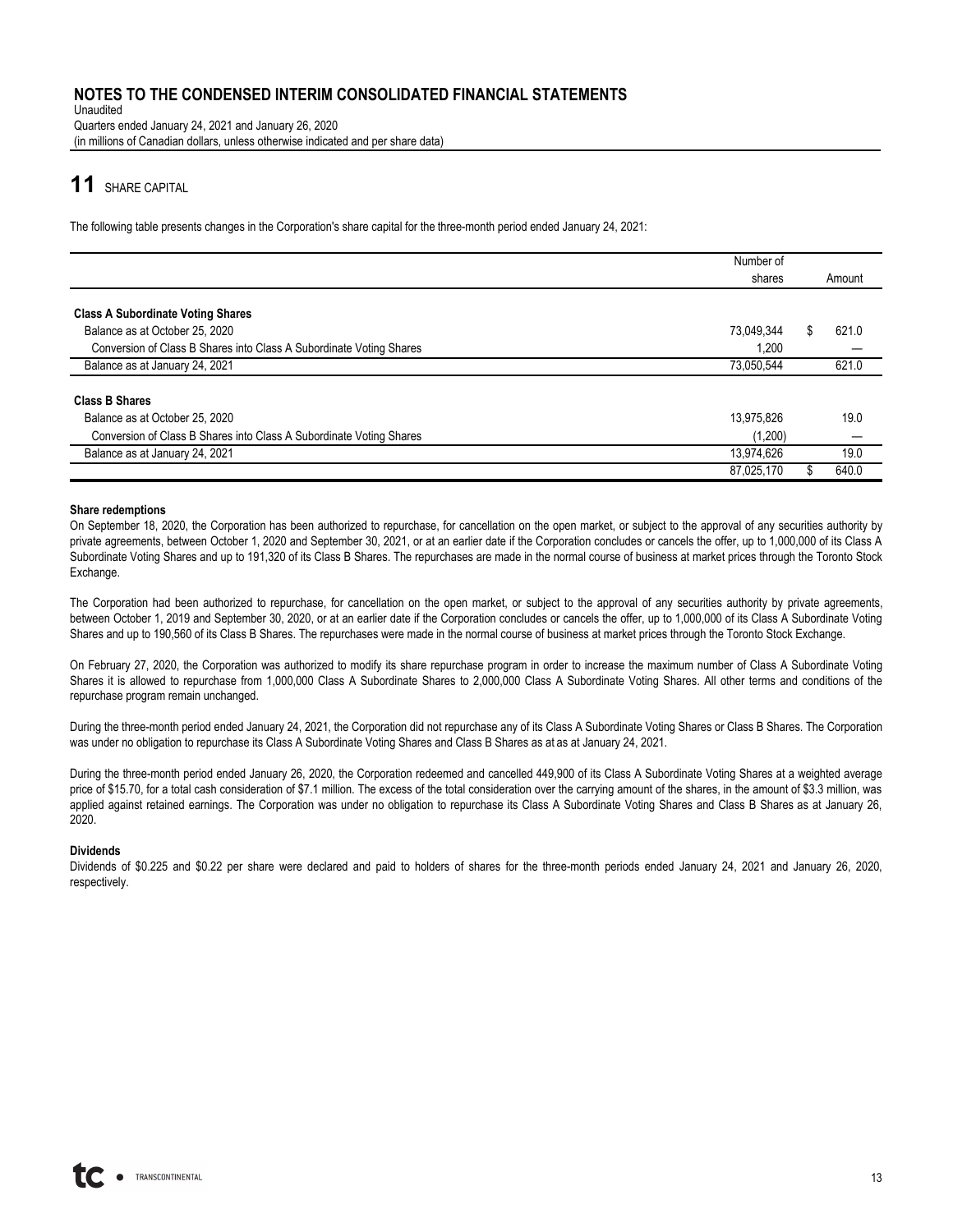Unaudited Quarters ended January 24, 2021 and January 26, 2020 (in millions of Canadian dollars, unless otherwise indicated and per share data)

# **12** NET EARNINGS PER SHARE

The following table presents a reconciliation of the components used in the calculation of basic and diluted net earnings per share:

|                                                                                      |             | Three months ended |
|--------------------------------------------------------------------------------------|-------------|--------------------|
|                                                                                      | January 24, | January 26,        |
|                                                                                      | 2021        | 2020               |
| <b>Numerator</b><br>Net earnings attributable to the shareholders of the Corporation | 27.7        | 6.4                |
| Denominator (in millions)                                                            |             |                    |
| Weighted average number of shares - basic and diluted                                | 87.0        | 87.3               |

As at January 24, 2021 and as at January 26, 2020, there were no dilutive instruments.

## 13 STOCK-BASED COMPENSATION

#### **Share unit plan for certain officers and senior executives**

The Corporation offers a share unit plan for certain officers and senior executives under which deferred share units ("DSU") and restricted share units ("RSU") are granted. Vested DSUs and RSUs will be paid, at the Corporation's discretion, in cash or with Class A Subordinate Voting Shares of the Corporation purchased on the open market.

The following table presents the changes in the plan's status for the three-month period ended January 24, 2021:

|                                | Number of units |            |
|--------------------------------|-----------------|------------|
|                                | DSU             | <b>RSU</b> |
|                                |                 |            |
| Balance as at October 25, 2020 | 547,645         | 1,093,533  |
| Units granted                  |                 | 463,681    |
| Units cancelled                | (5,655)         | (5,710)    |
| Units paid                     | (1, 491)        | (100, 068) |
| Units converted                | 7,291           |            |
| Dividends paid in units        | 5,607           | 10,569     |
| Balance as at January 24, 2021 | 553,397         | 1,462,005  |

As at January 24, 2021, the liability related to the share unit plan for certain officers and senior executives was \$21.4 million (\$16.5 million as at October 25, 2020). The expenses recorded in the Consolidated Statements of Earnings for the three-month periods ended January 24, 2021 and January 26, 2020 were \$7.2 million and \$1.0 million, respectively. Amounts of \$2.3 million and \$3.6 million were paid under this plan for the three-month periods ended January 24, 2021 and January 26, 2020, respectively.

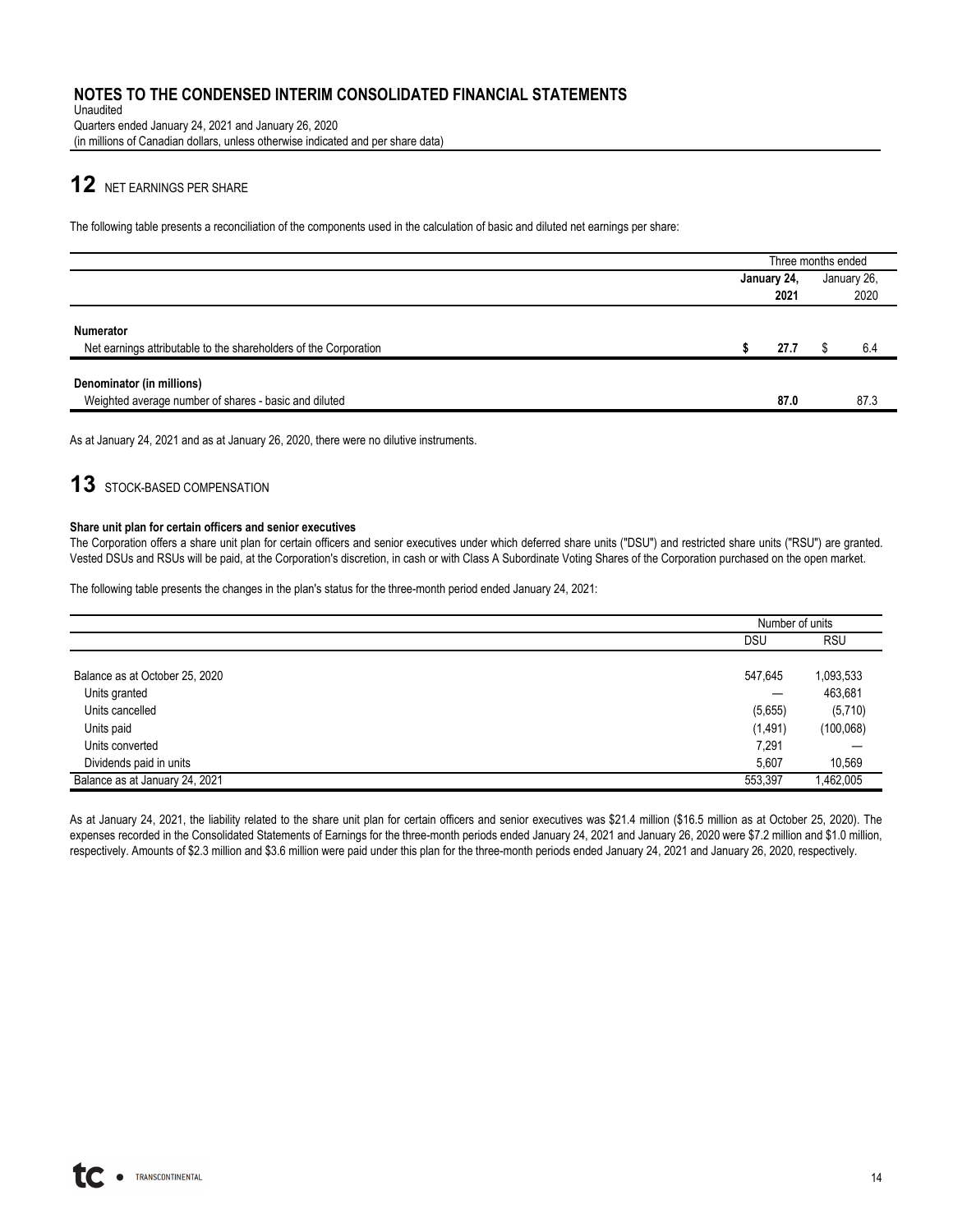Unaudited Quarters ended January 24, 2021 and January 26, 2020 (in millions of Canadian dollars, unless otherwise indicated and per share data)

## **13** STOCK-BASED COMPENSATION (CONTINUED)

#### **Share unit plan for directors**

The Corporation offers a deferred share unit plan for its directors. Under this plan, directors may elect to receive as compensation either cash, deferred share units, or a combination of both.

The following table presents the changes in the plan's status for the three-month period ended January 24, 2021:

|                                | Number of units |
|--------------------------------|-----------------|
|                                |                 |
| Balance as at October 25, 2020 | 363,266         |
| Directors' compensation        | 9,310           |
| Units paid                     | (105, 794)      |
| Dividends paid in units        | 2,697           |
| Balance as at January 24, 2021 | 269.479         |

As at January 24, 2021, the liability related to the share unit plan for directors was \$5.9 million (\$6.3 million as at October 25, 2020). The expenses recorded in the Consolidated Statements of Earnings for the three-month periods ended January 24, 2021 and January 26, 2020 were \$1.8 million and \$0.4 million, respectively. An amount of \$2.2 million was paid under this plan for the three-month period ended January 24, 2021 (nil for the three-month period ended January 26, 2020).

#### **Total return swap**

During the year ended October 25, 2020, the Corporation had entered into a total return swap on 950,000 units purchased at a weighted-average price of \$16.37 to hedge a portion of the stock-based compensation expenses that vary based on the price of the Corporation's shares. The total return swap has a term of 12 months and can be renewed annually. The gain recognized in the Consolidated Statement of Earnings under "Operating expenses" for the three-month period ended January 24, 2021, corresponding to the change in the fair value of the total return swap for the units for officers and senior executives and the units for directors, before taking into account of dividends received and interest paid, amounted to \$3.9 million.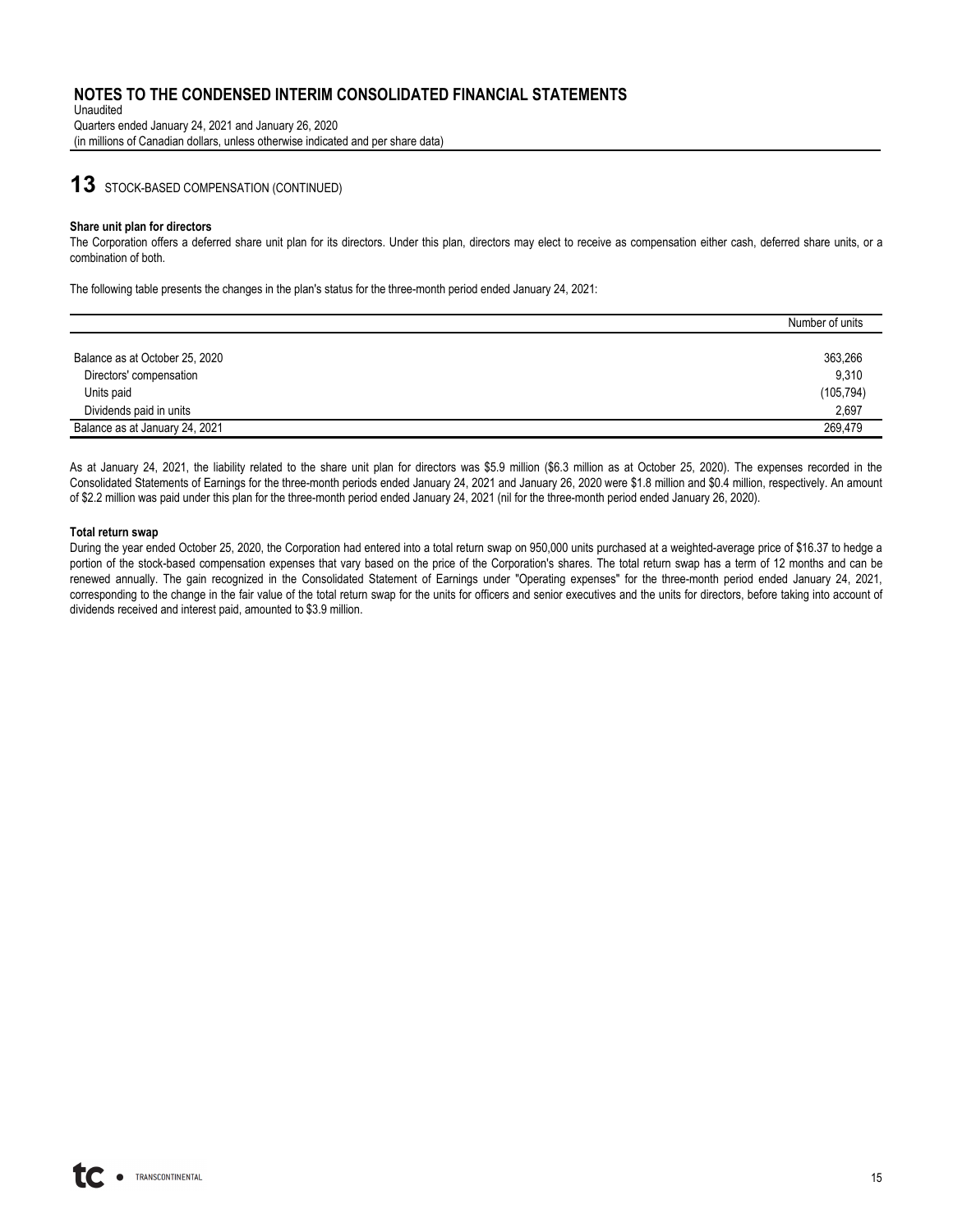Unaudited Quarters ended January 24, 2021 and January 26, 2020 (in millions of Canadian dollars, unless otherwise indicated and per share data)

## **14** ACCUMULATED OTHER COMPREHENSIVE LOSS

|                                                   |                                        |        |        |        |             |            |               | Actuarial      |               |        |
|---------------------------------------------------|----------------------------------------|--------|--------|--------|-------------|------------|---------------|----------------|---------------|--------|
|                                                   |                                        |        |        |        |             |            |               | gains and      | Accumulated   |        |
|                                                   |                                        |        |        | Net    |             | Cumulative |               | losses related |               | other  |
|                                                   | Cash flow<br>translation<br>investment |        |        |        |             |            | to defined    |                | comprehensive |        |
|                                                   |                                        | hedges | hedges |        | differences |            | benefit plans |                |               | loss   |
| Balance as at October 25, 2020                    | \$                                     | (16.4) | \$     | (10.1) | s           | 40.3       | S             | (28.6)         | \$            | (14.8) |
| Net change in gains (losses), net of income taxes |                                        | 5.2    |        | 20.5   |             | (48.8)     |               | (6.9)          |               | (30.0) |
| Balance as at January 24, 2021                    |                                        | (11.2) |        | 10.4   |             | (8.5)      |               | (35.5)         |               | (44.8) |
| Balance as at October 27, 2019                    | \$                                     | (9.8)  | \$     | (9.1)  | \$          | 31.1       | S             | (38.1)         | \$            | (25.9) |
| Net change in gains, net of income taxes          |                                        | 0.3    |        | 0.6    |             | 7.5        |               | 3.0            |               | 11.4   |
| Balance as at January 26, 2020                    |                                        | (9.5)  | Œ      | (8.5)  |             | 38.6       |               | (35.1)         | J.            | (14.5) |
|                                                   |                                        |        |        |        |             |            |               |                |               |        |

As at January 24, 2021, the amounts expected to be reclassified to net earnings in future years are as follows:

|                                                                                            | 2021       | 2022           | 2023          | Total          |
|--------------------------------------------------------------------------------------------|------------|----------------|---------------|----------------|
| Net change in the fair value of derivatives designated as cash flow hedges<br>Income taxes | 2.8<br>0.8 | (4.8)<br>(1.3) | 13.1<br>(3.4) | (15.1<br>(3.9) |
|                                                                                            | 2.0        | (3.5)          | (9.7)         | (11.2)         |

#### **Actuarial gains (losses) on defined benefit plans**

The actuarial gains (losses) on defined benefit plans recognized in other comprehensive income (loss) reflect the following items:

|                                                                                                                                                       | Three months ended |                      |             |                         |  |
|-------------------------------------------------------------------------------------------------------------------------------------------------------|--------------------|----------------------|-------------|-------------------------|--|
|                                                                                                                                                       |                    | January 24,          | January 26, |                         |  |
|                                                                                                                                                       |                    | 2021                 |             | 2020                    |  |
| Actuarial losses on obligation - change in discount rate<br>Actuarial gains on plan assets - excluding interest income<br>Effect of the asset ceiling |                    | (18.0)<br>6.7<br>1.6 |             | (19.6)<br>24.2<br>(0.6) |  |
|                                                                                                                                                       |                    | (9.7)                |             | 4.0                     |  |

Actuarial losses on obligation recognized in the Statements of Comprehensive Income (Loss) for the three-month period ended January 24, 2021 are explained by the change in the discount rate, which decreased from 2.89% as at October 25, 2020 to 2.7% as at January 24, 2021 in Canada, and remained stable at 2.7% as at October 25, 2020 and as at January 24, 2021 in the United States. Actuarial gains on plan assets are attributable to the fact that actual rates of return on assets were overall greater than expected returns for the three-month period ended January 24, 2021.

Actuarial losses on obligation recognized in Statements of Comprehensive Income (Loss) for the three-month period ended January 26, 2020 are explained by the change in the discount rate, which decreased from 3.1% as at October 27, 2019 to 2.9% as at January 26, 2020 in Canada, and from 3.3% as at October 27, 2019 to 3.2% as at January 26, 2020 in the United States. Actuarial gains on plan assets are attributable to the fact that actual rates of return on assets were overall greater than expected returns for the three-month period ended January 26, 2020.

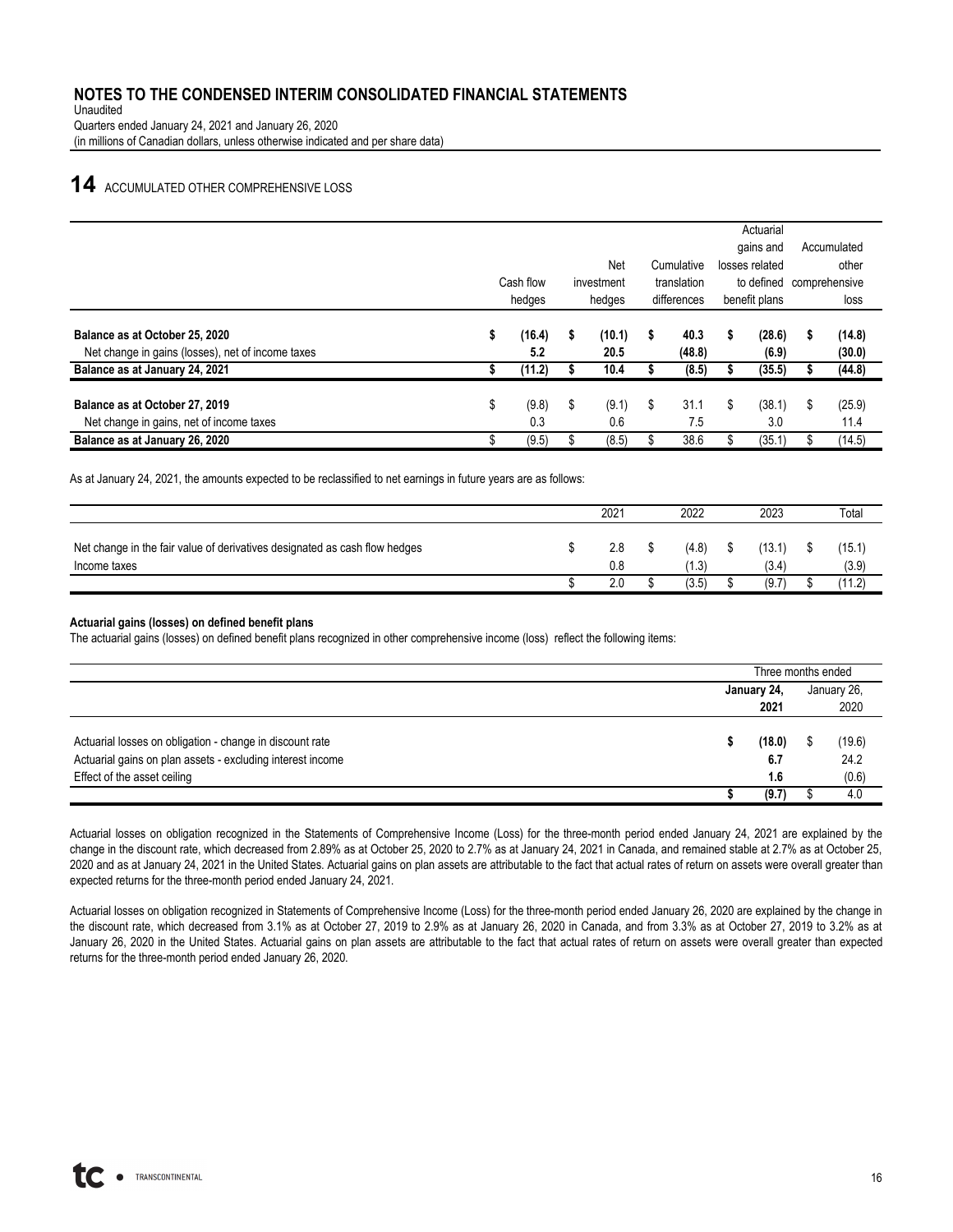Unaudited Quarters ended January 24, 2021 and January 26, 2020 (in millions of Canadian dollars, unless otherwise indicated and per share data)

# **15** FINANCIAL INSTRUMENTS

#### **Fair value of financial instruments**

The fair value represents the amount that would be received for the sale of an asset or paid for the transfer of a liability in an orderly transaction between market participants at the measurement date. The fair value estimates are calculated at a specific date taking into consideration assumptions regarding the amounts, the timing of estimated future cash flows and discount rates. Accordingly, due to its approximative and subjective nature, the fair value must not be interpreted as being realizable in an immediate settlement of the financial instruments.

The carrying amount of cash, accounts receivable, and accounts payable and accrued liabilities approximates their fair value due to their short term maturities.

The fair value of long-term debt is determined using the discounted future cash flow method and management's estimates for market interest rates for identical or similar issuances.

The only financial instruments of the Corporation that are measured at fair value on a recurring basis subsequent to their initial recognition are derivative financial instruments, including foreign exchange forward contracts, interest rate swaps, total return swaps and contingent considerations payable related to business combinations. The fair value of derivative financial instruments is determined using an evaluation of the estimated market value, adjusted for the credit quality of the counterparty. The valuation model for contingent considerations considers the present value of expected payments, discounted using a risk-adjusted discount rate. The expected payment is determined by considering various scenarios of achievement of pre-established financial performance thresholds, the amount to be paid under each scenario and the probability of each scenario.

The Corporation presents a fair value hierarchy with three levels that reflects the significance of inputs used in determining the fair value assessments.

The fair value of financial assets and liabilities classified in these three levels is evaluated as follows:

- Level 1 Unadjusted prices on active markets for identical assets or liabilities
- Level 2 Inputs other than the prices included within Level 1, that are observable for the asset or liability, directly (prices) or indirectly (derived from prices)
- Level 3 Inputs for the asset or liability that are not based on observable market data

The following table presents the fair value and the carrying amount of other financial instruments and derivative financial instruments:

|                                                                               | As at January 24, 2021 |            |   |            | As at October 25, 2020 |            |   |            |
|-------------------------------------------------------------------------------|------------------------|------------|---|------------|------------------------|------------|---|------------|
|                                                                               |                        |            |   | Carrying   |                        |            |   | Carrying   |
|                                                                               |                        | Fair value |   | amount     |                        | Fair value |   | amount     |
| Foreign exchange forward contracts in assets<br>Interest rate swaps in assets | \$                     | 6.6<br>4.3 | S | 6.6<br>4.3 | \$                     | 2.7<br>0.3 | S | 2.7<br>0.3 |
|                                                                               |                        |            |   |            |                        |            |   |            |
| Contingent considerations                                                     |                        | (3.2)      |   | (3.2)      |                        | (3.5)      |   | (3.5)      |
| Long-term debt                                                                |                        | (942.0)    |   | (916.6)    |                        | (1,038.3)  |   | (1,020.1)  |
| Interest rate swaps in liabilities                                            |                        | (22.2)     |   | (22.2)     |                        | (25.3)     |   | (25.3)     |
| Foreign exchange forward contracts in liabilities                             |                        | (0.7)      |   | (0.7)      |                        | (0.8)      |   | (0.8)      |

These financial instruments are classified in Level 2 of the fair value hierarchy, except for contingent considerations payable related to business combinations, which are classified in Level 3. During the three-month period ended January 24, 2021, no financial instruments were transferred between Levels 1, 2 and 3.

#### **Sensitivity analysis of the Level 3 financial instruments**

As at January 24, 2021, all other things being equal, a 10% increase in expected financial performance thresholds of acquired businesses would have resulted in a decrease in net earnings of \$5.3 million. A 10% decrease in expected financial performance thresholds would have resulted in an increase in net earnings of \$3.2 million.